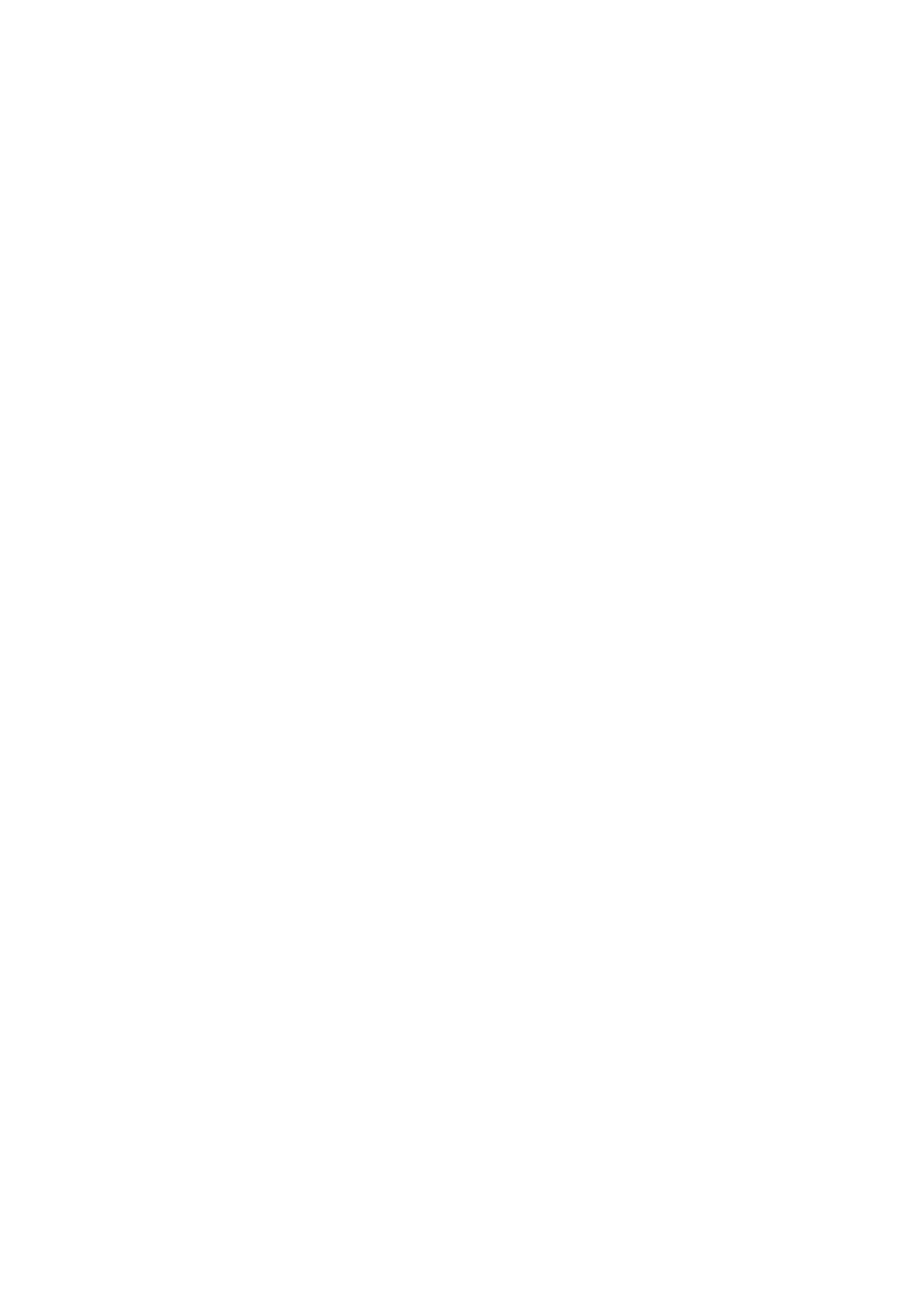#### **Table of Contents**

| I.          |                                                                            |  |
|-------------|----------------------------------------------------------------------------|--|
| A.          |                                                                            |  |
| <b>B.</b>   |                                                                            |  |
| П.          |                                                                            |  |
| Α.          |                                                                            |  |
| В.          |                                                                            |  |
| $C_{\cdot}$ |                                                                            |  |
| Ш.          |                                                                            |  |
| IV.         |                                                                            |  |
| V.          | THE NOTION OF "APPROPRIATE COUNTERMEASURES" UNDER ARTICLE 4.10 OF THE      |  |
|             |                                                                            |  |
| A.          |                                                                            |  |
|             | $l_{\rm{r}}$                                                               |  |
|             |                                                                            |  |
| <b>B.</b>   |                                                                            |  |
|             |                                                                            |  |
|             |                                                                            |  |
| C.          |                                                                            |  |
| VI.<br>А.   | ASSESSMENT OF THE COUNTERMEASURES PROPOSED BY THE EUROPEAN                 |  |
| <b>B.</b>   |                                                                            |  |
| C.          |                                                                            |  |
| VII.        | EC REQUEST IN RESPECT OF THE VIOLATION OF ARTICLE III:4 OF THE GATT 199433 |  |
| VIII.       |                                                                            |  |
|             |                                                                            |  |
| A.          |                                                                            |  |
|             |                                                                            |  |
|             |                                                                            |  |
| B.          |                                                                            |  |
|             |                                                                            |  |
|             |                                                                            |  |
|             |                                                                            |  |
|             | (a)                                                                        |  |
|             | (b)                                                                        |  |
|             | (c)                                                                        |  |
|             | (d)                                                                        |  |
|             |                                                                            |  |
| C.          |                                                                            |  |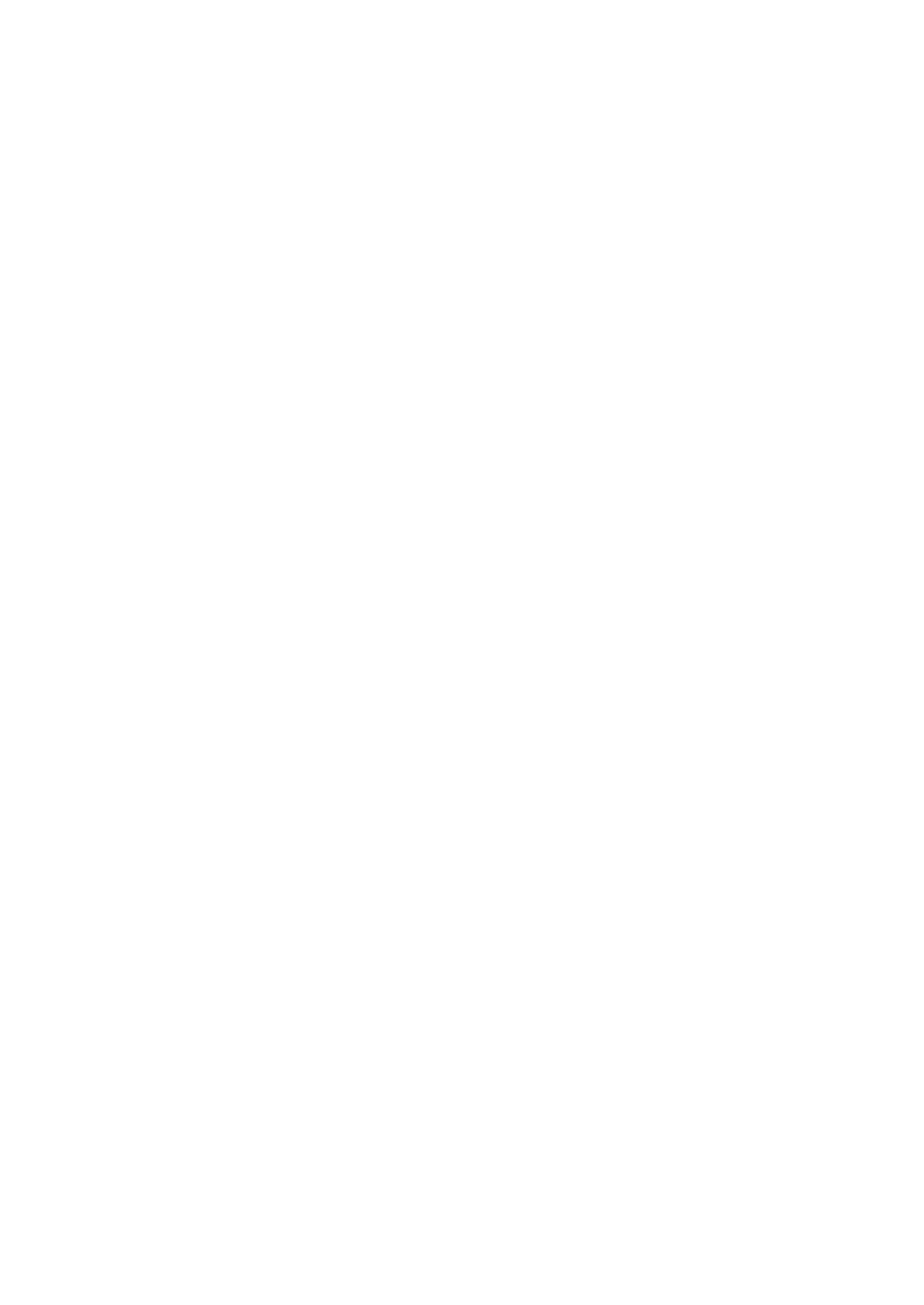#### **I. INTRODUCTION**

#### A. INITIAL PROCEEDINGS

1.1 On 20 March 2000, the Dispute Settlement Body (DSB) adopted the Panel and Appellate Body reports in this dispute. The DSB recommended, in particular, that the United States bring into conformity the measures found to be inconsistent with its obligations under the *Agreement on Subsidies and Countervailing Measures* (*SCM Agreement*) and the *Agreement on Agriculture* and that the United States withdraw the FSC subsidies "at the latest with effect from 1 October 2000".<sup>1</sup> On 12 October 2000, the DSB agreed to accede to a request by the United States that the DSB modify the time-period in this dispute so as to expire on  $1$  November 2000.<sup>3</sup> On 15 November 2000, the President of the United States signed into law an Act of the United States Congress entitled the "*FSC* Repeal and *Extraterritorial Income Exclusion Act of 2000*<sup>\*4</sup> (the "ETI Act"). With the enactment of this legislation, the United States considered that it had implemented the DSB's recommendations and rulings in the dispute and that the legislation was consistent with the United States' WTO obligations.<sup>5</sup>

1.2 On 17 November 2000 the European Communities had recourse to Article 21.5 of the *Understanding on Rules and Procedures Governing the Settlement of Disputes* (the "*DSU*"), considering that the United States had failed to withdraw the subsidies as required by Article 4.7 of the *SCM Agreement* and had thus failed to comply with the DSB recommendations and rulings. The Panel established under Article 21.5 of the *DSU* (the "Compliance Panel") found the ETI Act to be in violation of United States obligations under the *SCM Agreement*, the *Agreement on Agriculture* and Article III:4 of the *GATT 1994*. The Appellate Body upheld these conclusions. The reports of the Compliance Panel and the Appellate Body were adopted by the DSB on 29 January 2002.

B. REQUEST FOR ARBITRATION AND SELECTION OF THE ARBITRATOR

1.3 On 2 October 2000, the parties informed the DSB of their Understanding on "Agreed Procedures under Articles 21 and 22 of the Dispute Settlement Understanding (*DSU*) and Article 4 of the *SCM Agreement* applicable in the follow-up to the *United States – Tax Treatment for 'Foreign* Sales Corporations' dispute", concluded between the parties on 29 September 2000.<sup>6</sup> The agreed procedures in this Understanding foresaw that, if the European Communities considered that the situation described in Article 21.5 of the *DSU* existed and initiated consultations under that provision, it could request authorization to suspend concessions or other obligations pursuant to Article 22.2 of the *DSU* and to adopt countermeasures pursuant to Article 4.10 of the *SCM Agreement*. 7 It was also agreed that, "[u]nder Article 22.6 of the *DSU* including Article 4.11 of the *SCM Agreement* [(*sic*)]", the United States would object to the appropriateness of the countermeasures and/or the level of suspension of concessions or other obligations and/or make an Article 22.3 claim, before the date of the DSB meeting considering the European Communities request, and that the matter would be referred to arbitration pursuant to Article 22.6 of the *DSU*.<sup>8</sup> It was also agreed that where the European Communities requested the establishment of a compliance panel, both parties would request

l 1 Panel Report, *United States – Tax Treatment for "Foreign Sales Corporations"* ("*US – FSC"*) WT/DS108/R, adopted 20 March 2000 as modified by original Appellate Body Report, WT/DS108/AB/R, DSR 2000:IV, 1677, para. 8.8

<sup>&</sup>lt;sup>2</sup> See Minutes of the DSB meeting held on 12 October 2000, WT/DSB/M/90, paras. 6-7.

<sup>3</sup> WT/DS108/11, 2 October 2000.

<sup>&</sup>lt;sup>4</sup> United States Public Law 106-519, 114 Stat. 2423 (2000), submitted as Exhibit EC-5; Exhibit US-1. in the Article 21.5 Compliance Panel proceedings.

<sup>&</sup>lt;sup>5</sup> Minutes of the DSB meeting held on 17 November 2000, WT/DSB/M/92, para. 143.

<sup>6</sup> Circulated as document WT/DS108/12, 5 October 2000.

<sup>7</sup> *Ibid*, para. 8.

<sup>8</sup> *Ibid*, para. 10.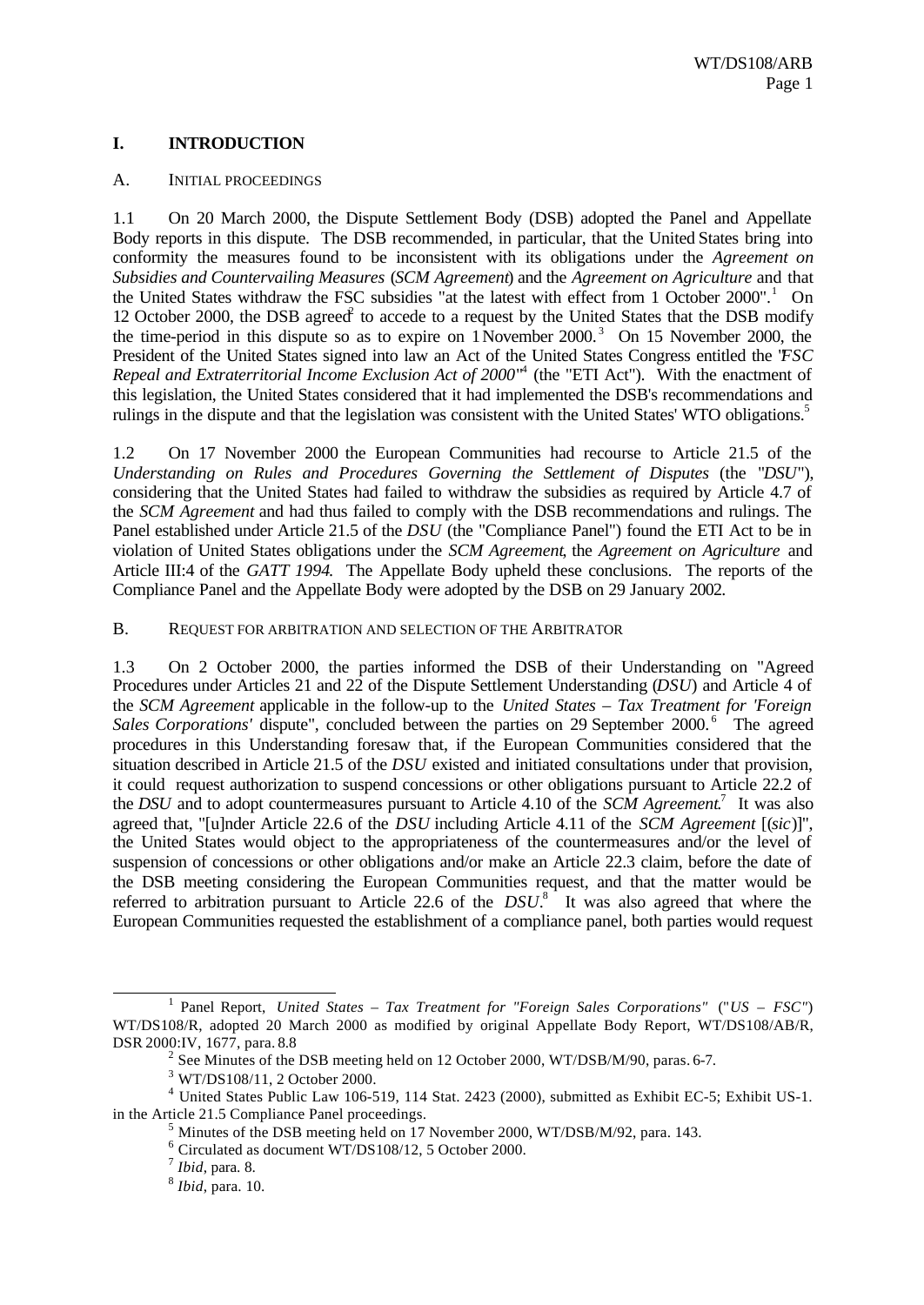the arbitrator to suspend his work until either: (a) adoption of the Article 21.5 compliance panel report or, (b) if there was an appeal, adoption of the Appellate Body report.<sup>9</sup>

1.4 On 17 November 2000, the European Communities requested authorization from the DSB to take appropriate countermeasures and to suspend concessions pursuant to Article 4.10 of the *SCM Agreement* and Article 22.2 of the *DSU* in the amount of US\$4,043 million per year. On 27 November 2000, the United States objected to the appropriateness of the countermeasures proposed by the European Communities and the level of suspension of concessions proposed by the European Communities and requested that, "as required by Article 22.6 of the *DSU* (and consequently Article 4.11 of the *SCM Agreement*), 'the matter be referred to arbitration'".<sup>10</sup>

1.5 At the meeting of the DSB on 28 November 2000, it was agreed that the matter raised by the United States in document WT/DS108/15 be referred to arbitration as required by Article 22.6 of the DSU and Article 4.11 of the *SCM Agreement*.<sup>11</sup> In the light of the establishment of a compliance panel under Article 21.5 and in accordance with the Procedures agreed between the European Communities and the United States, the European Communities and the United States requested the Arbitrator to suspend the arbitration proceeding until adoption of the Panel Report or, if there was an appeal, adoption of the Appellate Body Report.<sup>12</sup>

1.6 The panel and Appellate Body reports under Article 21.5 of the *DSU* were adopted by the DSB on 29 January 2002 and, in accordance with the parties' understanding referred to in paragraph 1.3 above, the Arbitrator then resumed its work.

1.7 The Arbitration was carried out by the original panel, namely:

Chairman: Mr. Crawford Falconer Members: Mr. Didier Chambovey Prof. Seung Wha Chang.

#### **II. PRELIMINARY ISSUES**

A. MANDATE OF THE ARBITRATOR

2.1 The United States has initiated these proceedings pursuant to Article 22.6 of the *DSU* and Article 4.11 of the *SCM Agreement*. Article 22.6 of the *DSU* provides in relevant part:

"When the situation described in paragraph 2 occurs, the DSB, upon request, shall grant authorization to suspend concessions or other obligations within 30 days of the expiry of the reasonable period of time unless the DSB decides by consensus to reject the request. However, if the Member concerned objects to the level of suspension proposed, (…) the matter shall be referred to arbitration. (…)"

2.2 With regard to countermeasures taken in response to violations of Article 3.1 of the *SCM Agreement* on prohibited subsidies, however, Article 4.11 of that Agreement provides the following mandate for arbitrators:

<sup>9</sup> WT/DS108/12*,* para. 11.

<sup>&</sup>lt;sup>10</sup> See WT/DS108/15.

 $11$  See WT/DS108/17.

<sup>12</sup> See WT/DS108/18.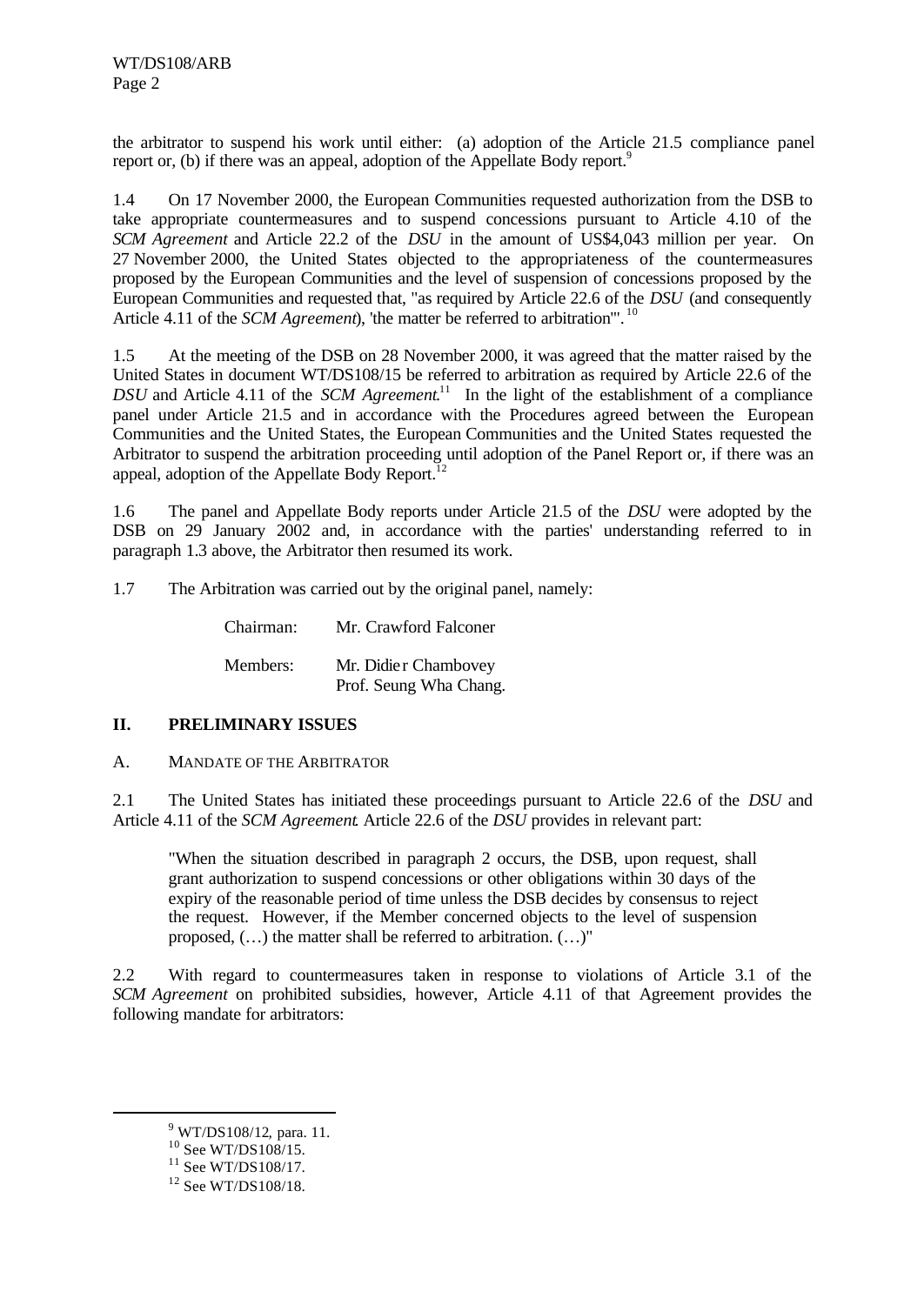"In the event a party to the dispute requests arbitration under paragraph 6 of Article 22 of the Dispute Settlement Understanding ('*DSU'*), the arbitrator shall determine whether the countermeasures are appropriate."<sup>10</sup>

(*original footnote*) <sup>10</sup> This expression is not meant to allow countermeasures that would be disproportionate in light of the fact that the subsidies dealt with under these provisions are prohibited.

2.3 With regard to any amount of suspension of concessions that would be requested in relation to a violation of Article III:4 of the *GATT 1994* or of the *Agreement on Agriculture*, our mandate is defined by Article 22.7 of the *DSU*, which provides in relevant part that:

"The arbitrator acting pursuant to paragraph 6 shall not examine the nature of the concessions or other obligations to be suspended but shall determine whether the level of such suspension is equivalent to the level of nullification or impairment …"

2.4 The United States argues both that the amount of suspension of concessions requested by the European Communities is inconsistent with Article 4.10 of the *SCM Agreement* in that the countermeasures proposed are not "appropriate" within the meaning of that provision, and that the level of suspension of concessions requested by the European Communities is inconsistent with the provisions of Article 22.4 in that it is not "equivalent to the level of nullification or impairment" suffered by the European Communities.

2.5 The European Communities clarified, in the course of the proceedings, that it based its request for authorization for countermeasures in the amount of US\$4,043 million on both the *SCM Agreement* and *DSU* provisions. If we should decide that the appropriate amount of compensation under Article 4.11 of the *SCM Agreement* is less than the requested amount, then the European Communities is of the view that it will be necessary for us to consider whether an additional amount of suspension of concessions needs to be awarded under Article 22.7 of the *DSU*, in particular with regard to the violation of Article III:4 of *GATT 1994*.<sup>13</sup> Therefore, we decide to first examine whether the European Communities's proposed countermeasures are appropriate within the meaning of Article 4.10 of the *SCM Agreement*. Then, if necessary, we shall proceed to examine whether the level of the European Communities requested suspension of concessions is inconsistent with Article 22.4 of the *DSU*.

2.6 We also recall the terms of Article 30 of the *SCM Agreement*, which clarifies that the provisions of the *DSU* are applicable to proceedings concerning measures covered by the *SCM Agreement*. Article 22.6 of the *DSU* therefore remains relevant to arbitral proceedings under Article 4.11 of the *SCM Agreement*, as illustrated by the textual reference made to Article 22.6 of the *DSU* in that provision. However, the special or additional rules and procedures of the *SCM Agreement*, including Articles 4.10 and 4.11, would prevail to the extent of any difference between them. $14$ 

2.7 Finally, we note that there is no dispute on the *type* of measure proposed in this case. Our mandate under Article 4.11 of the *SCM Agreement* in relation to the violation of Article 3 of that Agreement is therefore only to determine whether the *level* of countermeasures proposed is appropriate.

<sup>&</sup>lt;sup>13</sup> EC response to question 2 of the Arbitrator.

<sup>&</sup>lt;sup>14</sup> On the notion of "difference", see Report of the Appellate Body on *Guatemala – Anti-Dumping Investigation Regarding Portland Cement from Mexico ("Guatemala – Cement I"),* WT/DS60/AB/R, adopted 25 November 1998, DSR 1998:IX, paras. 65 and 66.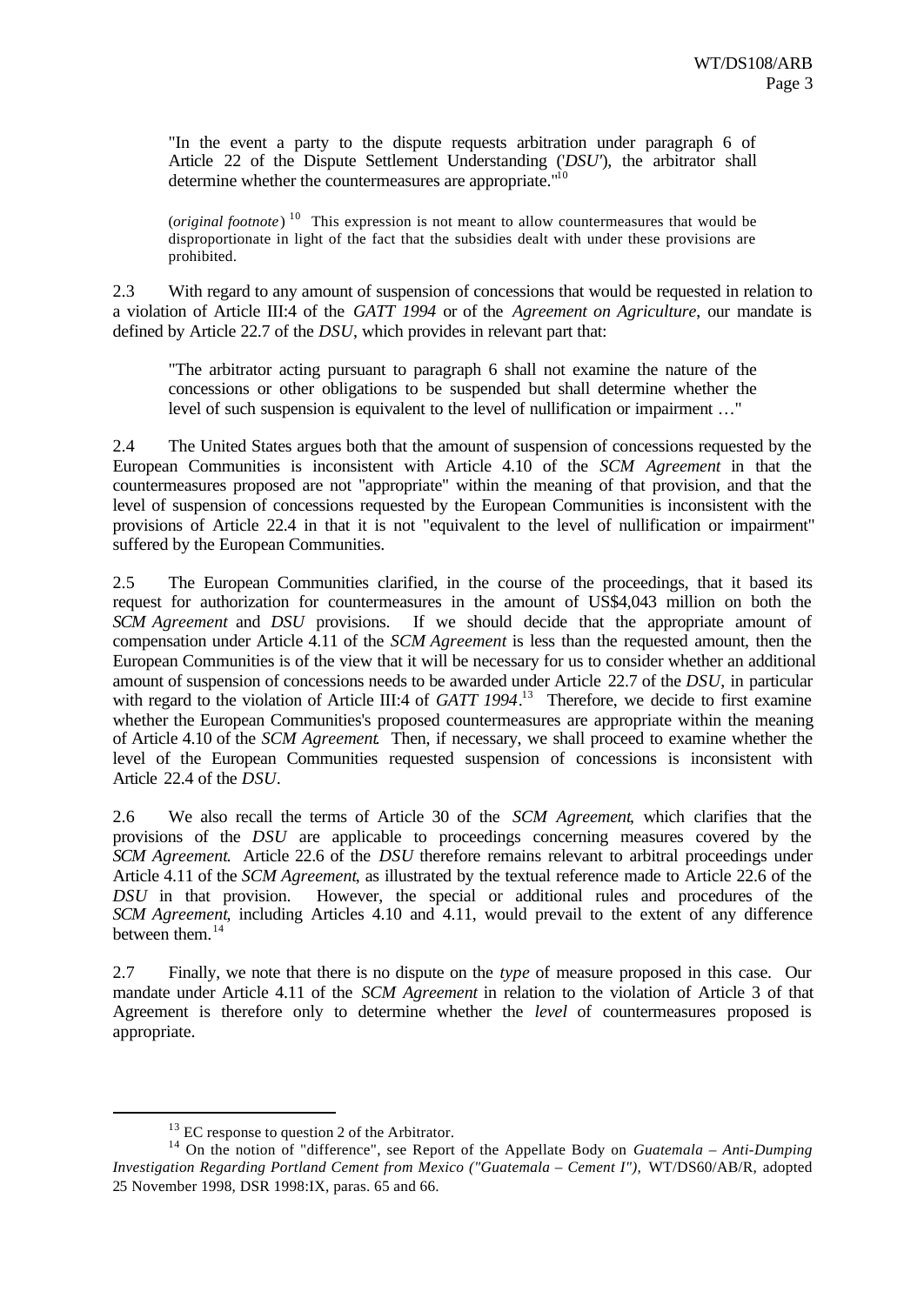#### B. BURDEN OF PROOF

2.8 Both parties agree that the United States, as the applicant in this case, bears the burden of proving its assertions that the requested level of suspension of concessions is not an appropriate countermeasure within the meaning of Article 4.11 of the *SCM Agreement* and is not equivalent to the level of nullification or impairment to the European Communities within the meaning of Article 22.4 of the *DSU*. 15

2.9 The United States, however, disputes the European Communities' description of the duties of the United States in these proceedings, to the extent that it suggests that the United States bears the burden of disproving every factual assertion made by the European Communities.<sup>16</sup>

2.10 We recall that the general principles applicable to burden of proof, as stated by the Appellate Body, require that a party claiming a violation of a provision of the *WTO Agreement* by another Member must assert and prove its claim.<sup>17</sup> We find these principles to be also of relevance to arbitration proceedings under Article 22.6 of the *DSU* and Article 4.10 of the *SCM Agreement*. <sup>18</sup> In this procedure, we thus agree that it is for the United States, which has challenged the consistency of the European Communities proposed amount of suspension of concessions under Articles 4.10 of the *SCM Agreement* and 22.4 of the *DSU*, to bear the burden of proving that the proposed amount is not consistent with these provisions.

2.11 We also note, however, that it is generally for each party asserting a fact, whether complainant or respondent, to provide proof thereof.<sup>19</sup> In this respect, therefore, it is also for the European Communities to provide evidence for the facts which it asserts. In addition, we consider that both parties generally have a duty to cooperate in the proceedings in order to assist us in fulfilling our mandate, through the provision of relevant information.<sup>20</sup>

#### C. RELEVANT MEASURE AND DATE FOR CALCULATIONS

2.12 We note that the time-period within which the United States was to have withdrawn the prohibited FSC subsidy in this dispute originally terminated on 1 October 2000.<sup>21</sup> We also recall that the DSB acceded to the United States request that the DSB modify the time-period in this dispute so as to expire on 1 November 2000.<sup>22</sup> We further note that the United States enacted the ETI Act on 15 November 2000. It was the ETI Act which was reviewed by the Compliance Panel and, on appeal, by the Appellate Body, under Article 21.5 of the *DSU*.

 $15$  EC first submission, para. 6 and US first submission para. 27.

<sup>&</sup>lt;sup>16</sup> US first submission, para. 27.

<sup>17</sup> Report of the Appellate Body, *United States – Measure Affecting Imports of Woven Wool Shirts and Blouses from India* ("*US – Wool Shirts and Blouses")*, WT/DS33/AB/R, adopted 23 May 1997, DSR 1997:I, 323, at 337.

<sup>18</sup> For previous application of these rules in arbitration proceedings under Article 22.6 of the *DSU*, see Decision by the Arbitrators, *European Communities – Measures Concerning Meat and Meat Products (Hormones) – Original Complaint by Canada – Recourse to Arbitration by the European Communities under Article 22.6 of the DSU* (*"EC – Hormones (Canada) (Article 22.6 – EC)*, WT/DS48/ARB, 12 July 1998 DSR 1999:III, 1135, paras. 8 ff. For an application in the context of Article 4.10 of the *SCM Agreement*, see Decision by the Arbitrators, *Brazil – Export Financing Programme for Aircraft – Recourse to Arbitration by Brazil under Article 22.6 of the DSU and Article 4.11 of the SCM Agreement, (Brazil – Aircraft*, (*Article 22.6 –Brazil)")* WT/46/ARB, 28 August 2000, paras. 2.8 ff.

<sup>19</sup> Report of the Appellate Body, *US – Wool Shirts and Blouses*, p. 14.

<sup>&</sup>lt;sup>20</sup> Report of the Appellate Body, *Canada – Measures Affecting the Export of Civilian Aircraft ("Canada – Aircraft")*, WT/DS70/AB/R, adopted 20 August 1999, DSR 1999:III, 1377, para. 190.

 $^{21}$  WT/DS108/11.

<sup>22</sup> *Ibid.*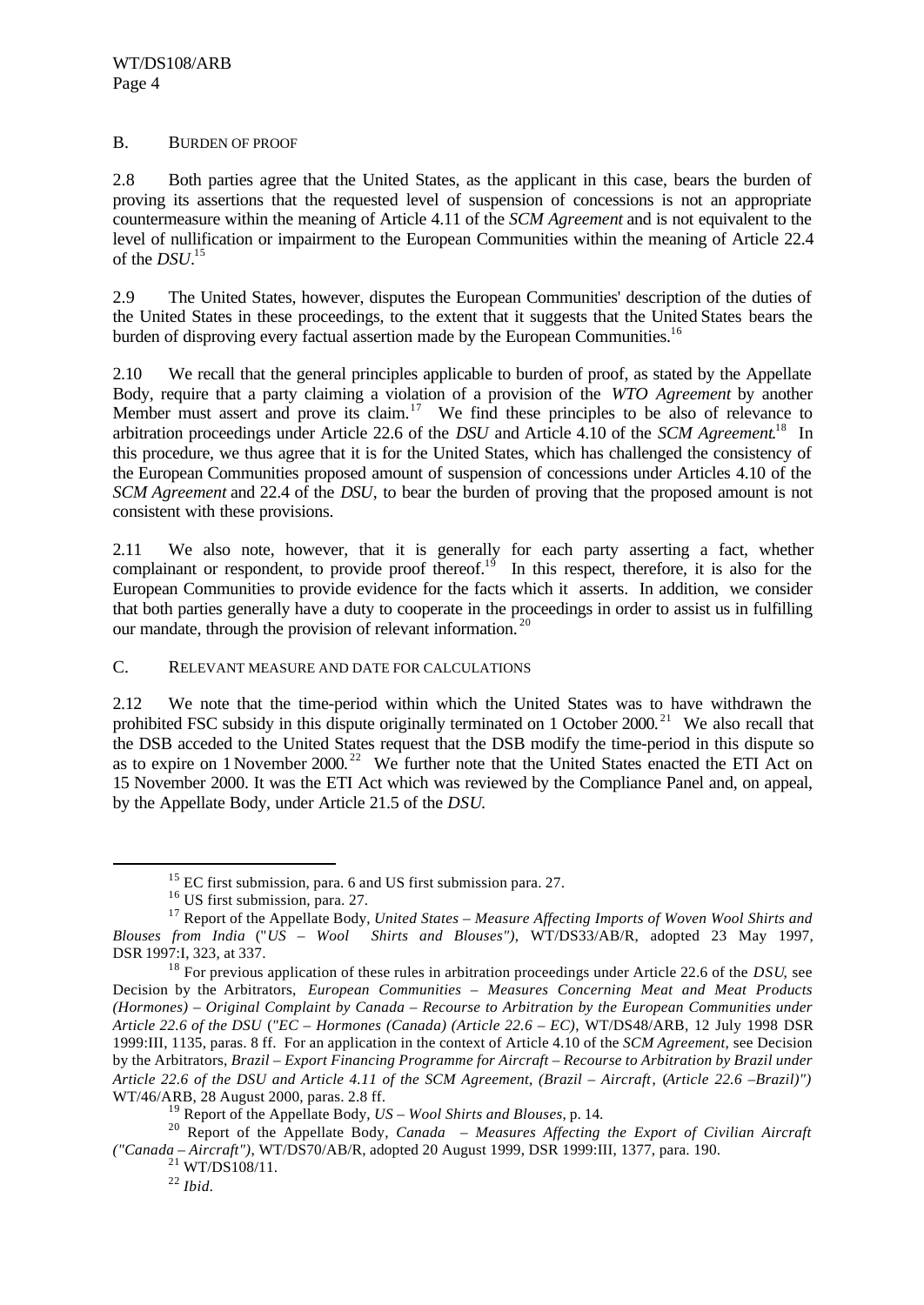2.13 The parties to this dispute agree that the ETI Act, as the implementing measure found to be inconsistent with the United States' obligations under the *WTO Agreement*, is the relevant measure to consider. We agree that this should be the relevant measure to take into account for the purposes of our examination. $23$ 

2.14 However, in using the ETI Act as the relevant measure, we have to address two main questions:

(a) The first one is the date on which we should assess the appropriateness of the countermeasures proposed by the European Communities. We note that the United States was required to withdraw the subsidy by 1 November 2000, and that the ETI was enacted on 15 November 2000. We also recall: (i) that the European Communities had recourse to Article 4.10 of the *SCM Agreement* and Article 22.2 of the *DSU* on 17 November  $2000^{24}$ ; (ii) that the DSB agreed that the matter was referred to arbitration on the basis of the United States" request pursuant to Article 22.6 of the *DSU* and 4.11 of the *SCM Agreement* on 28 November 2000; and (iii) that this arbitration was *suspended* on 21 December 2000, pending the conclusion of the proceedings initiated under Article 21.5 of the *DSU*.

We recall that in past arbitrations, arbitrators have referred to the date on which the implementation period expired, as the date on which to assess whether the proposed suspensions of concessions or other obligations were equivalent to the level of nullification or impairment or constituted appropriate countermeasures.<sup>25</sup> Since this arbitration was *suspended* pending the completion of the Article 21.5 *DSU* proceedings, we should give the term "suspension" its full legal meaning and consider that the European Communities proposed countermeasures should be assessed as of the date of expiry of the implementation period.<sup>26</sup>

- (b) Secondly, we must take into account certain considerations in our assessment of the data before us, in particular, the extent to which we may rely on estimates of economic figures based on the pre-ETI FSC scheme. We considered whether we needed to adjust such figures to account for the entry into force and application of the ETI Act.<sup>27</sup> We took into account the following factors:
	- (i) First, we note that the actual application of the ETI Act to date has been limited. It was enacted in November 2000 and, pursuant to its own terms, in the case of FSCs already in existence on 30 September 2000, the ETI Act did

<sup>&</sup>lt;sup>23</sup> We recall that, in  $EC - Bananas III$ , the arbitrators considered that the level of proposed suspension of concessions had to be assessed in relation to the measure taken in order to comply with the recommendations and rulings of the DSB, rather than the original measure. See WT/DS27/ARB, para. 4.3: "In the original *Bananas III* dispute, the findings of nullification and impairment were based on the conclusion that several parts of the EC measures at issue were inconsistent with its WTO obligations. Therefore, any assessment of the level of nullification or impairment presupposes an evaluation of consistency or inconsistency with WTO rules of the implementation measures taken by the European Communities, i.e. the revised banana regime, in relation to the panel and Appellate Body findings concerning the previous regime."

 $^{24}$  WT/DS108/13.

<sup>25</sup> Decision by the Arbitrator, *EC – Hormones*, WT/DS48/ARB, paras. 38 to 42 and Decision of the Arbitrator, *Brazil – Aircraft* , WT/DS46/ARB, para. 3.66.

<sup>26</sup> We note that the arbitrator in *Brazil – Aircraft* based its calculations on the number of deliveries and sales that took place between the end of the period of implementation and the latest period for which figures were available (18 November 1999-30 June 2000). However, this solution was based on the particular circumstances of the case, where the amount of subsidy granted was specifically related to the delivery of aircraft after the end of the reasonable period of time.

 $27$  See Annex 1, "shift to the ETI Act".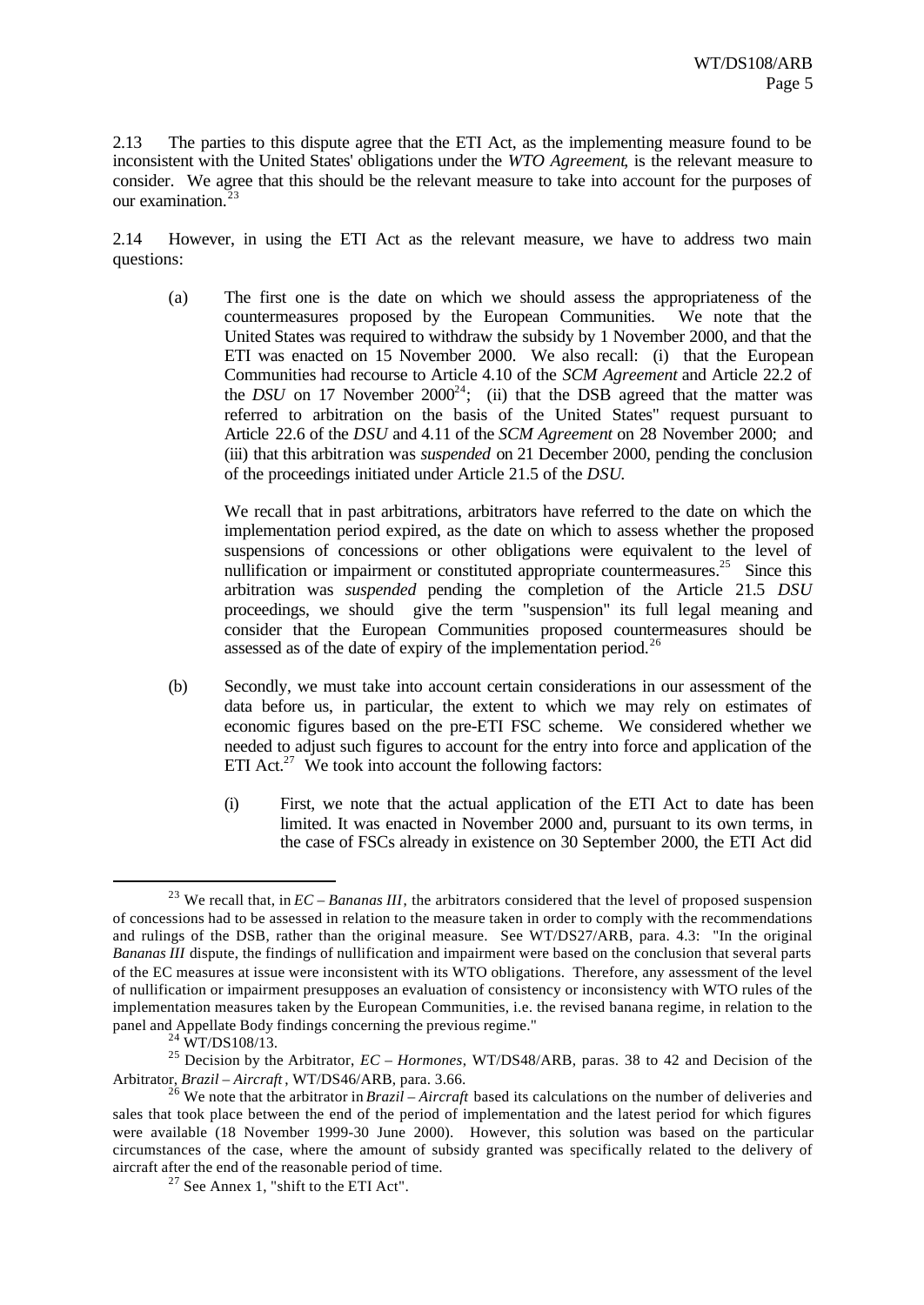not apply to transactions occurring before 1 January 2002. Furthermore, for FSCs already in existence on 30 September 2000, the FSC subsidies continued in operation for one year and, with respect to FSCs that entered into long-term binding contracts with unrelated parties before 30 September 2000, the ETI Act did not alter the tax treatment of those contracts for an indefinite period of time. Some aspects of the FSC regime are actually "grandfathered", in some cases indefinitely. <sup>28</sup>

- (ii) Second, we noted that the United States suggested that the transitional provisions of the ETI Act mentioned above could be ignored for purposes of estimating the amount of the subsidy and the trade effect or trade impact. Both parties agreed that the amount of benefit to the taxpayer was the same under both the ETI and the FSC regimes.<sup>29</sup>.
- (iii) The United States agreed with the European Communities that an upward adjustment should be made to the amount of the subsidy to account for the additional product coverage in the ETI Act, as compared to the initial FSC scheme $^{30}$

2.15 We therefore decided to assess the proposed suspension of concessions at the time the United States should have withdrawn the prohibited subsidy at issue, in 2000. We consider it relevant, in light of the nature of the countermeasures proposed by the European Communities, to calculate the appropriate countermeasures on a yearly basis. We thus decided to include the whole of the year 2000 in our assessment, taking into account an adjustment for the shift to the ETI Act.

#### **III. SUMMARY OF MAIN ARGUMENTS**

3.1 The **United States** has argued that the amount of countermeasures proposed by the European Communities is not appropriate because it is disproportionate to the trade impact of the inconsistent measure on the European Communities.<sup>31</sup> It interprets Article 4.10 of the *SCM Agreement* as requiring countermeasures not to be disproportionate to the trade impact of the violating measure on the complaining Member.<sup>32</sup> It also considers that, in this instance, the amount of the subsidy can and should be used as a "proxy" for the trade impact of the measure.<sup>33</sup> The United States estimated the total value of the subsidy at US\$4,125 milion for the year  $2000^{34}$ , and suggested that, allocating to the European Communities its share of that amount, countermeasures in a maximum amount of US\$1,110 million would be appropriate.<sup>35</sup> It further encouraged the arbitrators to refrain from using economic modelling in the circumstances of this case, because of the range of uncertainties of the measurements and the range of possible "reasonable" outcomes under economic modelling. However, in response to questioning, the United States has also indicated that, were we to pursue economic modelling, certain considerations would have to be taken into account.

<sup>&</sup>lt;sup>28</sup> We recall, in particular, that the ETI act's provisions "grandfathering" the FSC subsidies were part of the subject of examination in the compliance proceedings.

 $29$  EC answers to additional questions from the arbitrator, para. 4 and US answers to additional questions, para. 2.

 $30^{\circ}$ US second submission.

<sup>&</sup>lt;sup>31</sup> US first submission, para. 15.

<sup>&</sup>lt;sup>32</sup> US first submission, paras. 16 to 57.

<sup>&</sup>lt;sup>33</sup> US first submission, para. 62.

 $34$  US Exhibit 17.

<sup>&</sup>lt;sup>35</sup> US second submission, para. 4. In its first submission, the United States had initially estimated the actual value of the subsidy at a lower figure. However, it subsequently re-evaluated that amount to take account of certain EC arguments concerning the relevant elements for the calculation. The amount cited here is the US figure for the amount of the subsidy as adjusted to take account of the coverage of the subsidy and the shift to the ETI Act. A more detailed analysis of the relevant factors and figures can be found in Annex 1.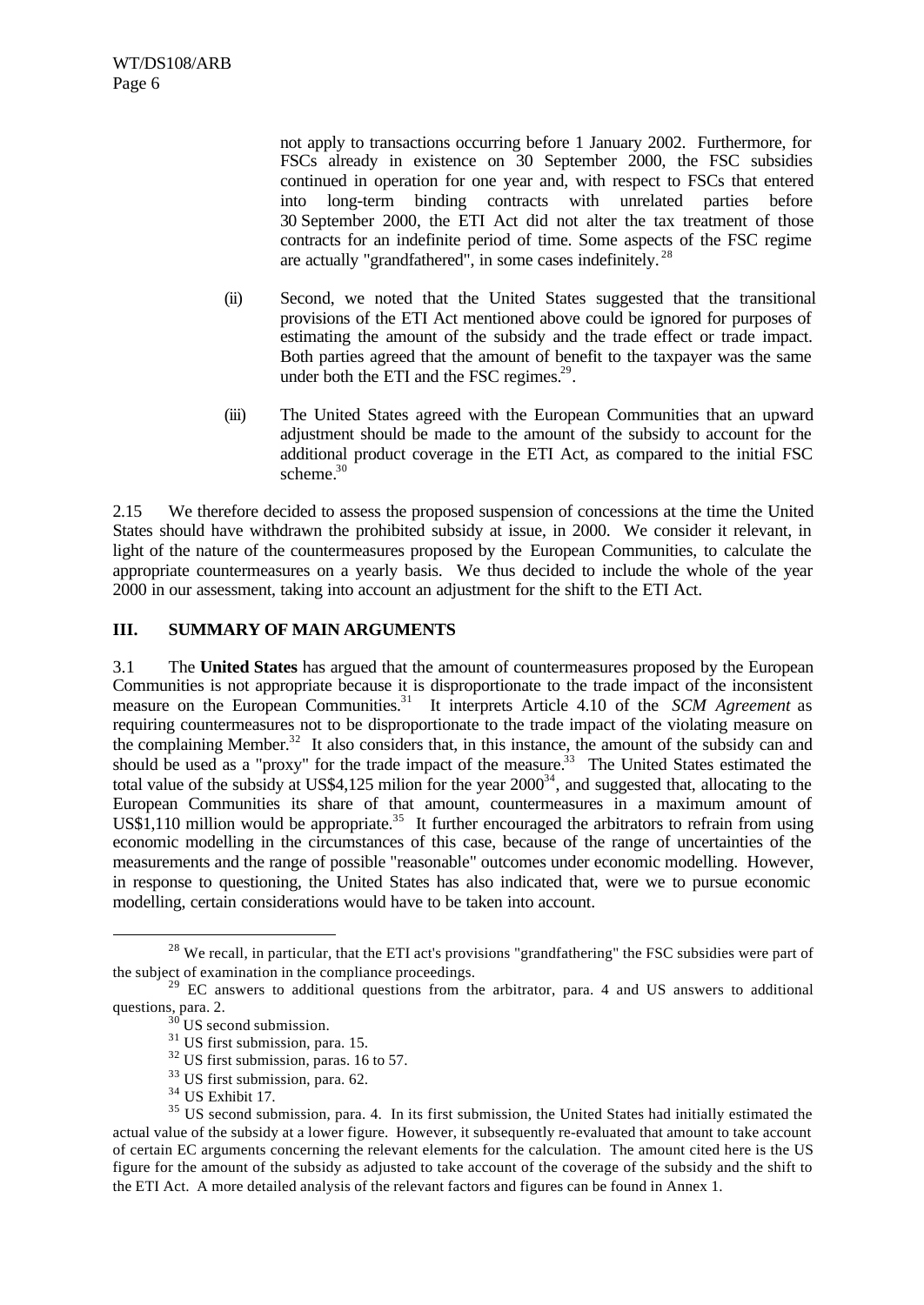3.2 The **European Communities** has argued that the amount of countermeasures it has proposed corresponds to the value of the subsidy, and that this amount is "appropriate" within the meaning of Article 4.10 of the *SCM Agreement*. In the European Communities view, Article 4.10 of the *SCM Agreement* sets out a unique benchmark for countermeasures in response to violations of a particular provision of the *SCM Agreement* – namely Article 3.<sup>36</sup> In the European Communities view, Article 4.10 of the *SCM Agreement* allows for countermeasures which will induce compliance, and in this instance, countermeasures in the amount of the value of the subsidy to be withdrawn are appropriate, although they reflect a conservative approach.

#### **IV. APPROACH OF THE ARBITRATOR**

4.1 We recall that Article 4.10 of the *SCM Agreement* provides as follows:

"In the event the recommendation of the DSB is not followed within the time-period specified by the panel, which shall commence from the date of adoption of the panel's report or the Appellate Body's report, the DSB shall grant authorization to the complaining Member to take appropriate<sup>9</sup> countermeasures, unless the DSB decides by consensus to reject the request."

(*footnote original*)<sup>9</sup> This expression is not meant to allow countermeasures that are disproportionate in light of the fact that the subsidies dealt with under these provisions are prohibited.

4.2 In addition, Article 4.11 of the *SCM Agreement* defines our mandate as follows:

"In the event a party to the dispute requests arbitration under paragraph 6 of Article 22 of the Dispute Settlement Understanding ("*DSU*"), the arbitrator shall determine whether the countermeasures are appropriate.<sup>10"</sup>

(*footnote original*)  $^{10}$  This expression is not meant to allow countermeasures that are disproportionate in light of the fact that the subsidies dealt with under these provisions are prohibited.

4.3 These two provisions complement each other: the arbitrator's mandate in relation to countermeasures concerning prohibited subsidies under Article 4 of the *SCM Agreement* is defined, quite logically, with reference to the notion embodied in the underlying provision in Article 4.10. The expression "appropriate countermeasures" defines what measures can be authorized in case of noncompliance, and our mandate requires us to review whether, in proposing certain measures to take in application of that provision, the prevailing Member has respected the parameters of what is permissible under that provision.

4.4 In doing this, we must aim at determining whether, in this particular case, the countermeasures proposed by the European Communities are "appropriate".

4.5 We recall, in this regard, that the European Communities has proposed a certain amount of countermeasures and explained the rationale for that proposal. The United States, as noted above, is challenging that amount as being disproportionate to the trade impact of the violating measure on the European Communities. We understand the United States argument to be essentially two-fold. The United States seems to argue to the effect that the fundamental test for assessing whether countermeasures are appropriate or not is an "adverse effects" test and that, moreover, this is to be assessed in a manner broadly comparable to that which would occur pursuant to a case of nullification or impairment under Article 22.4 of the *DSU*. This is tantamount to a two-pronged argument: (a) that the European Communities entitlement to respond to the illegal subsidy is limited to the trade effect

<sup>&</sup>lt;sup>36</sup> EC second submission para 22.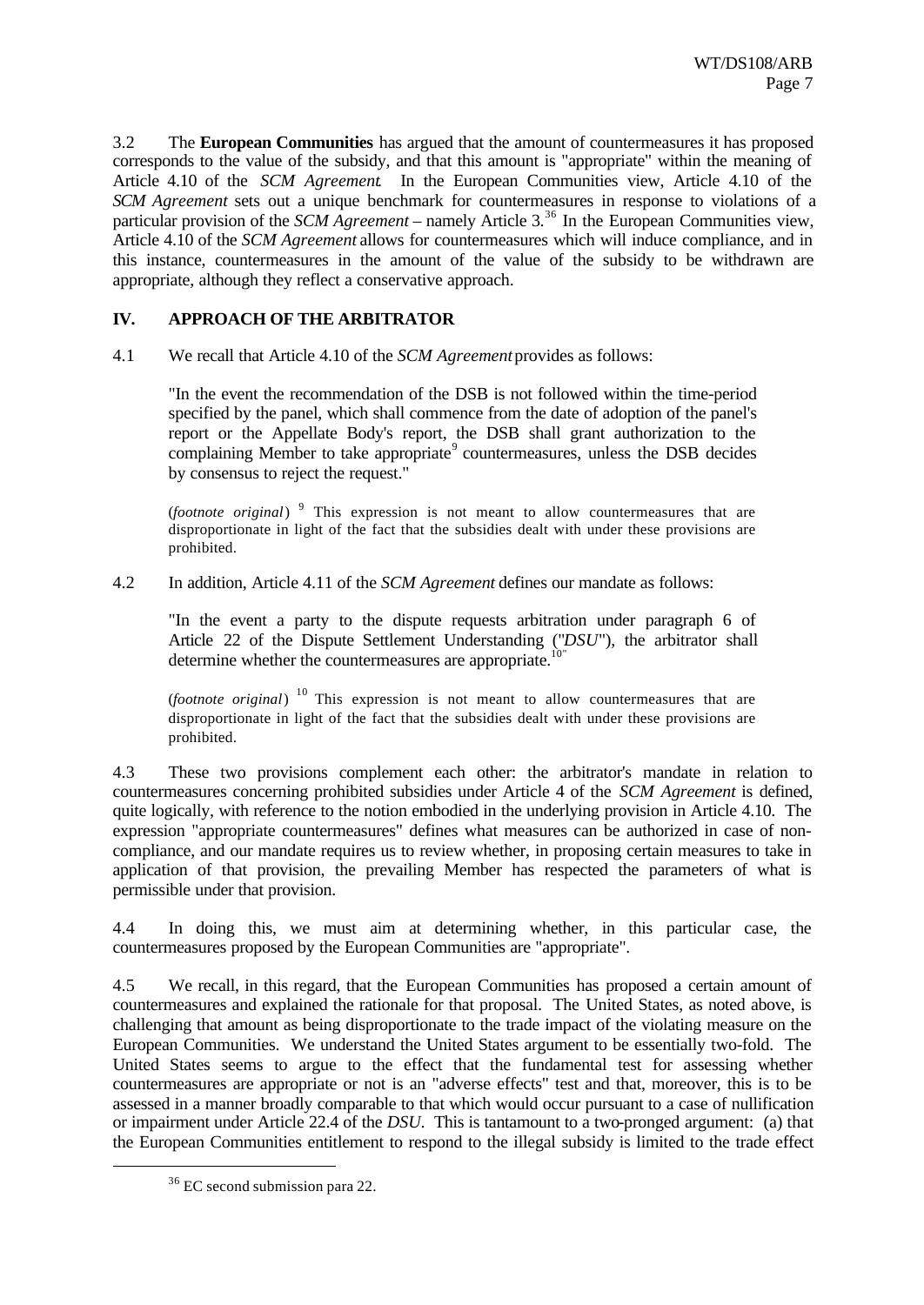l

on it; and (b) that the mode of calculation is comparable, although not identical in its precision, to an assessment under Article 22.4 of the *DSU*.

4.6 In order to examine the United States challenge, we therefore need to consider first whether indeed, as argued by the United States, countermeasures under Article 4.10 are required to be proportionate, or at least not disproportionate, to the trade impact of the violating measure on the complaining Member. We will then be in a position to assess, in light of our conclusion on that point, whether in the circumstances of this case, the proposed countermeasures are "appropriate" or not.

4.7 We will consider first the expression "appropriate countermeasures" contained in Articles 4.10 and 4.11 of the *SCM Agreement*. In this regard, we note that the scope of application of Article 3.2 of the *DSU* is not limited to panel and Appellate Body proceedings. Accordingly, in assessing the matter before us, we must clarify the relevant provisions, to the extent necessary, in accordance with the customary rules of interpretation of public international law. These rules are reflected in Articles 31, 32 and 33 of the Vienna Convention on the Law of Treaties ("Vienna Convention"). We recall in particular that Article 31.1 requires a treaty to be

"interpreted in good faith in accordance with the ordinary meaning to be given to the terms of the treaty in their context and in the light of its object and purpose. $137$ 

4.8 We will therefore consider the terms of Article 4.10 of the *SCM Agreement* in accordance with these rules.

#### **V. THE NOTION OF "APPROPRIATE COUNTERMEASURES" UNDER ARTICLE 4.10 OF THE** *SCM AGREEMENT*

5.1 In assessing the validity of the US proposition that countermeasures under Article 4.10 of the *SCM Agreement* should not be disproportionate to the trade impact of the measure on the complaining Member, in this instance the European Communities, we find it useful to consider first the terms of

<sup>37</sup> The full text of Article 31 of the Vienna Convention reads as follows:

## Article 31

#### General rule of interpretation

1. A treaty shall be interpreted in good faith in accordance with the ordinary meaning to be given to the terms of the treaty in their context and in the light of its object and purpose.

2. The context, for the purpose of the interpretation of a treaty shall comprise, addition to the text, including its preamble and annexes:

- (a) any agreement relating to the treaty which was made between all the parties in connexion with the conclusion of the treaty;
- (b) any instrument which was made by one or more parties in connexion with the conclusion of the treaty and accepted by the other parties as an instrument related to the treaty.

3. There shall be taken into account together with the context:

- (a) any subsequent agreement between the parties regarding the interpretation of the treaty or the application of its provisions;
- (b) any subsequent practice in the application of the treaty which establishes the agreement of the parties regarding its interpretation;
- (c) any relevant rules of international law applicable in the relations between the parties.

4. A special meaning shall be given to a term if it is established that the parties so intended.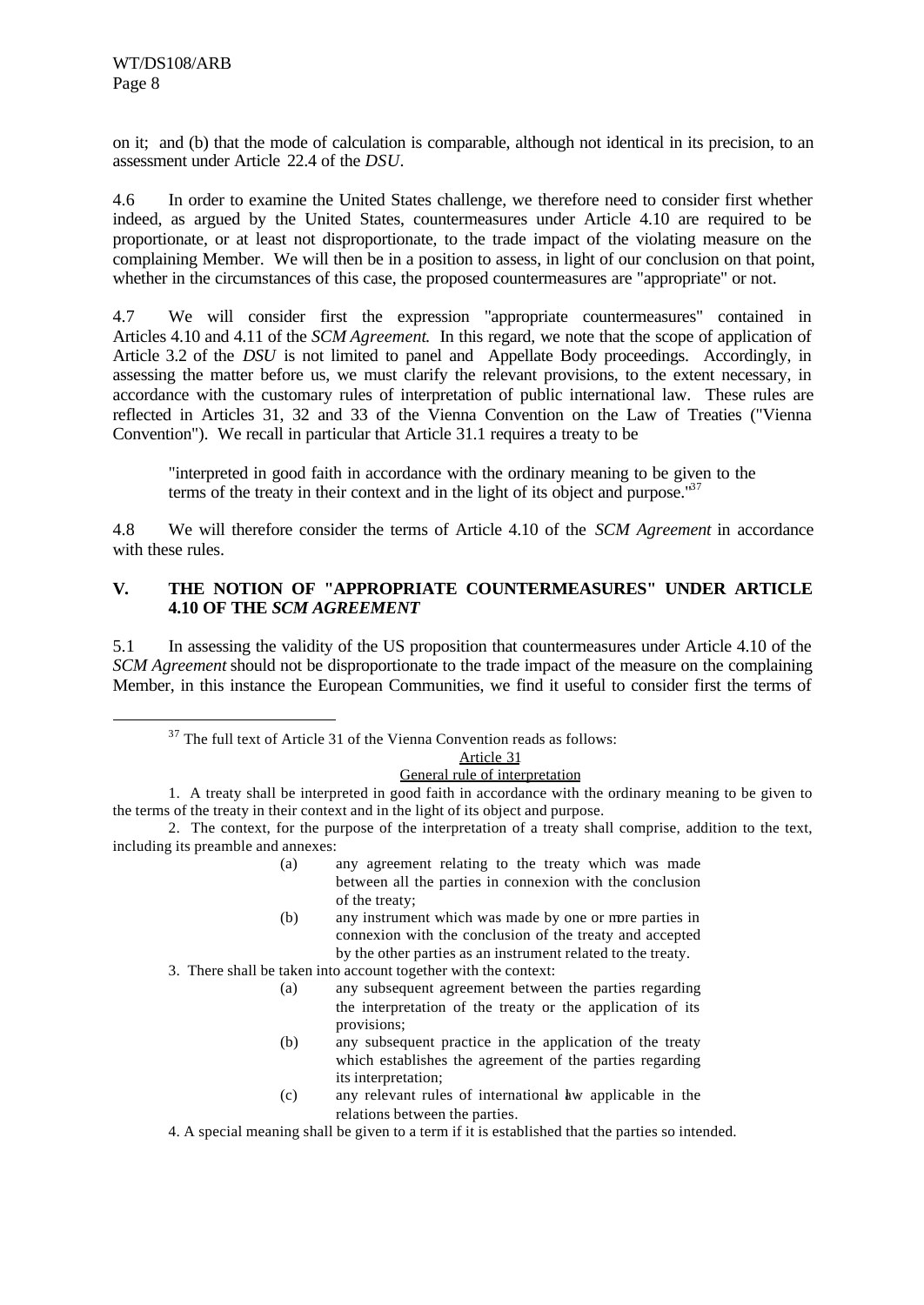Article 4.10 in themselves.<sup>38</sup> This initial textual analysis will inform the rest of our analysis, where we will address the detail of the US interpretation and, more generally, our understanding of the expression "appropriate countermeasures" in Article 4.10 of the *SCM Agreement*, taken in its context and in light of its object and purpose.

- A. TEXT OF THE PROVISION
- 5.2 We recall again that Article 4.10 of the *SCM Agreement* provides as follows:

"In the event the recommendation of the DSB is not followed within the time-period specified by the Panel, which shall commence from the date of adoption of the panel's report or the Appellate Body's report, the DSB shall grant authorization to the complaining Member to take appropriate<sup>9</sup> countermeasures, unless the DSB decides by consensus to reject the request".

*(Original footnote)*<sup>9</sup> This expression is not meant to allow countermeasures that are disproportionate in light of the fact that the subsidies dealt with under these provisions are prohibited.

5.3 This provision thus foresees the authorization of "appropriate countermeasures". We shall consider these terms in turn.

#### **1. "Countermeasures"**

5.4 Dictionary definitions of "countermeasure" suggest that a countermeasure is essentially defined by reference to the wrongful action to which it is intended to respond. The New Oxford Dictionary defines "countermeasure" as "an action taken to counteract a danger, threat, etc".<sup>39</sup> The meaning of "counteract" is to "hinder or defeat by contrary action; neutralize the action or effect of"<sup>40</sup>. Likewise, the term "counter" used as a prefix is defined *inter alia* as: "opposing, retaliatory"<sup>41</sup>. The ordinary meaning of the term thus suggests that a countermeasure bears a relationship with the action to be counteracted, or with its effects (cf. "hinder or defeat by contrary action; neutralize the action or effect of  $n^{42}$ ).

5.5 In the context of Article 4 of the *SCM Agreement*, the term "countermeasures" is used to define temporary measures which a prevailing Member may be authorized to take in response to a persisting violation of Article 3 of the *SCM Agreement*, pending full compliance with the DSB's recommendations. This use of the term is in line with its ordinary dictionary meaning as described above: these measures are authorized to counteract, in this context, a wrongful action in the form of an export subsidy that is prohibited *per se,* or the effects thereof.

5.6 It would be consistent with a reading of the plain meaning of the concept of countermeasure to say that it can be directed either at countering the measure at issue (in this case, at effectively neutralizing the export subsidy) or at counteracting its effects on the affected party, or both.

5.7 We need, however, to broaden our textual analysis in order to see whether we can find more precision in how countermeasures are to be construed in this context. We thus turn to an examination

<sup>&</sup>lt;sup>38</sup> Our analysis, in this section, of the terms "appropriate countermeasures" as contained in Article 4.10 of the *SCM Agreement* (as informed by footnote 9), should be understood to apply also the same terms as they are contained in Article 4.11 (as informed by footnote 10).

<sup>&</sup>lt;sup>39</sup> The New Shorter Oxford English Dictionary (1993).

<sup>40</sup> *Ibid.*

<sup>&</sup>lt;sup>41</sup> Webster's New Encyclopaedic Dictionary (1994).

<sup>&</sup>lt;sup>42</sup> The New Shorter Oxford English Dictionary (1993).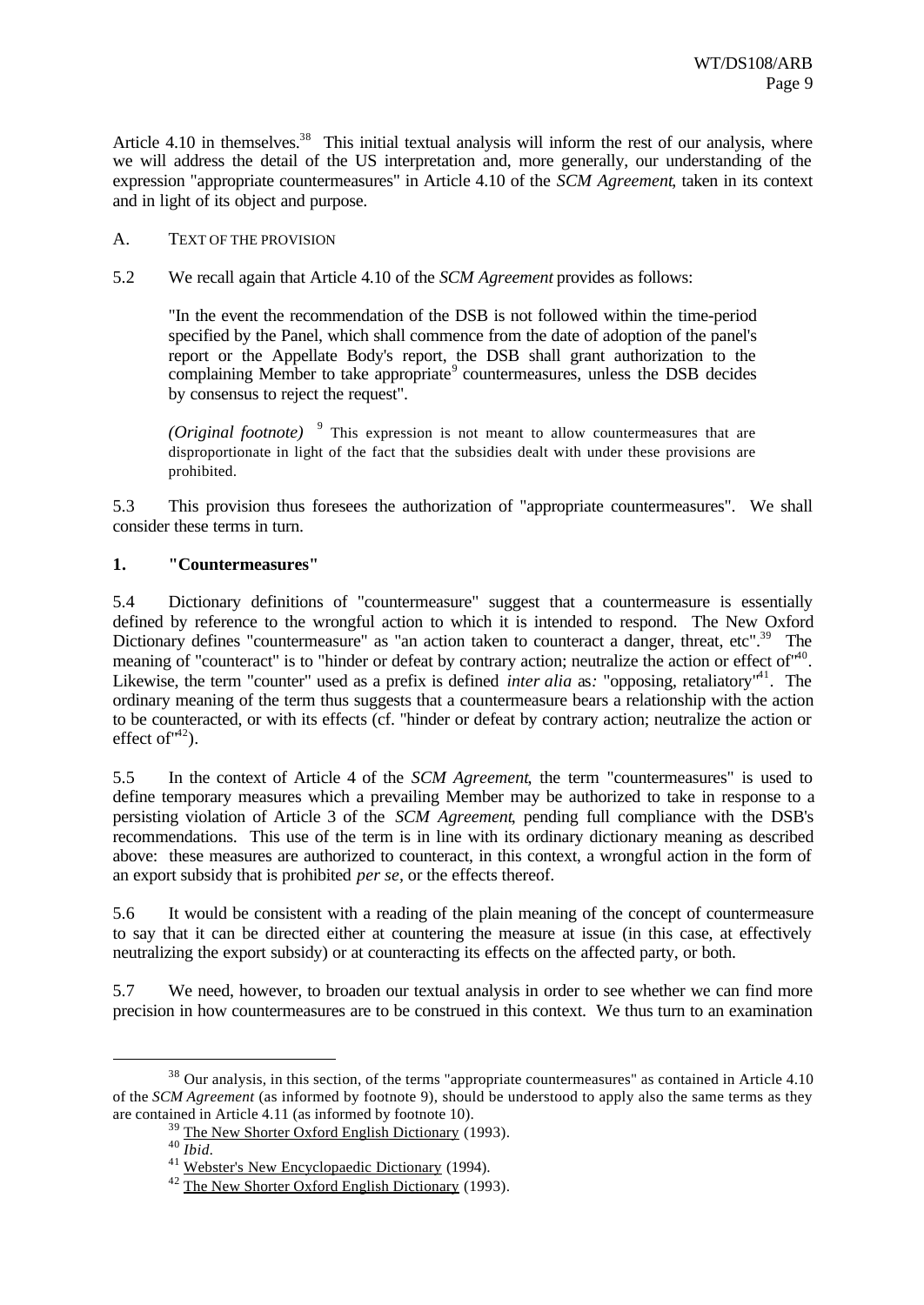of the expression "*appropriate*" countermeasures with a view to clarifying what level of countermeasures may be legitimately authorized.

#### **2. "***Appropriate* **countermeasures"**

5.8 The term "appropriate" countermeasures in Article 4.10 is informed by footnote 9, which provides guidance as to what the expression "appropriate" should be understood to mean. For the sake of clarity, we will first consider the term "appropriate", and then the terms of the footnote. However, this is with the understanding that these two elements are part of a single assessment and that the meaning of the expression "appropriate countermeasures" should result from a combined examination of these terms of the text in light of its footnote.

5.9 The ordinary dictionary meaning of the term "appropriate" refers to something which is "especially suitable or fitting".<sup>43</sup> "Suitable", in turn, can be defined as "fitted for or appropriate to a purpose, occasion ..."<sup>44</sup> or "adapted to a use or purpose".<sup>45</sup> "Fitting" can be defined as "of a kind appropriate to the situation".<sup>46</sup>

5.10 As far as the amount or level of countermeasures is concerned, the expression "appropriate" does not in and of itself predefine, much less does it do so in some mathematically exact manner, the precise and exhaustive conditions for the application of countermeasures. That is, in itself, surely significant. There would have been no *a priori* reason why some defined and/or formulaic approach could not have been set down in advance for the application of countermeasures. The terms of the *SCM Agreement* on this point manifestly eschew any such approach. But the provisions actually used do not become any the less meaningful or of lower legal status by reason of that fact. Much less can there be some kind of inherent presumption that they must be contorted to fit some kind of procrustean bed in the proportions of a formula when it is manifestly not present in the text itself.

5.11 It is, after all, scarcely a matter for debate that not all situations can be imagined in advance. But even if one takes the view that, as a consequence, there can be no manual which offers a precise course of action for a given situation, that does not mean that one is completely bereft of guidance or, as the case may be, that there are no bounds set to permissible action. This is clearly enough the situation we are dealing with here, where a Member might find itself resorting to countermeasures. The relevant provisions are not designed to lay down a precise formula or otherwise quantified benchmark or amount of countermeasures which might be legitimately authorized in each and every instance. Rather, the notion of "appropriateness" is used.

5.12 Based on the plain meaning of the word, this means that countermeasures should be adapted to the particular case at hand. The term is consistent with an intent not to prejudge what the circumstances might be in the specific context of dispute settlement in a given case. To that extent, there is an element of flexibility, in the sense that there is thereby an eschewal of any rigid *a priori* quantitative formula. But it is also clear that there is, nevertheless, an objective relationship which must be absolutely respected: the countermeasures must be suitable or fitting by way of response to the case at hand.

5.13 We would underline that the adjective "appropriate" does not, in and of itself, make it clear whether the "countermeasures" at issue become so by reason of whether they are aimed at neutralizing the original wrongful action, its effects, or both. To that extent, we only say, at this point, that the test is in principle permissive of a range of possibilities.

<sup>&</sup>lt;sup>43</sup> Webster's New Encyclopaedic Dictionary (1994).

<sup>&</sup>lt;sup>44</sup> The New Shorter Oxford English Dictionary (1993).

<sup>45</sup> Webster's New Encyclopaedic Dictionary (1994).

<sup>&</sup>lt;sup>46</sup> Webster's New Encyclopaedic Dictionary (1994).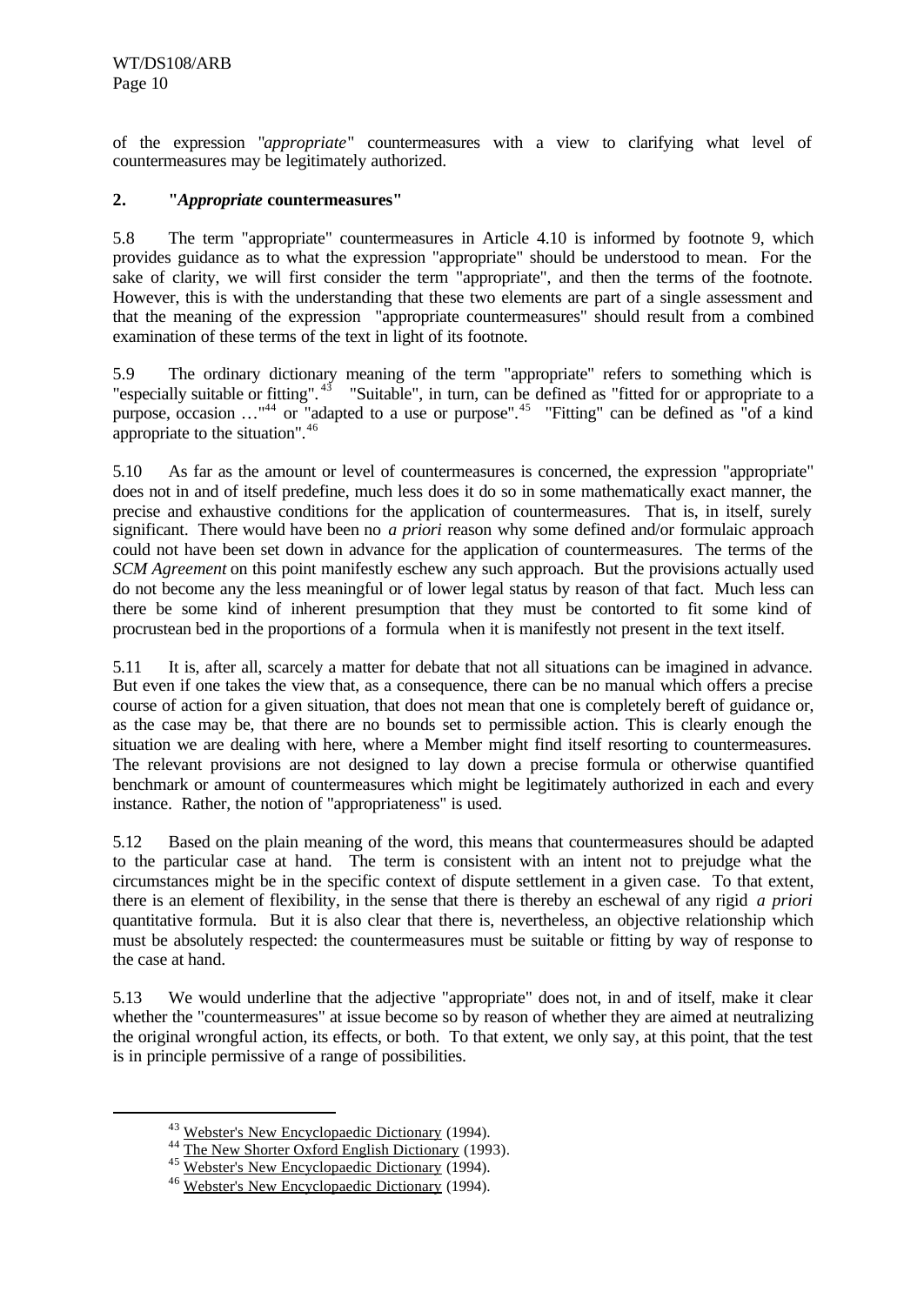5.14 We must turn, therefore, to footnote 9 of the *SCM Agreement* to see whether this is capable of shedding any further light on this matter.

#### **3. Footnote 9 to the** *SCM Agreement*

5.15 Footnote 9 of the *SCM Agreement*, which provides the only express indication of what the expression "appropriate countermeasures" encompasses, reads as follows:

"This expression [appropriate] is not meant to allow countermeasures that are disproportionate in light of the fact that the subsidies dealt with under these provisions are prohibited."

5.16 This footnote effectively clarifies further how the term "appropriate" is to be interpreted. We understand it to mean that countermeasures that would be "disproportionate in light of the fact that the subsidies dealt with under these provisions are prohibited" could not be considered "appropriate" within the meaning of Article 4.10 of the *SCM Agreement*. We turn to a further examination of these terms.

5.17 The term "disproportionate" can be defined as "lacking proportion, poorly proportioned, out of proportion".<sup>47</sup> The term "proportion" refers, *inter alia,* to a "comparative relation or ratio between things in size, quantity, numbers" or a "relation between things in nature. etc".<sup>48</sup> The term "disproportionate" thus suggests a lack of proper or due relationship between two elements.

5.18 Based on the ordinary meaning of the terms, the concept involved is understood well enough in everyday experience. It is a manner of describing relationships adapted to the circumstances, where the instrument of measurement is perception by the naked eye rather than scrutiny under the microscope. It is not meant to entail a mathematically exact equation but soundly enough to respect the relative proportions at issue so that there is no manifest imbalance or incongruity.<sup>49</sup> In short, there is a requirement to avoid a response that is disproportionate to the initial offence - to maintain a congruent relationship in countering the measure at issue so that the reaction is not excessive in light of the situation to which there is to be a response. But this does not require exact equivalence – the relationship to be respected is precisely that of "proportion" rather than "equivalence".

5.19 We consider therefore that footnote 9 further confirms that, while the notion of "appropriate countermeasures" is intended to ensure sufficient flexibility of response to a particular case, it is a flexibility that is distinctly bounded. Those bounds are set by the relationship of appropriateness. That appropriateness, in turn, entails an avoidance of disproportion between the proposed countermeasures and, as our analysis to this point has brought us, either the actual violating measure itself, the effects thereof on the affected Member, or both.

5.20 We receive, however, rather more specific guidance on these elements in the final part of the footnote, which reads:

" … disproportionate *in light of the fact that the subsidies dealt with under these provisions are prohibited.*" (emphasis added)

5.21 The use of the terms "in light of" directs that the final part of the footnote is a matter that must enter into consideration at all times. It seems reasonable also to conclude that it is not seen to be a

<sup>&</sup>lt;sup>47</sup> The New Shorter Oxford English Dictionary (1993). Vol. I, p. 700.

<sup>48</sup> *Ibid.*

<sup>49</sup> See, on that issue, the *Case Concerning the Air Services Agreement of 27 March 1946 (United States of America v. France)* (1978) International Law Reports, Vol. 54 (1979), p. 304 (hereafter "*Air Services arbitration*"): "It has been observed, generally, that judging the proportionality of countermeasures is not an easy task and can at best be accomplished by approximation" (at para. 83, p- 338).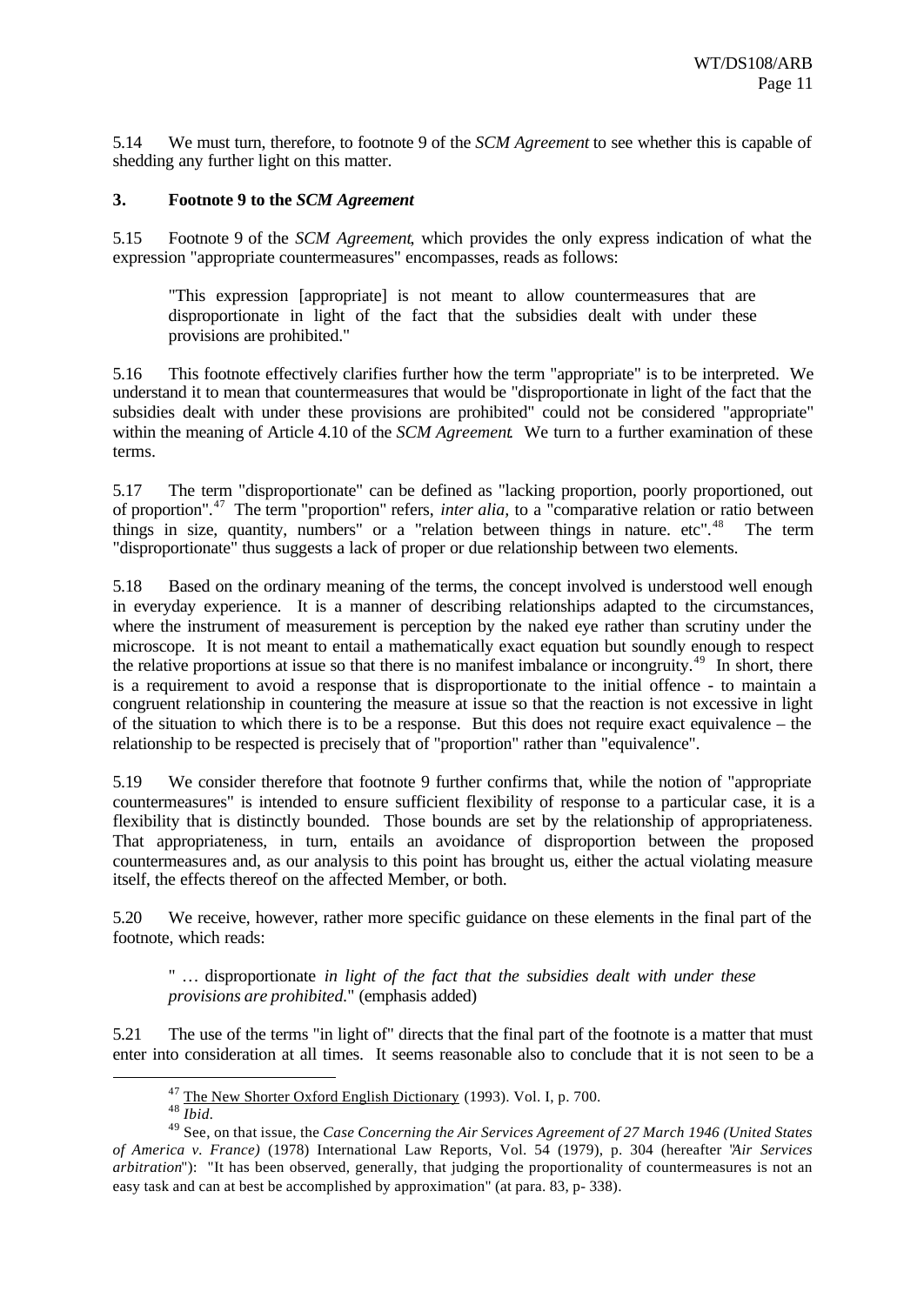minor or insignificant consideration. On the contrary, it is rather to be an element that is to pervade or colour the whole assessment. That, at least, is the only reasonable way to construe viewing something "in light of" something else.

5.22 As we read it, the text refers us unambiguously to the provisions of Part II of the *SCM Agreement* and requires us to ensure that our perspective on countermeasures is invested with and coloured by consideration of the nature and legal status of the particular underlying measure in respect of which the countermeasures are applied. In short, this provides that, when assessing countermeasures under Article 4.10, account must be taken of the fact that the export subsidy at issue is prohibited and has to be withdrawn.

5.23 This emphasis on the unlawful character of export subsidies invites, in our view, a consideration of the impact which this unlawful character may have, in itself. We note in this respect that the maintenance of the unlawful measure by the Member concerned – in violation of its obligations – has, in itself, the effect of upsetting the balance of rights and obligations between the parties, irrespective of what might be, as a matter of fact, the actual trade effects on the complainant. We recall, in this regard, that the prohibition on export subsidies is a *per se* obligation, not itself conditioned on a trade effects test. Members are entitled to trade without other Members resorting to export subsidies. In our view, the second part of the footnote directs that this is in itself a required consideration when it comes to assessing whether countermeasures are not disproportionate within the meaning of Article 4.10. Such consideration can only be reasonably construed to be aggravating rather than a mitigating factor, to be duly reflected in our assessment of whether countermeasures are appropriate.<sup>50</sup> Indeed, it directs us to consider the "appropriateness" of countermeasures under Article 4.10 from this perspective of countering a wrongful act and taking into account its essential nature as an upsetting of the rights and obligations as between Members. This, we conclude, is the manner in which we are directed to assess the matter. We are not, by comparison, actually directed to, e.g., consider demonstrated trade effects of the measure on the complaining Member.

5.24 On the latter point, we would simply note that there has been – and remains – nothing in the text which precludes a Member from applying countermeasures in the sense of measures that are aimed at countering the injury, more narrowly conceived, that it has suffered as a consequence of the wrongful act.<sup>51</sup> However, what this footnote makes clear is that the text cannot be construed to *confine* the appropriateness test to the element of countering the injurious effects on a party, but also, and more importantly, that the entitlement to countermeasures is to be assessed taking into account the legal status of the wrongful act and the manner in which the breach of that obligation has upset the balance of rights and obligations as between Members. It is from that perspective that the judgement as to whether countermeasures are disproportionate is to be made.

5.25 Having considered the express terms of Article 4.10 of the *SCM Agreement*, we therefore note, at this stage of our analysis, that they do not suggest a specific quantum to be respected in each and every case in the determination of an amount of countermeasures which can be authorized under this provision. On the contrary, they direct us to consider whether the countermeasure proposed are in an adequate relation to the situation to be countered, instructing us specifically to consider that the subsidies under Part II of the *SCM Agreement* are prohibited in assessing whether the countermeasures proposed are disproportionate.

 $50$  On this point, see WT/DS46/ARB, para. 3.51.

<sup>&</sup>lt;sup>51</sup> We would only add on this point that, as regards countering any demonstrated effects, the standard of judgement is still that of appropriateness, in the sense of being not disproportionate, by which we take it to mean a judgement that does not require mathematical exactness of equivalence but that of proportionality in the sense of not being manifestly excessive. We see this as consistent with the view of the arbitrator in *Brazil – Aircraft* (footnote 55) to the effect that " 'appropriate' should not be given the same meaning as 'equivalent', but should be understood as giving more discretion in the appraisal of the level of countermeasures against prohibited subsidies".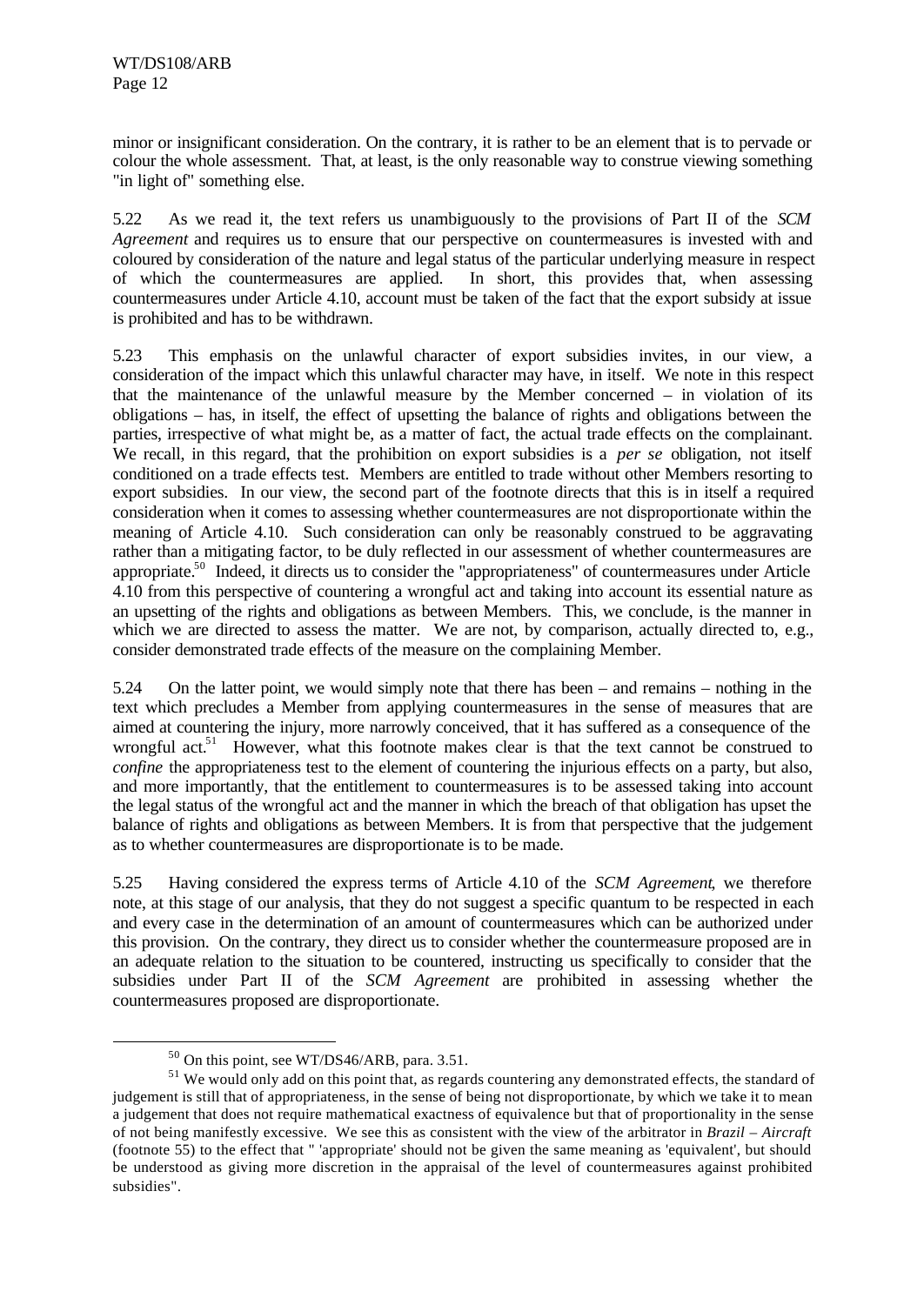5.26 It should also be noted that the negative formulation of the requirement under footnote 9 is consistent with a greater degree of latitude than a positive requirement may have entailed: footnote 9 clarifies that Article 4.10 is not intended to allow countermeasures that would be "disproportionate". It does not require strict proportionality. <sup>52</sup>

5.27 With these observations in mind, we will consider further whether, when reading these terms in their context and in light of their object and purpose, this interpretative approach is confirmed and whether further clarification can be ascertained as to how the "appropriateness" of countermeasures under Article 4.10 should be assessed.

#### B. CONTEXTUAL ANALYSIS OF ARTICLE 4.10

l

5.28 We thus turn to an examination of the terms of Article 4.10 of the *SCM Agreement* taken in their context, in order to ascertain further how the notion of "appropriate countermeasures" should be understood. In that regard, we will address the US arguments relating to the role of the trade impact of the measure in assessing whether countermeasures are appropriate under Article 4.10 of the *SCM Agreement*.

5.29 In the view of the United States, "appropriate" countermeasures under Article 4.10 of the *SCM Agreement* must not be disproportionate to the "trade impact" of the measure on the complaining Member. The United States acknowledges that the standard under Article 4.10 – "not ... disproportionate" – is not identical to the standard under Article 22.4 of the *DSU* – equivalence – . However, in its view, the standard under Article 4.10 of the *SCM Agreement* cannot be applied as if it existed in clinical isolation from the *DSU*, and in a manner which is inconsistent with the object and purpose of the *DSU*. The United States argues in particular that in light of Article 22.4 of the *DSU* and Articles 7.9 and 9.4 of the *SCM Agreement*, it would be untenable to interpret Article 4.10 of the *SCM Agreement* as permitting countermeasures that are disproportionate to the trade impact on the

<sup>&</sup>lt;sup>52</sup> We note in this regard the view of the commentator, Sir James Crawford, on the relevant Article of the ILC text on State Responsibility, reflected in a resolution adopted on 12 December 2001 by the UN General Assembly (A/RES/56/83), which expresses – but only in positive terms – a requirement of proportionality for countermeasures:

<sup>&</sup>quot;the positive formulation of the proportionality requirement is adopted in Article 51. A negative formulation might allow too much latitude." (J. Crawford, The ILC's Articles on

State Responsibility, Introduction, Text and Commentaries 2002, CUP, para. 5 on Article 51). Article 51 of the ILC Articles on State responsibility (entitled "*Proportionality*") reads as follows:

<sup>&</sup>quot;countermeasures must be commensurate with the injury suffered, taking into account the gravity of the internationally wrongful act and the rights in question". (emphasis added)

We also note in this respect that, while that provision expressly refers - contrary to footnote 9 of the *SCM Agreement* - to the injury suffered, it also requires the gravity of the wrongful act and the right in question to be taken into account. This has been understood to entail a qualitative element to the assessment, even where commensurateness with the injury suffered is at stake. We note the view of Sir James Crawford on this point in his Commentaries to the ILC Articles :

<sup>&</sup>quot;Considering the need to ensure that the adoption of countermeasures does not lead to inequitable results, proportionality must be assessed taking into account not only the purely "quantitative" element of the injury suffered, but also "qualitative" factors such as the importance of the interest protected by the rule infringed and the seriousness of the breach. Article 51 relates proportionality primarily to the injury suffered but "taking into account" two further criteria: the gravity of the internationally wrongful act, and the rights in question. The reference to "the rights in question" has a broad meaning, and includes not only the effect of a wrongful act on the injured State but also on the rights of the responsible State. Furthermore, the position of other States which may be affected may also be taken into consideration." (*op. cit*., para. 6 of the commentaries on Article 51).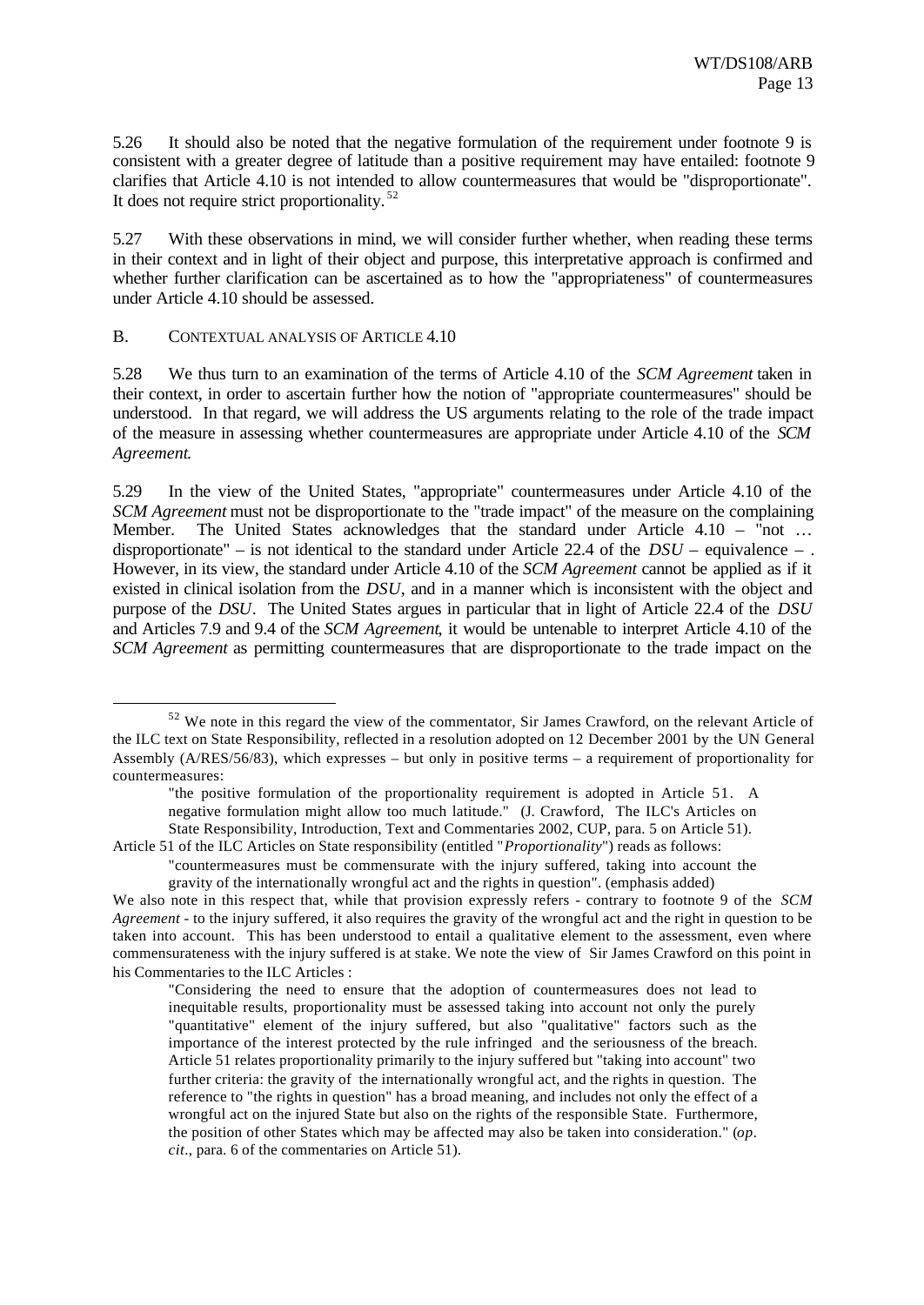complaining Member.<sup>53</sup> In the US view, the term "countermeasures" as used in the *SCM Agreement* does not have a special meaning and these countermeasures do not have a unique objective in inducing compliance. Rather, Article 4 of the *SCM Agreement* should be interpreted in light of the objectives of the WTO dispute settlement, including the objective of maintaining a proper balance between the rights of obligations of Members, as foreseen in Article 3.3 of the *DSU*. An assessment of the appropriateness of countermeasures under Article 4.10 by reference to the trade impact of the violating measure on the complaining Member is, in the US view, the only approach that is consistent with the object and purpose of Article 4.10.<sup>54</sup>

5.30 To begin with, we recall that first, we have found not only that, *via* footnote 9, there is an entitlement to take account of the unlawful nature of the initial act which gives rise to the countermeasures, but also that this is the perspective for assessment specifically required for under the *SCM Agreement*. While we do not see the plain language of Article 4.10 as in any way precluding the application of countermeasures aimed at countering the effects of the wrongful act on a Member provided they otherwise satisfy the terms of the *SCM Agreement*, we do not find this to be the necessary standard of assessment laid down in Article 4.10 of the *SCM Agreement*. We saw nothing in the plain language of this text which, on its face, dictates that the term "appropriate countermeasures" must be *limited* in its meaning to "equivalence" or correspondence (or some synonym) with the "trade impact" on the complaining Member.<sup>55</sup>

5.31 We therefore must address the question of whether there is otherwise, in reading the provision in context, some overriding requirement to assess the appropriateness of countermeasures under Article 4.10 from the perspective of demonstrated trade effects on the complaining Member.

#### **1. Article 4.10 in the context of the** *SCM Agreement*

5.32 Recourse to countermeasures is foreseen in three provisions of the *SCM Agreement*: Article 4.10, which we are concerned with here, Article 7.9 and Article  $9<sup>56</sup>$  As regards actionable subsidies, Article 7.9 provides for authorization of countermeasures "commensurate with the degree and nature of the adverse effects determined to exist…". In a similar vein, Article 9.4 provides, in relation to non-actionable subsidies, for the authorization of countermeasures "commensurate with the nature and degree of the effects determined to exist". The explicit precision of these indications clearly highlights the lack of any analogous explicit textual indication in Article 4.10 and contrasts with the broader and more general test of "appropriateness" found in Articles 4.10 and 4.11.

5.33 In short, as far as prohibited subsidies are concerned, there is no reference whatsoever in remedies foreseen under Article 4 to such concepts as "trade effects", "adverse effects" or "trade impact". Yet, by contrast, such a concept is to be found very clearly in the context of remedies under Article 7, through the notion of "adverse effects".

5.34 We believe that this difference must be given a meaning and that we should give due consideration to the fact that the drafters – who obviously could have used other terms in order to quantify precisely the permissible amount of countermeasures in the context of Article  $4.10$  – chose

<sup>53</sup> See US first submission, paras. 32 ff.

<sup>&</sup>lt;sup>54</sup> See US first submission, para. 44.

 $55$  The United States acknowledges that Article 4.10 does not require the strict equivalence imposed under Article 22.4 of the *DSU*. Nonetheless, it construes the "appropriateness" of countermeasures under Article 4.10 fundamentally as a "trade effects" test of a nature comparable to that foreseen under Article 22.4. See US answers to questions by the Arbitrator, paras. 4 and 5.

<sup>56</sup> We are aware of the provisions of Article 31 of the *SCM Agreement* and that Members took no action to extend the application of the provisions of Articles 8 and 9 of the Agreement concerning nonactionable subsidies beyond the period of five years from the date of entry into force of the *WTO Agreement*. However, these provisions can nevertheless be helpful, in our view, in understanding the overall architecture of the Agreement with respect to the different types of subsidies it sought and seeks to address.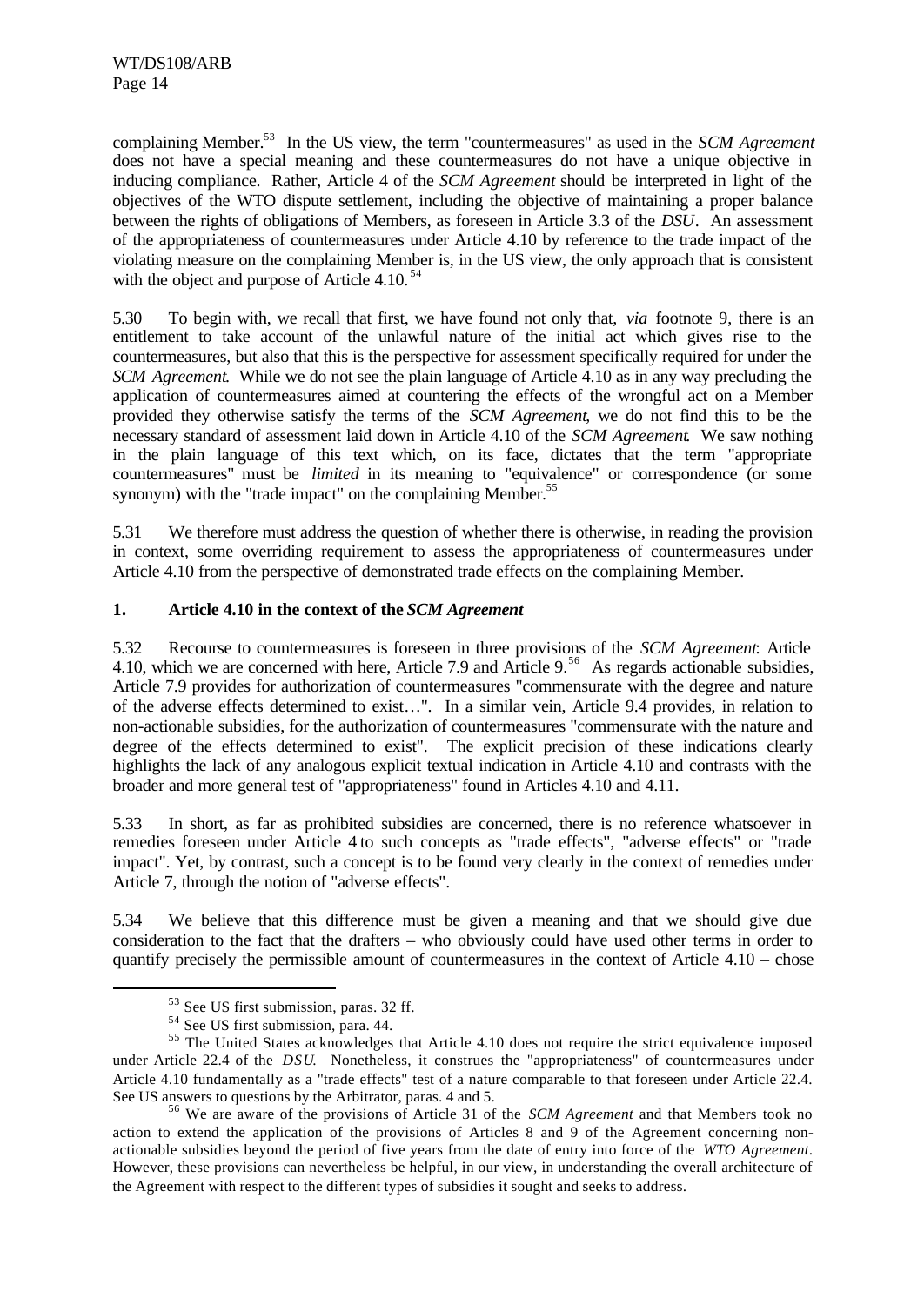not to do so. It is not our task to read into the treaty text words that are not there.<sup>57</sup> We are also cognizant that the terms that do appear in the text of the treaty must be presumed to have meaning and must be read effectively.<sup>58</sup> The implications of the use of the term "appropriate" must therefore be acknowledged and we must give this expression in Article 4.10 its full meaning. <sup>59</sup>

5.35 This cannot be viewed as a matter of simple difference in terminology in abstraction from any other consideration. Export subsidies do, after all, have "adverse effects" on third parties. Systemically speaking they are, as a category of subsidy, more inherently prone to do so than any other. Thus, there would have been no inherent reason why the drafters could not have, in relation to export subsidies, provided for disciplines of the type foreseen in Articles 5 and 7 in terms of "adverse effects" and made provision for countermeasures based on the same concept as is applied, e.g., in Article 7. On the contrary, there would have been every reason to treat this category of subsidies in the same way if the guiding intent had been to apply an "adverse effects" test. Yet it was decided not to do so. This, in our view, underlines all the more that this is meaningful and reflective of a rationale. In other words, the distinction cannot be presumed to be arbitrary or casual, much less effectively read out of the text in its entirety.

5.36 We consider that the rationale is not difficult to discern. These different wordings reflect, in our view, the distinct legal nature and treatment under the *SCM Agreement* of various types of subsidies. The fundamental distinction between actionable and prohibited subsidies which underlies the whole structure and logic of the *SCM Agreement* finds expression generally in the differences in the elements defining the applicable obligations and the differences of treatment given to these measures with regard to the remedies available to challenge them.<sup>60</sup>

5.37 The distinction in the terminology relating to countermeasures is, in turn, a corresponding reflection of the distinction when it comes to substantive disciplines for export subsidies: i.e. a clear and unambiguous intent to apply different and more exacting disciplines when it comes to export subsidies viz. a prohibition.

5.38 The underlying rationale for the distinction made is clear enough. The provisions regarding remedies pursuant to Articles 5 and 7 relate to subsidies that are accepted, in themselves, not to be illegal. But, while they are acceptable in themselves, other Members are, nevertheless, entitled to protection from their possible adverse effects. So the basis for actionability of such measures is their

l

"3.1 Except as provided in the *Agreement on Agriculture*, the following subsidies, within the meaning of Article 1, shall be prohibited:

(a) subsidies contingent, in law or in fact<sup>4</sup>, whether solely or as one of several other conditions, upon export performance, including those illustrated in Annex  $I^5$ ;"

*(original footnote)*<sup>4</sup> This standard is met when the facts demonstrate that the granting of a subsidy, without having been made legally contingent upon export performance, is in fact tied to actual or anticipated exportation or export earnings. The mere fact that a subsidy is granted to enterprises which export shall not for that reason alone be considered to be an export subsidy within the meaning of this provision.

<sup>57</sup> See for example the reports of the Appellate Body in *India – Quantitative Restrictions*, WT/DS90/AB/R, DSR 1999:IV, 1763, para 94; *EC – Hormones*, WT/DS26/AB/R, and WT/DS48/AB/R, DSR 1998:I, 135, para. 181; *India – Patents (US)*, WT/DS50/AB/R, DSR, 1998:I, 9, para. 45.

<sup>58</sup> See for example the reports of the Appellate Body on *US – Gasoline*, WT/DS2/AB/R, DSR 1996:I, 3, at 21 and *Korea – Dairy*, WT/DS98/AB/R, DSR 2000:I, 3, para. 81.

 $59$  See paras. 4.24-4.26 above.

 $60$  With respect to the differences in the elements defining the applicable obligations, we recall that Article 3.1(a) of the *SCM Agreement* – containing the defining elements of prohibited export subsidies - provides: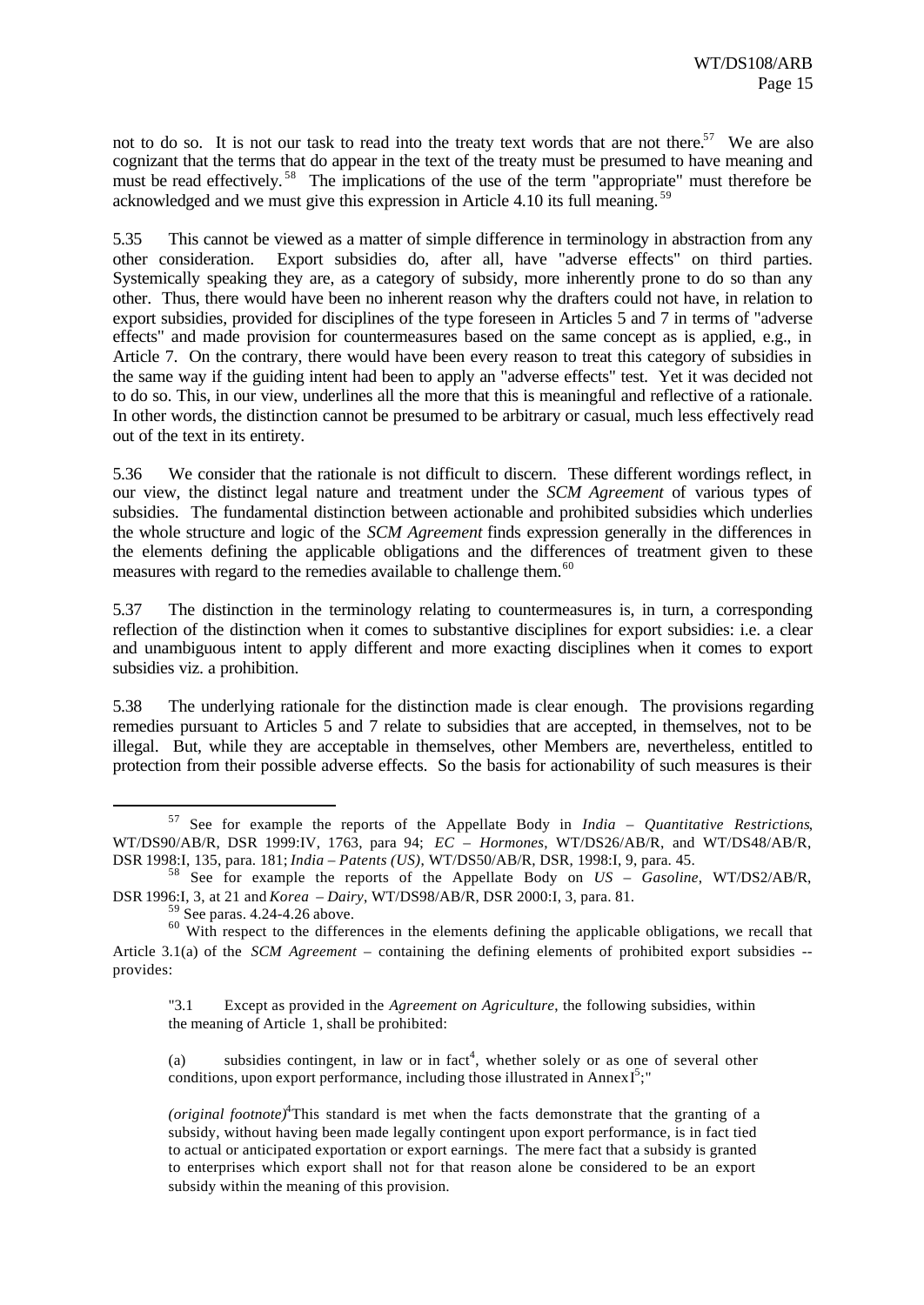adverse effect on other Members.<sup>61</sup> In the case of a nullification or impairment claim, this adverse effect is defined as that which is "caused to the interests of the Member requesting consultations".<sup>62</sup>

5.39 This is, of course, quite different from the situation with export subsidies. We see in Article 4 of the *SCM Agreement* that the prohibited nature of export-contingent subsidies has justified more stringent (faster) dispute settlement procedures<sup>63</sup> and a clear requirement to withdraw them *without delay*. <sup>64</sup> More importantly, they are prohibited *per se*. Other Members are not obliged to make a case regarding any adverse effects to successfully challenge such measures. They are required simply to establish the existence of a measure that is, as a matter of principle, expressly prohibited. As an empirical matter they undoubtedly do have adverse effects. But that is not the legal basis upon which action may be taken to challenge them under the *SCM Agreement*.

5.40 This is, in turn, reflected consistently in the provisions addressing remedies. Pursuant to the relevant provisions in Articles 5 and 7, a Member found to be in breach - having granted a subsidy which was not prohibited but has produced demonstrated adverse effects on another Member - has the alternative of withdrawing the measure or removing these adverse effects.<sup>65</sup> What is important for present purposes is that, by contrast, there is, under Article 4 relating to prohibited export subsidies, no option for an infringing party to simply remove the adverse effects and retain the measure. A Member found to be in breach must withdraw the measure without delay. This contrasts with the remedies in Article 7 of the same Agreement that are available in relation to actionable subsidies. In all provisions relating to prohibited subsidies in Part II of the *SCM Agreement*, the remedies available are stronger and more rapid than those available in Part III of the *SCM Agreement* for actionable subsidies. This is clearly not just a random distinction. It reflects the legal status of a prohibition: if the measure is *per se* prohibited, irrespective of its effects, the only consistent remedy is to withdraw  $it.$ <sup>66</sup>

5.41 This reading of the text in its context confirms us in our view that, rather than there being any requirement to confine "appropriate countermeasures" to offsetting the effects of the measure on the relevant Member, there is a clear rationale exhibited that reinforces our textual interpretation that the Member concerned is entitled to take countermeasures that are tailored to neutralizing the offending measure *qua* measure as a wrongful act. The expression "appropriate countermeasures", in our view, would entitle the complaining Member to countermeasures which would at least counter the injurious

<sup>61</sup> Thus, the concept of "adverse effect" is indeed to be found in the *SCM Agreement*, but only in relation to provisions that contrast with the prohibition on export subsidies in Article 4. Article 7 makes it clear that when a member considers that the granting or maintaining of a subsidy results in, *inter alia*, nullification or impairment, the provisions on remedies pursuant to that Article will apply. It should be emphasized that a positive finding of nullification and impairment is, by definition, also a finding of "adverse effects" (this ultimately deriving from the use of i.e. in Article 5 which makes it plain that nullification and impairment is one category of the overarching concept of "adverse effects" under the *SCM Agreement*.). It is also to be noted that where a positive finding is made, the party concerned may either "remove the adverse effects of the subsidy" (Article 7.9) or "withdraw the subsidy" (*ibid*.). In a situation where there is non-compliance by the party against whom a finding has been made, the complaining Member is entitled "to take countermeasures, commensurate with the degree and nature of the adverse effects determined to exist".

<sup>62</sup> *SCM Agreement*, Article 7.2.

<sup>63</sup> *SCM Agreement*, Article 4, including Article 4.12.

<sup>64</sup> *SCM Agreement*, Article 4.7.

<sup>&</sup>lt;sup>65</sup> One might note, in passing, that there is no provision for compensation in a nullification and impairment case under these provisions of the *SCM agreement* as there is provided for under Article XXIII GATT 1994 and the Article 22 of the *DSU*, although that is not important for present purposes.

<sup>&</sup>lt;sup>66</sup> Of course, as a logical matter, removal of the measure would certainly encompass a suppression of effects. One might underline here that is a matter of removal of *all* effects: the practical effect of the remedy provided for under Article 4 is clearly to eliminate a measure in its entirety-including its effects. That is clearly distinct from the practical effect of the Article 5 and 7 disciplines under which it is envisaged that a remedy can be applied which would ensure elimination of the effect on a complaining party but where the possibility of effects on other parties remains.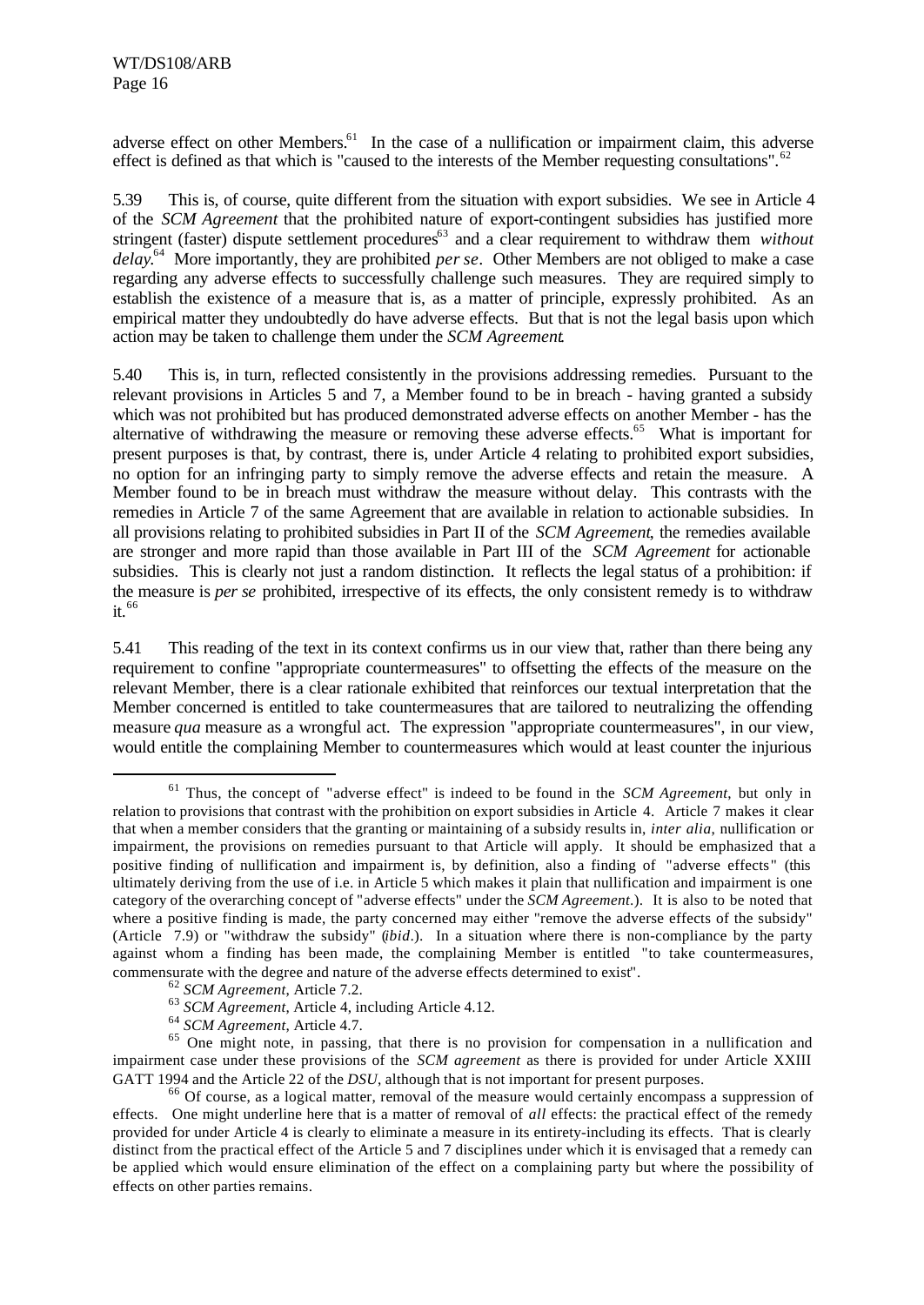effect of the persisting illegal measure on it. However, it does not *require* trade effects to be the effective standard by which the appropriateness of countermeasures should be ascertained. Nor can the relevant provisions be interpreted to *limit* the assessment to this standard. Members may take countermeasures that are not disproportionate in light of the gravity of the initial wrongful act and the objective of securing the withdrawal of a prohibited export subsidy, so as to restore the balance of rights and obligations upset by that wrongful act.

5.42 To conclude otherwise would effectively erode the fundamental distinction in the *SCM Agreement* between those provisions regarding purely "effects-oriented" remedies and those distinctly provided for pursuant to Article 4. Under the former provisions, it is clear that the premise is that the Member is to retain the entitlement to persist with certain subsidies, as they are not prohibited *per se*. The obligation of such a Member goes to attenuating their demonstrated trade *effect*. Accordingly, the remedy to which an affected Member is entitled goes only as far as countering those effects. In such a situation, there is an effective "rebalancing", but only a rebalancing on the level of reciprocal actual trade effects. In such a case, the legal status of the original measure is not itself affected.

5.43 This contrasts with the situation *vis-à-vis* a prohibited export subsidy. To insist on a remedy limited to such effects would be precisely to entertain "rebalancing" at that level, which would neither specifically take into account the obligation to withdraw the original measure nor aim to restore the balance of rights and obligations that has been upset by the original wrongful action. It would be effectively to read away the fundamental distinction between the relevant provisions as well as to undermine the essential rationale of that distinction. In our view, footnotes 9 and 10, in their final part, require us specifically to account for, and give due force to, that distinction in our determination of whether countermeasures are "appropriate".

#### **2. Article 4.10 and Article 22.4 of the DSU**

5.44 While the aforementioned provisions appear to us to be the most direct and relevant context, we examine also whether there is anything which, taking Article 22.4 of the *DSU* into account, would in any way lead us to modify our interpretation. We do so in particular bearing in mind the fact that the United States considers that the *DSU* is relevant on the matter of the role of trade effects pursuant to Article 4.10.

5.45 We recall that Article 22.4 of the *DSU* provides as follows:

"The level of the suspension of concessions or other obligations authorized by the DSB shall be equivalent to the level of the nullification or impairment."

5.46 The drafters have explicitly set a quantitative benchmark to the level of suspension of concessions or other obligations that might be authorized. This is similarly reflected in Article 22.7, which defines the arbitrators' mandate in such proceedings as follows:

"The arbitrator acting pursuant to paragraph 6 … shall determine whether the level of such suspension is equivalent to the level of nullification or impairment…." (footnote omitted)

5.47 As we have already noted in our analysis of the text of Article 4.10 of the *SCM Agreement* above, there is, by contrast, no such indication of an explicit quantitative benchmark in that provision. It should be recalled here that Articles 4.10 and 4.11 of the *SCM Agreement* are "special or additional rules" under Appendix 2 of the *DSU*, and that in accordance with Article 1.2 of the *DSU*, it is possible for such rules or procedures to prevail over those of the *DSU*. There can be no presumption, therefore, that the drafters intended the standard under Article 4.10 to be necessarily coextensive with that under Article 22.4 so that the notion of "appropriate countermeasures" under Article 4.10 would limit such countermeasures to an amount "equivalent to the level of nullification or impairment"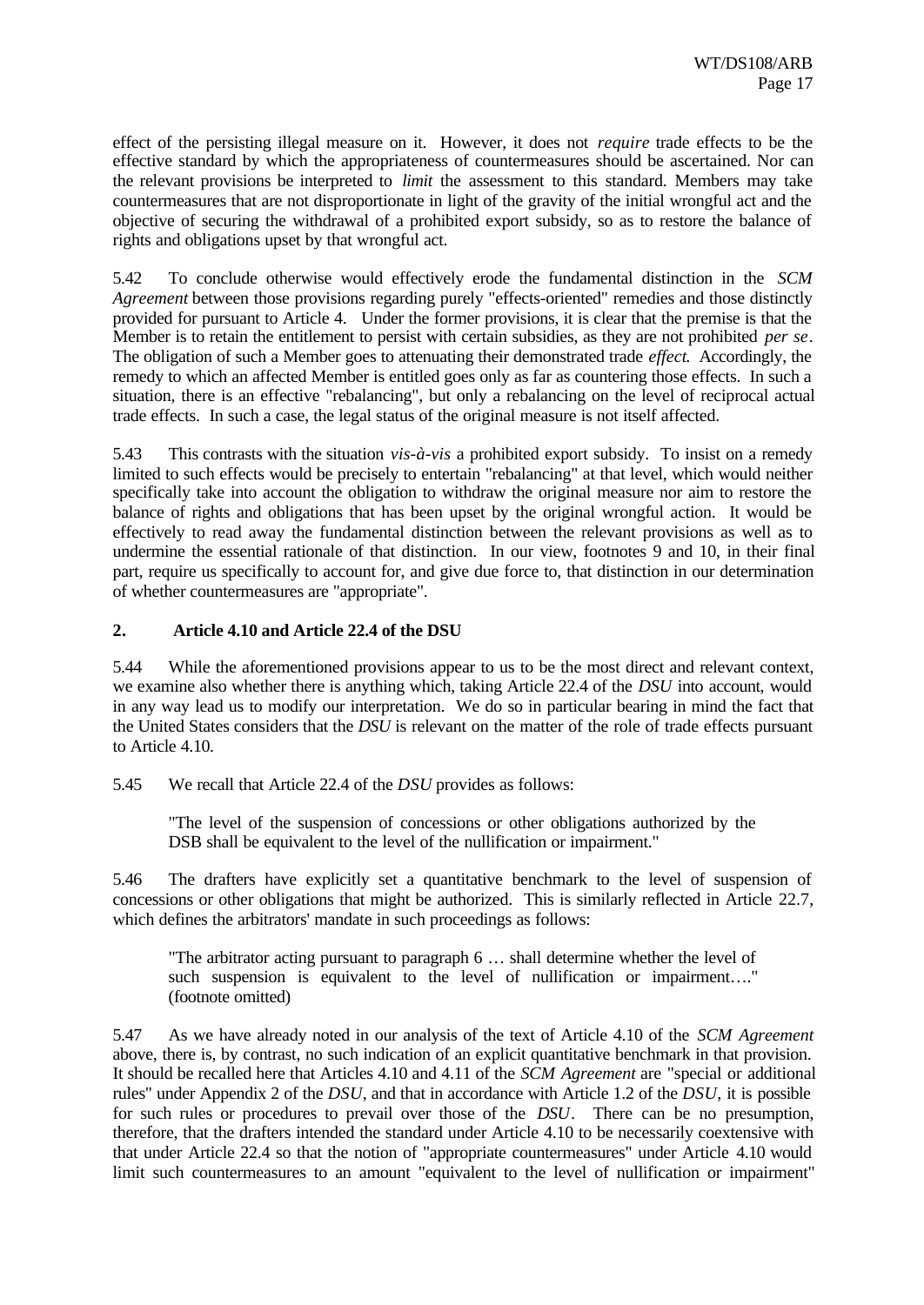suffered by the complaining Member. Rather, Articles 4.10 and 4.11 of the *SCM Agreement* use distinct language and that difference must be given meaning.

5.48 Indeed, reading the text of Article 4.10 in its context, one might reasonably observe that if the drafters had intended the provision to be construed in this way, they could certainly have made it clear. Indeed, relevant provisions both elsewhere in the *SCM Agreement* and in the *DSU* use distinct terms to convey precisely such a standard as described by the United States, in so many words. Yet the drafters chose terms for this provision in the *SCM Agreement* different from those found in Article 22.4 of the DSU. It would not be consistent with effective treaty interpretation to simply read away such differences in terminology.

5.49 We therefore find no basis in the language itself or in the context of Article 4.10 of the *SCM Agreement* to conclude that it can or should be read as amounting to a "trade effect-oriented" provision where explicitly alternative language is to be read away in order to conform it to a different wording to be found in Article 22.4 of the *DSU*.

5.50 We would simply add that, while we consider that the precise difference in language must be given proper meaning, this goes no further than that. Our interpretation of Article 4.10 of the *SCM Agreement* as embodying a different rule from Article 22.4 of the *DSU* does not make the *DSU* otherwise inapplicable or redundant.

#### C. OBJECT AND PURPOSE

5.51 Our understanding of the terms of Article 4.10, including footnote 9, based on an analysis of the relevant terms taken in their context is, in our view, also consistent with the object and purpose of the *SCM Agreement* in relation to Article 4.10, and of the *WTO Agreement,* as they relate to the dispute settlement remedies.

5.52 In our view, the object and purpose of the DSB's mandate to authorize countermeasures under Article 4.10 can first be drawn from the very language of Article 4.10. Article 4.10 requires that the DSB authorize the complaining Member to take appropriate countermeasures in case of noncompliance with the recommendation of the DSB. In other words, countermeasures are taken against non-compliance, and thus its authorization by the DSB is aimed at inducing or securing compliance with the DSB's recommendation. In this context, pursuant to Article 4.7, the DSB may *only* recommend that the subsidizing Member withdraw the subsidy without delay. We therefore consider that the objective of the *SCM Agreement* in relation to Article 4.10 in particular is to secure compliance with the DSB's recommendation to withdraw the subsidy without delay.

5.53 Article 4.10, by allowing for the imposition of countermeasures in case of non-compliance, provides a specific temporary instrument to WTO Members, in the context of disputes concerning prohibited subsidies. This instrument contributes to the ultimate achievement of the objectives of dispute settlement.

5.54 We note in this respect that Article 3.7 of the *DSU* also provides that "[i]n the absence of a mutually agreed solution, the first objective of the dispute settlement mechanism is usually to secure the withdrawal of the measures" found to be inconsistent with WTO obligations.

5.55 We also note that the *DSU* Article 3.2 provides that the WTO dispute settlement system (of which this type of arbitration is an integral part) is "a central element in providing security and predictability to the multilateral trading system", and "[t]he Members recognize that it serves to preserve the rights and obligations of Members under the covered agreements."

5.56 In the case of prohibited subsidies, we are of the view that the fact that a panel determining that a subsidy found to be prohibited can *only* recommend its withdrawal without delay is significant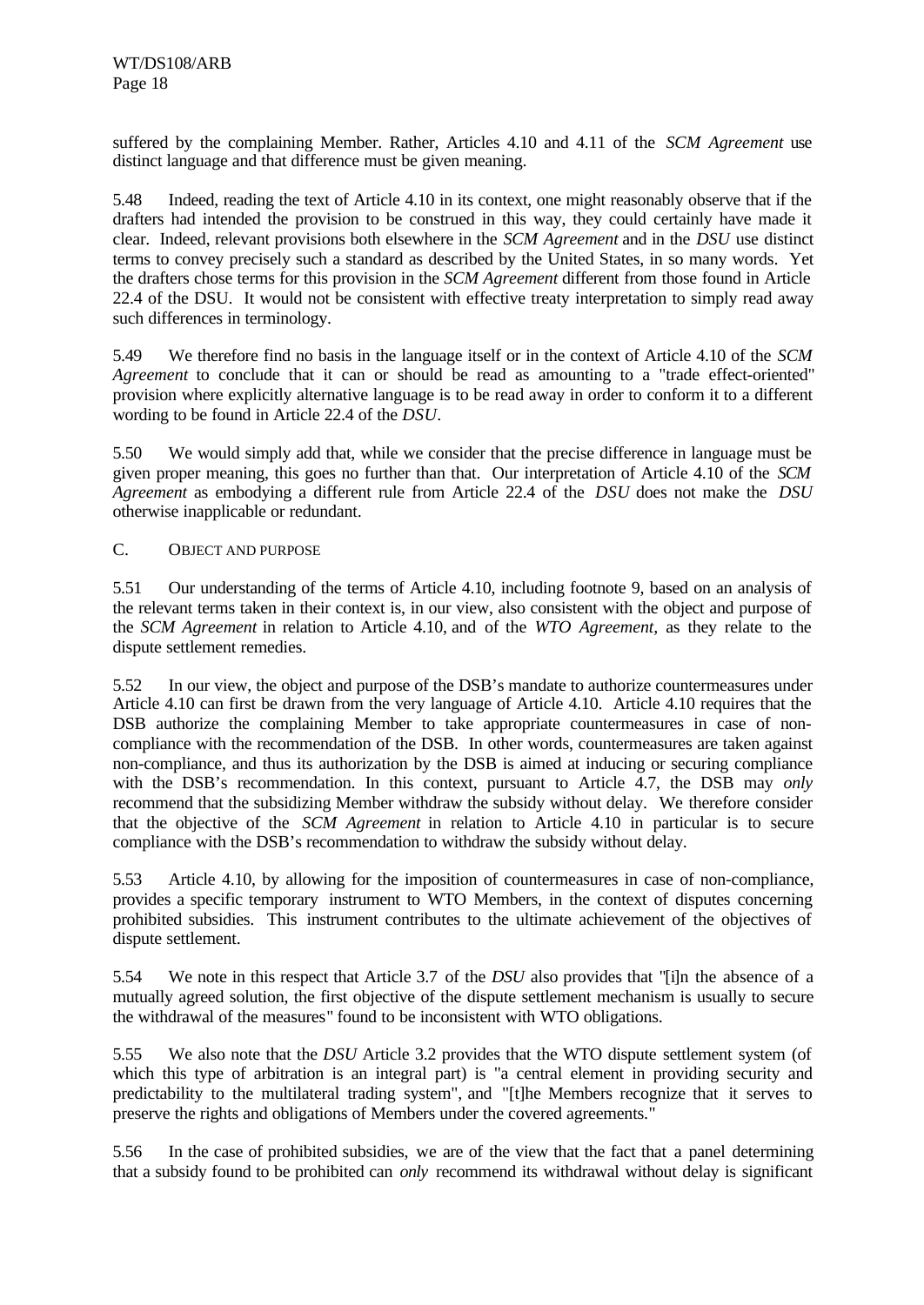and must be given some meaning when determining the appropriateness of proposed countermeasures. Furthermore, in our view, the legal means prescribed to ultimately restore the "balance of rights and obligations" of Members in relation to prohibited subsidies are specifically provided for under Article 4.7 of the *SCM Agreement*. In a situation where the balance of rights and obligations has been upset through the granting of a prohibited subsidy, panels may only recommend that the subsidizing Member withdraw the subsidy "without delay" in order to restore such balance.

5.57 In light of the above, we believe that countermeasures authorized under Article 4.10 contribute to the purpose of inducing compliance with the DSB's recommendations, consistently with restoring the balance of rights and obligations between the Members. In our view, the terms of Article 4.10 of the *SCM Agreement*, including footnote 9, confirm that, when assessing the scope of what may be deemed "appropriate" countermeasures, we should keep in mind the fact that the subsidy at issue has to be withdrawn and that a countermeasure should contribute to the ultimate objective of withdrawal of the prohibited subsidy without delay.

5.58 Finally, we note that the term "countermeasures" has acquired a meaning in general international law<sup>67</sup>, which is reflected in the work of the International Law Commission (ILC) on State Responsibility. While the term "countermeasures" has a specific meaning in the *SCM Agreement* as regards their nature and application, we find that our interpretation of the relevant texts appear to be consistent with the object and purpose of countermeasures as reflected in the work of the ILC.

5.59 Article 49 of the text resulting from the ILC's work on State Responsibility (of which the General Assembly of the UN has taken note in a recent resolution) provides, in respect of the object and limits of countermeasures in international law, *inter alia*, that:

"An injured State may only take countermeasures against a State which is responsible for an internationally wrongful act in order to induce that State to comply with its obligations in Part Two."<sup>68</sup>

5.60 We note that Article 49.1 of the ILC text does not, *per se*, determine the amount of countermeasures that can be authorized. Rather, it defines the only object and purpose for which countermeasures can legitimately be imposed: i.e., to induce the State which has committed an internationally wrongful act to comply with its obligations.<sup>69</sup> That is not incompatible, in our view, with the notion of countermeasures within the WTO dispute settlement system, where such measures are imposed as a temporary response to an absence of compliance. We note in this respect the observation by the arbitrator in the *EC - Bananas* case, in the context of Article 22.4 of the *DSU*, that "this *temporary* nature [of suspension of concessions or other obligations] indicates that it is the purpose of countermeasures to *induce compliance*".<sup>70</sup>

5.61 Thus, as we interpret Article 4.10 of the *SCM Agreement*, a Member is entitled to act with countermeasures that properly take into account the gravity of the breach and the nature of the upset in the balance of rights and obligations in question. This cannot be reduced to a requirement that constrains countermeasures to trade effects, for the reasons we have set out above.

<sup>67</sup> See, e.g., the *Naulilaa* arbitral award (1928), UN Reports of International Arbitral Awards, Vol. II, p. 1028 and the *Air Services* arbitration, *op. cit.*

<sup>&</sup>lt;sup>68</sup> Resolution of the General Assembly of the UN, A/RES/56/83, Responsibility of States for internationally wrongful Acts, adopted on 12 December 2001. We note that the ILC's work is based on relevant State practice as well as on judicial decisions and doctrinal writings, which constitute recognized sources of international law under Article 38 of the Statute of the International Court of Justice.

<sup>69</sup> See J. Crawford, *op. cit*., p. 286. This author notes in particular that "countermeasures are taken as a form of inducement, not punishment" (para. 7 of the Commentaries on Article 49).

<sup>70</sup> Decision by the Arbitrators, *European Communities – Regime for the Importation, Sale and Distribution of Bananas – Recourse to Arbitration by the European Communities under Article 22.6 of the DSU* ("*EC – Bananas III (US) (Article 22.6 – EC)* "), WT/DS27/ARB, 9 April 1999, DSR 1999:II, 725, para. 6.3.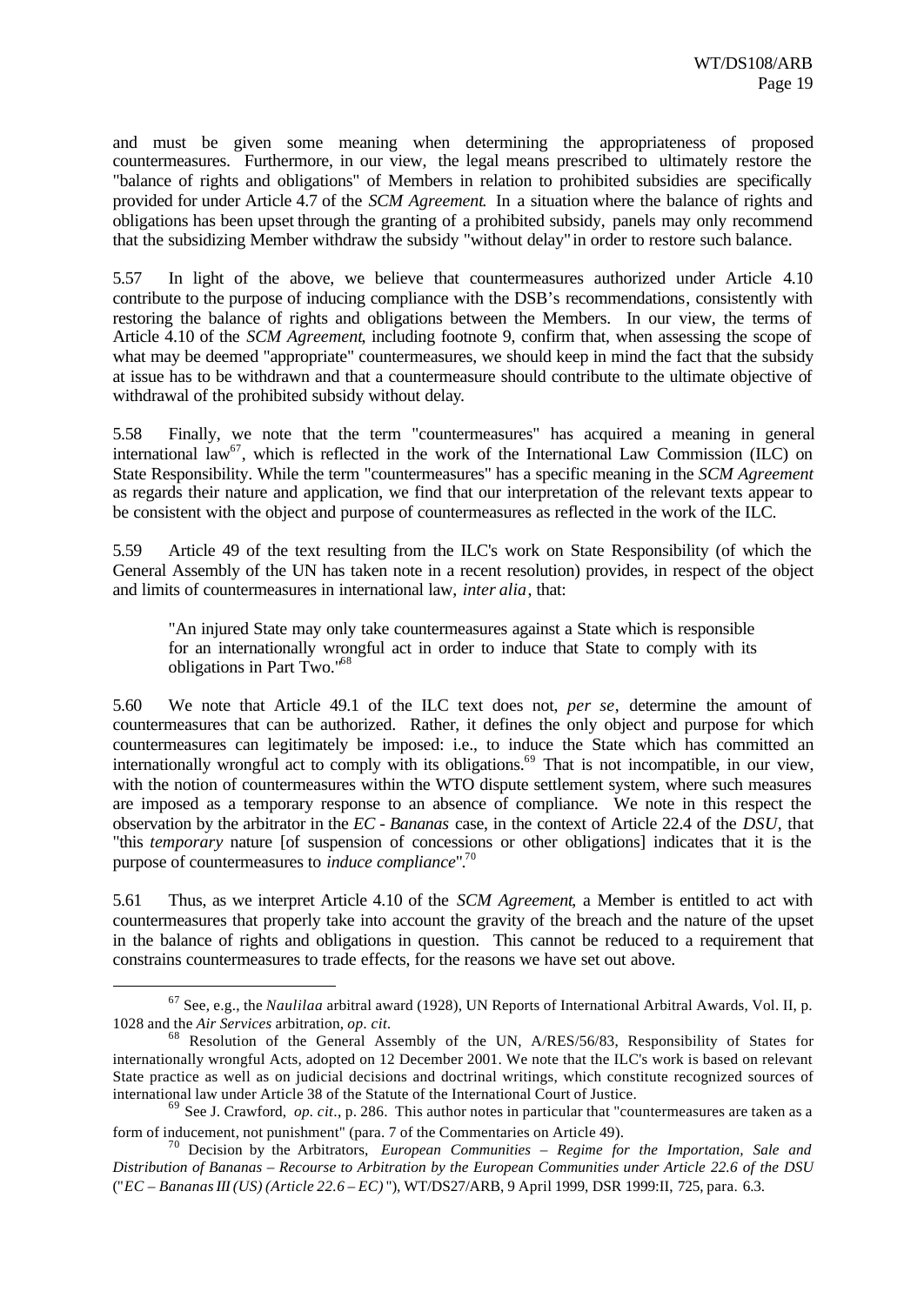5.62 At the same time, Article 4.10 of the *SCM Agreement* does not amount to a blank cheque. There is nothing in the text or in its context which suggests an entitlement to manifestly punitive measures. On the contrary, footnote 9 specifically guards us against such an unbounded interpretation by clarifying that the expression "appropriate" cannot be understood to allow "disproportionate" countermeasures. However, to read this indication as effectively reintroducing into that provision a quantitative limit equivalent to that found in other provisions of the *SCM Agreement* or Article 22.4 of the DSU would effectively read the specific language of Article 4.10 of the *SCM Agreement* out of the text. Countermeasures under Article 4.10 of the *SCM Agreement* are not even, strictly speaking, obliged to be "proportionate" but not to be " disproportionate". Not only is a Member entitled to take countermeasures that are tailored to offset the original wrongful act and the upset of the balancing of rights and obligations which that wrongful act entails, but in assessing the "appropriateness" of such countermeasures – in light of the gravity of the breach – , a margin of appreciation is to be granted, due to the severity of that breach.

#### **VI. ASSESSMENT OF THE COUNTERMEASURES PROPOSED BY THE EUROPEAN COMMUNITIES**

6.1 As noted above, the parties agree that, in qualitative terms, the *type* of measure envisaged by the European Communities in this case is appropriate. Their disagreement is over whether the quantitative *amount* of the countermeasure is appropriate.

6.2 The European Communities has requested an authorization to suspend concessions in an amount of US\$4,043 million. It has argued, as a general matter, that Article 4.10 of the *SCM Agreement* would allow for an amount of countermeasures such as to effectively induce compliance, and that it could have, on that basis, requested a higher amount of countermeasures. However, it has explained that the amount which it has actually requested in this instance is based on the amount expended by the United States in granting the subsidy.

6.3 We will therefore consider whether countermeasures in this amount can be considered "appropriate" within the meaning of Article 4.10, bearing in mind our analysis in the previous section.

6.4 We recall that we are required, in our analysis, to apply the terms of footnote 9 and, in that regard, need to take into account its second part. We therefore need to consider whether the European Communities proposed countermeasures are not disproportionate "in light of the fact that the subsidies dealt with under these provisions are prohibited".

6.5 In approaching this, we first wish to underline exactly what our responsibility is in making this determination. We are required, under Article 4.11 of the *SCM Agreement*, to ascertain whether the countermeasures proposed by the European Communities are "appropriate". In this assessment, we are guided in particular by the terms of footnote 10, which directs us to consider whether we are persuaded that the EC countermeasures are "disproportionate" in light of the fact that the subsidies at issue are prohibited. As we noted above, this is not exactly the same as being persuaded that they are "proportionate". In the absence of being effectively persuaded that they are disproportionate, we would conclude that the European Communities' proposed countermeasures are within the bounds of what they are entitled to apply pursuant to Article 4.10 of the *SCM Agreement.*

6.6 As noted above, in assessing whether the proposed countermeasures are "disproportionate" in light of the fact that the subsidies dealt with in this provision are prohibited, "our perspective on countermeasures is invested with and coloured by consideration of the nature and legal status of the particular underlying measure in respect of which the countermeasures are applied". As we have outlined in paragraph 5.61 above, we consider that the European Communities is entitled to act with

<sup>71</sup> *Supra*, para. 5.22.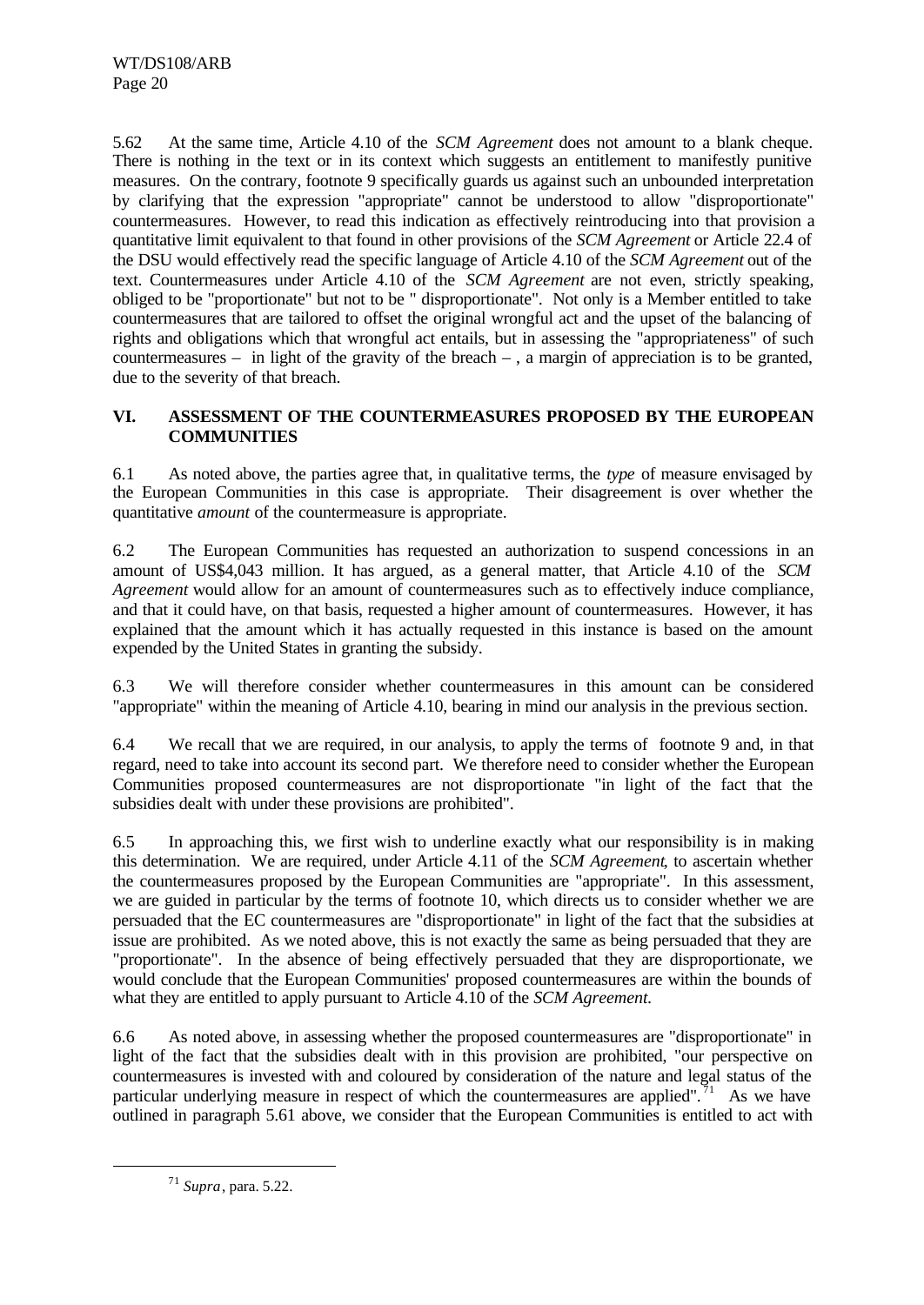countermeasures that properly take into account the gravity of the breach and the nature of the upset in the balance of rights and obligations in question. In the case at hand, we consider what this entails.

6.7 As regards the matter of the balance of rights and obligations between Members that is being upset through the granting of the subsidy, the European Communities has had the "right" to expect that there will be no export subsidies applied to those goods covered by the *SCM Agreement*. The United States, for its part, has had a corresponding obligation to refrain from applying such export subsidies. The persistence by the United States with this breach of its obligations upsets the "balance of rights and obligations" that we have referred to in the previous section of this report.

6.8 As far as a trading partner is concerned, the matter does not become problematic, as a legal matter, contingent on any other factor such as, e.g. the actual effects of the measure itself. It is problematic in the form of an upset in the reciprocal balance of rights and obligations in and through the measure itself and, in this case, it is intrinsic to that measure as a wrongful act that the United States is incurring costs in granting and maintaining the export subsidy. Once such a measure is in operation, its real world effects cannot be separated from the inherent uncertainty that is created by the very existence of such an export subsidy. The measure is, by its very nature, inherently destabilizing. This is its essential character and it is reflected in the fact that the measure is *per se* prohibited. In this particular case, moreover, the subsidy at issue, the FSC/ETI scheme, is a measure which is extensive in its application and, indeed, is potentially available to a very wide range of goods for export. It is not at all like a product- or even a sector-specific measure with, e.g., a set rate or quantum of funds. It is a highly complex and comprehensive export subsidy being applied to a multiplicity of firms.

6.9 The FSC/ETI scheme is available systemically and very widely. If anything, this can only intensify the degree to which, in this case, the measure concerned creates systematic uncertainty and instability of expectations as to trading conditions, as opposed to security and stability of such conditions based on the understanding *–* grounded in an express obligation – that export subsidies are prohibited. We consider that this is a matter that is relevant to the issue of the "gravity" of the initial wrongful act. The European Communities cannot, of course, itself counter the export subsidy at its source, i.e. effect its cessation. But, as regards the balance of rights and obligations between Members, it is entitled to "redress" the upsetting of that balance *via* countermeasures.<sup>7</sup>

6.10 The quantitative element of the breach in this case is, in fact, that the United States has spent approximately US\$4,000 million yearly in breach of its obligations.<sup>73</sup> To our mind, each dollar is, as it were, as much a breach of the obligations of the United States as any other. Certain dollars do not become any less so – or effectively "quarantined" from their legal status of breach of an obligation – by virtue of some other criteria (such as trade effects). To put it another way, the United States' breach of obligation is not objectively dismissed because some of the products benefiting from the subsidy are, e.g., exported to another trading partner. It is an *erga omnes* obligation owed in is entirety to each and every Member. It cannot be considered to be "allocatable" across the Membership. Otherwise, the Member concerned would be only partially obliged in respect of each and every Member, which is manifestly inconsistent with an *erga omnes per se* obligation. Thus, the United States has breached its obligation to the European Communities in respect of all the money

 $72$  Of course, the balance of rights and obligations between Members will only ultimately be properly redressed through full compliance with the DSB's recommendations, i.e., in this case, withdrawal of the unlawful subsidy. Countermeasures merely offer a *temporary* and imperfect redress to the persisting violation, which in no way reduces the need to comply or substitutes for such compliance.

 $^{73}$  For a detailed analysis of the value of the subsidy, see Annex A below.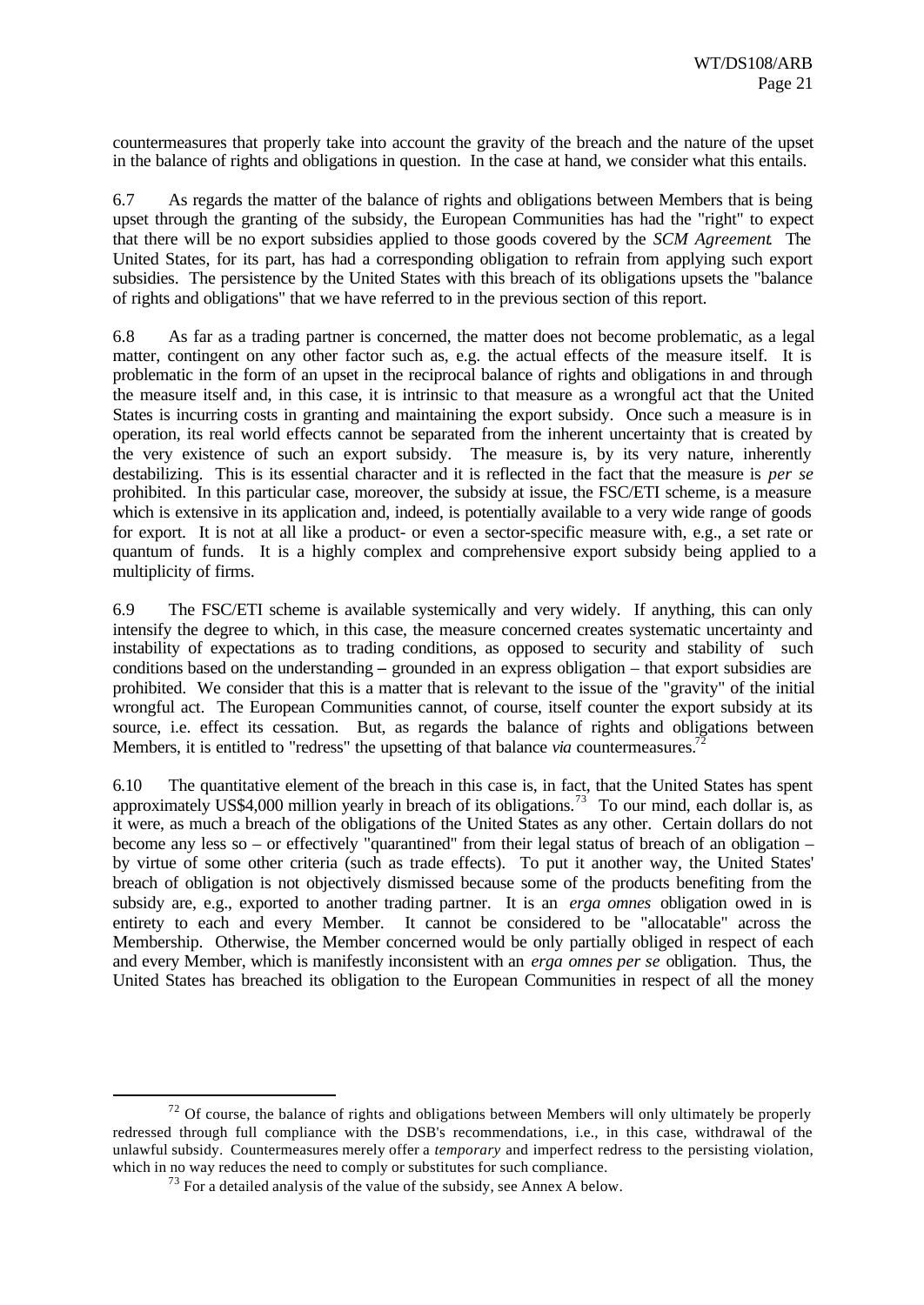that it has expended, because such expenditure in breach – the expense incurred – is the very essence of the wrongful act.<sup>74</sup>

6.11 Thus, legally speaking, in terms of redressing the balance of rights and obligations, this is a significant consideration in our assessment of the European Communities' proposed countermeasures. In this respect, we recall our earlier conclusion that countermeasures under Article 4.10 may be tailored to the initial wrongful act they are to counter. In this instance, the European Communities has proposed to take countermeasures which would precisely tailor the response to the amount of this initial wrongful act. In light of our interpretation, in the previous section, of the terms of Article 4.10 of the *SCM Agreement*, we find such an approach, which aims to challenge the wrongful act itself – the breach of the obligation – to be permissible in principle. Indeed, it is in our view entirely compatible with the essence of the notion of countermeasures, in that it seeks to respond exactly to the violation, the persistence of which generates the entitlement to countermeasures.

6.12 We thus turn to a consideration of the proposed countermeasures in relation to the initial wrongful act which they are to counter, the prohibited subsidy.

#### A. THE PROPOSED COUNTERMEASURES IN RELATION TO THE PROHIBITED SUBSIDY

6.13 In order to proceed with an analysis of the proposed countermeasures in relation to the wrongful act they are to counter, we must first define the elements of that wrongful act. It seems to us that the relevant factors that can be used when it comes to defining the prohibited subsidy itself cannot be artificially constructed. They should be discerned from and grounded in the *SCM Agreement* itself. We recall in this respect the guidance provided in particular by footnote 9, which directs us to take into consideration that the underlying subsidy is prohibited under Part II of the *SCM Agreement*.

6.14 We turn first to what we consider to be fundamental when it comes to characterizing the measure *qua* measure, namely the "financial contribution", given that it is a core element of the definition of a subsidy within the meaning of Article 1 of the *SCM Agreement*.

6.15 In this regard, we first note that the amount of the countermeasures proposed certainly exhibits a manifest relationship of proportionality, as we understand the term<sup>75</sup>, in regard to the amount of the export subsidy granted. In this instance, the parties effectively do not fundamentally disagree on the actual value of the export subsidy in respect of which the United States has been found to be in persistent violation.<sup>76</sup> Their disagreement rests only on the issue of whether that amount of countermeasures is "appropriate" within the meaning of Article 4.10.

6.16 As noted above, the quantitative element of the breach in this case is, in fact, that the United States has spent approximately US\$4,000 million in breach of its obligations.<sup>77</sup> The European Communities, for its part, is requesting an authorization to take countermeasures in an amount of US\$4,043 million.

6.17 The values concerned are not disproportionate. In purely numerical terms, they are in fact in virtual correspondence.<sup>78</sup>

6.18 But this is not just a matter of merely arithmetic proportionality in the abstract. There is an underlying more "structural" element of proportionality that is exhibited in the countermeasures

 $74$  One of the arbitrators wishes to stress that this and the following paragraph should not be read to mean that, without regard to the particular circumstances of individual cases, the total amount of the subsidy would be a universally and generally applicable standard at all times.

<sup>75</sup> See *supra* para. 5.18.

<sup>76</sup> For a detailed analysis of calculations of the amount of the subsidy, see Annex A below.

 $77$  For a detailed analysis of the value of the subsidy, see Annex A below.

<sup>78</sup> See WT/DS46/ARB, para. 3.60.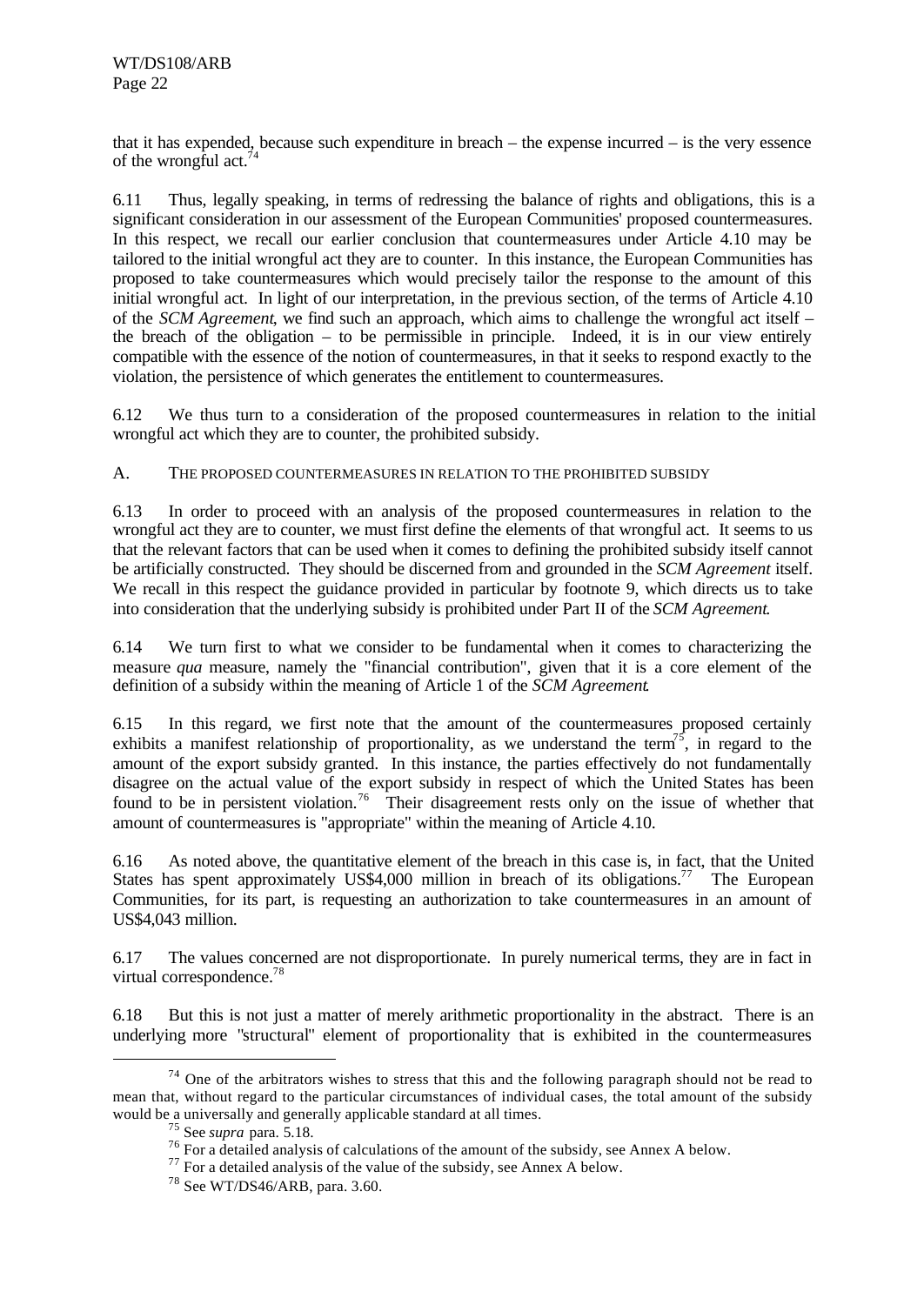proposed which provides a legally relevant relationship between measure and countermeasure. Firstly, the granting of a subsidy involves a financial contribution, thus an expense incurred by the government. That is, *stricto sensu*, the "measure" at issue as the wrongful act of the responsible State party. In this instance, an amount of approximately US\$4,000 million has been granted in the year 2000, in a manner found to be inconsistent with the *SCM Agreement*, by the US government to its exporters. That is the expense incurred by the United States Government in granting that measure, through the FSC/ETI scheme. As a wrongful act  $-$  as breach of an obligation owed to the European Communities in this case – this is the essential act of the government itself.

6.19 Thus, following our reasoning above, this is a central perspective from which to view the "appropriateness" of the countermeasures at issue. The United States has effectively incurred an expense which can be valued at around US\$4,000 million for the year 2000, as an act of Government in breach of its obligations under the *SCM Agreement*. In the instant case the European Communities cannot, of course, directly thwart that expenditure at source. As we see it, the European Communities is proposing to respond by suspending a numerically equivalent obligation which it owes to the United States. Absent those countermeasures, the United States would enjoy those rights, just as, absent the expenditure by the United States, the European Communities would enjoy its rights. It appears to us that this is a proper manner from which to judge the congruence of the countermeasure to the measure at issue, i.e. to view it under its legal category: on the one hand an expense to government of a certain value constituting an upsetting of the balance of rights and obligations; and therefore, on the other hand, a congruent duty imposed by a responding government as a mirror withdrawal of an obligation.

6.20 We have evidently assigned fundamental importance to the role of the financial contribution as the act in respect of which countermeasures should be evaluated. That reflects the fact that it is the element reflecting most accurately the act of the Member itself, over which it exerts direct control.<sup>79</sup>

6.21 Of course, the second element that is central to the subsidy as defined by Article 1 of the *SCM Agreement* itself is the benefit to the recipient. In this case, there is manifestly a benefit conveyed through the FSC/ETI scheme. It is conveyed to US firms. At the broadest level, the EC countermeasures would be viewed as aiming to deprive such firms of an advantage they would otherwise receive in relation to access to the EC market. There is no doubt that the character of the EC response, in addition to being an act of response to a quantifiable breach of an obligation with a congruent response, also has the consequence of effecting that *via* US firms. Yet it is also a fact that US firms are benefiting from the prohibited subsidy. To that extent, a certain basic proportionality is respected. In this case, the European Communities' powers are limited to its own jurisdiction. One way of countering an absolute benefit to firms is to impose an equivalent absolute expense. Certainly, the overall effects will vary as will the impact on firms. There will not be pure equivalence in terms of economic impact. But within the realistic constraints that states operate in, and in dealing with an all-pervasive regime such as the FSC/ETI scheme, the principle being effectively followed here is the imposition on firms of the Member concerned of expenses at least equivalent to those initially incurred by the treasury of the Member concerned in granting benefits to its firms. In that sense, there is a certain correlation between the benefits initially conferred to US firms and the European Communities' proposed response.

6.22 It is certainly true that the European Communities' proposed countermeasures would not in a literal sense amount to (nor are they claimed to be) an exact counter to the benefits to recipients of the FSC/ETI subsidy. This does not, in our view, represent a fundamental problem in this case. It is almost inevitable that it will, in many situations, be impracticable to devise a countermeasure that would exactly counter the benefits conferred, nor is there, in our view, a requirement to do so, precisely because the terms justifying countermeasures are, for the reasons we have given, entitled to

 $79$  This is not necessarily the case, e.g., for the effects of the measure, it being understood, of course, that as regards responsibility, this extends also to the consequences as well as the act.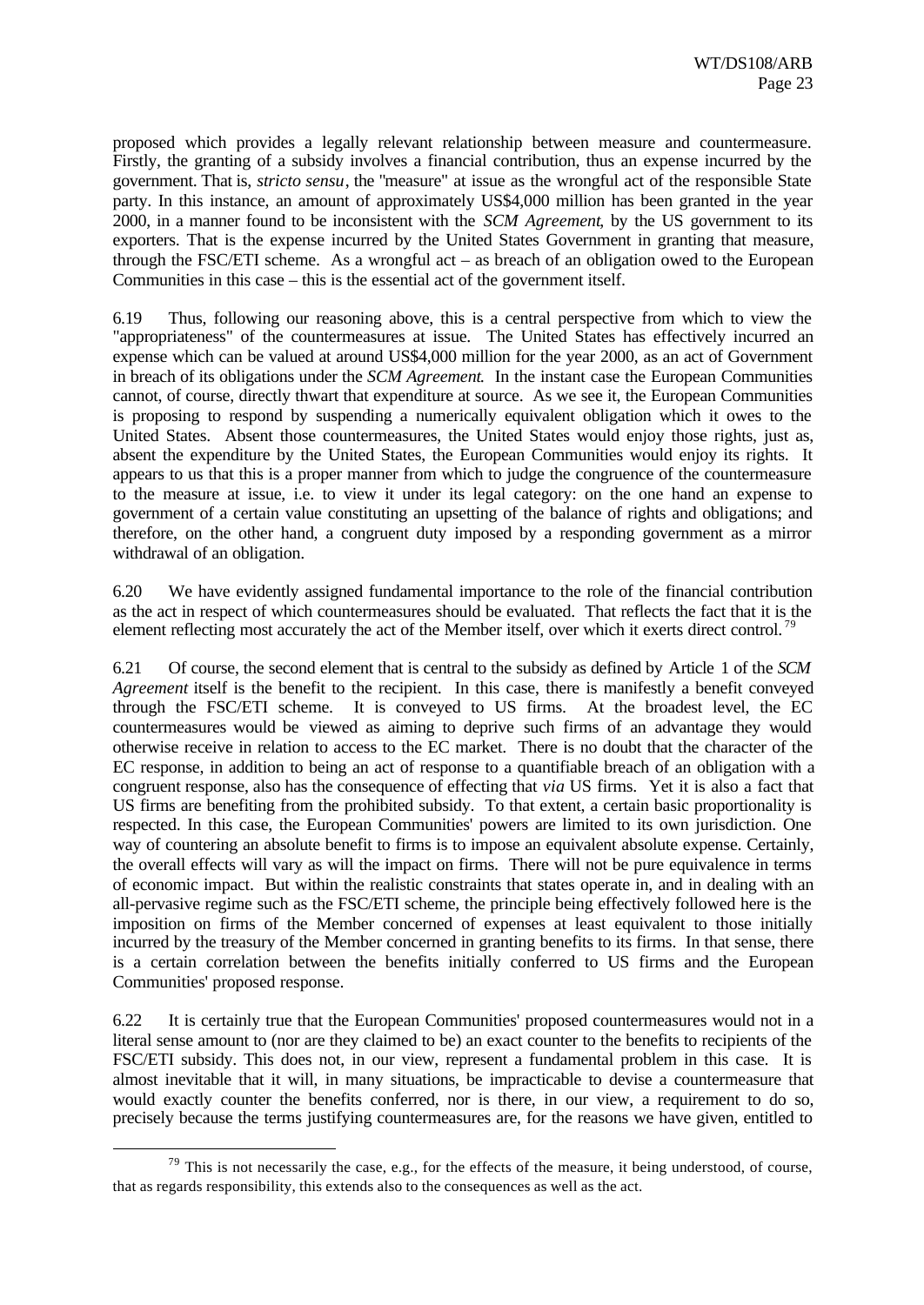l

be viewed essentially from the perspective of countering the legal breach as a wrongful act. Be that as it may, in the case of a programme such as this, which applies to firms across a considerable range of industries and products, it is clearly impossible for a foreign government to counter precisely the specific benefits to specific firms. The task of calculation alone would be near impossible, let alone tailoring responses to particular firms.

6.23 In this instance, the European Communities has based its proposed amount of countermeasures on the face value of the subsidy, rather than directly on the benefits conferred by it.<sup>80</sup> The United States has not sought to object to the level of countermeasures on these grounds. Taking all of this into account, we, for our part, have certainly found no reason to consider that, to the extent that this aspect is relevant in the first place, it provides any reason to depart from our judgement that the entitlement to the level of countermeasures stemming from the wrongful act as measured by the expense to government is not disproportionate.

6.24 Thus, it is our view, in light of these considerations, that the countermeasures proposed are not disproportionate to the initial wrongful act to which they are intended to respond.

6.25 Our analysis above and the fact that we have concluded that the countermeasures proposed in this case are not disproportionate to the initial wrongful act – the maintenance by the United States of an unlawful export subsidy in violation of its obligations under Article 3 of the *SCM Agreement – ,* would in themselves, in our view, be sufficient to allow us to consider that, in the circumstances of this case, the proposed amount of countermeasures would be "appropriate" within the meaning of Article 4.10 of the *SCM Agreement*. We recall in this respect our conclusion in Section V above regarding the entitlement to take countermeasures tailored to restore the balance of rights and obligations upset by the original wrongful act, and taking into account its gravity. In this instance, this is the approach followed by the European Communities, and we find it to be consistent with the terms of Article 4.10 of the *SCM Agreement.*<sup>81</sup>

6.26 This is an appropriate point at which to underline that there is one matter that is particular to the circumstances of this case and is material to this conclusion, yet has not – up to this point – been expressly dealt with.

6.27 In the circumstances of this case, the European Communities is the sole complainant seeking to take countermeasures in relation to this particular violating measure. That is also, in our view, a relevant consideration in our analysis. Had there been multiple complainants each seeking to take countermeasures in an amount equal to the value of the subsidy, this would certainly have been a consideration to take into account in evaluating whether such countermeasures might be considered to be not "appropriate" in the circumstances. That is not, however, the situation before us.

<sup>&</sup>lt;sup>80</sup> The European Communities has referred, in the course of the proceedings, to the notion of benefits to the United States of the scheme in the context of proposing alternative methodological approaches to calculate an amount of "appropriate countermeasures" and suggests that "since the benefits the US derives from the FSC/ETI scheme are higher than the value of the subsidy, the imposition of countermeasures equivalent to the value of the subsidy can be seen to be a modest and conservative estimate of what is required to induce compliance" (First submission, para. 69). It has also argued that it had proposed "countermeasures based on the - and proportionate to – the benefit provided by the FSC-ETI scheme to United States exporters" (Second submission para. 55). However, the European Communities has not sought to directly quantify these benefits to demonstrate an exact correspondence between these benefits and the amount it is suggesting in this instance. Rather, it argues that these benefits would be *higher* than the amount of the subsidy.

 $81\text{ }\text{We would only observe that our judgment is, in any case, simply that the countermeasures sought.}$ by the European Communities are not disproportionate, based on our reasoning and the facts of this case. In determining that, we have not necessarily defined this quantum of countermeasures as being *the* definitive limit. We have not made – and do not make – any judgement on that matter. The only question before us is whether the amount sought by the European Communities is not disproportionate.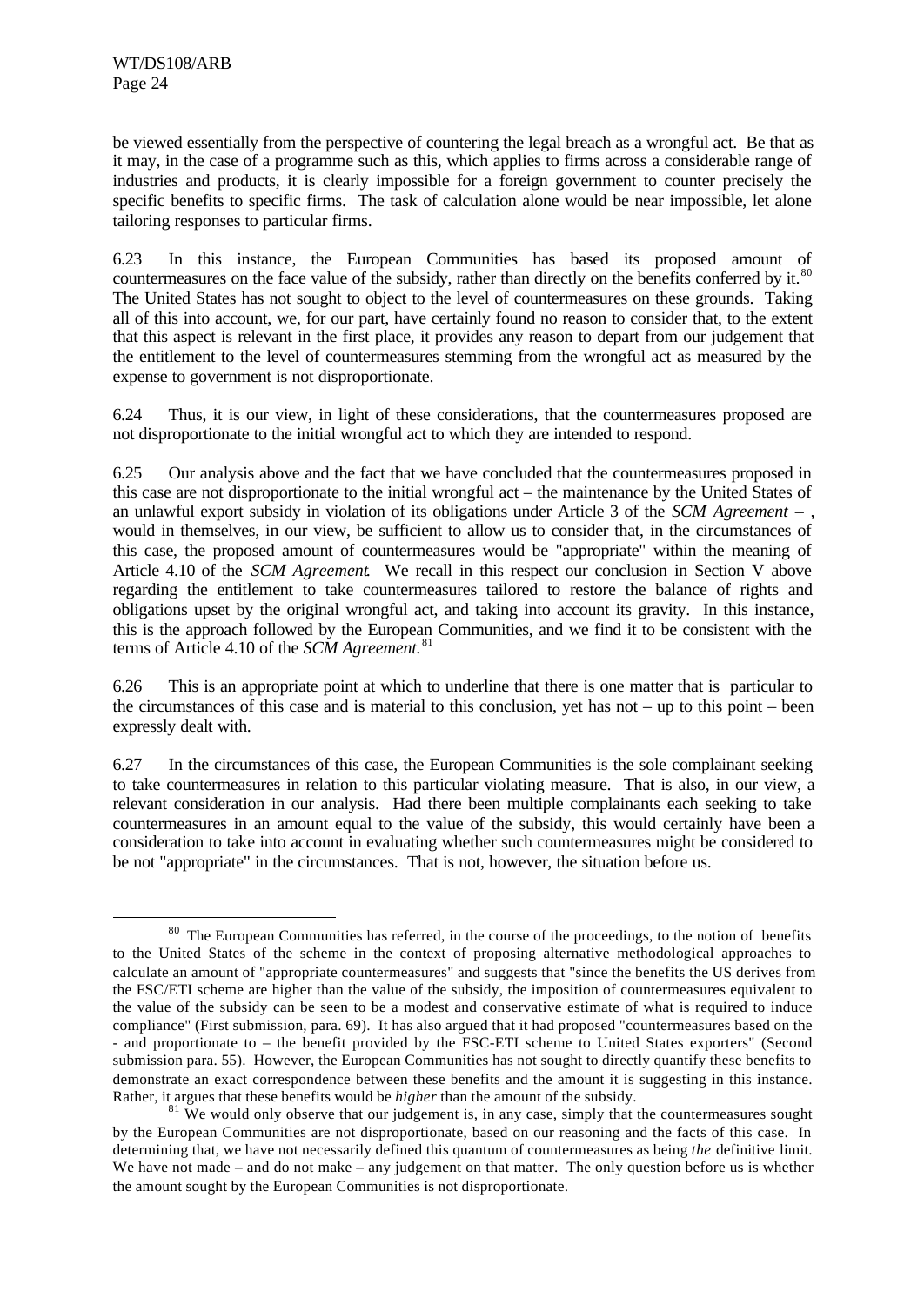6.28 The reasoning we have followed above could be construed  $-$  in a purely abstract manner  $-$  to be as inherently applicable to any other Member as to the complainant in this case viz. the European Communities. $82 \text{ We would simply underline, in this regard, that in this case, we were not presented.}$ with a multiple complaint but a complaint by one Member. Thus we have not been obliged to consider whether or how the entitlement to countermeasures based on our reasoning above should be allocated across more than one complainant. Thus to the extent that there would be an issue of allocation, as it were, it need not – and did not – enter into consideration as an element to otherwise "discount" the European Communities' entitlement to countermeasures in this particular case.

6.29 Understandably, it would be our expectation that this determination will have the practical effect of facilitating prompt compliance by the United States. On any hypothesis that there would be a future complainant, we can only observe that this would give rise inevitably to a different situation for assessment. To the extent that the basis sought for countermeasures was purely and simply that of countering the initial measure (as opposed to, e.g., the trade effects on the Member concerned) it is conceivable that the allocation issue would arise (although due regard should be given to the point made in footnote 84 above). We take note, on this point, of the statement by the European Communities:

"…it may well be that the European Communities would be happy to share the task of applying countermeasures against the United States with another member and voluntarily agree to remove some of its countermeasures so as to provide more scope for another WTO Member to be authorized to do the same. This will be another fact that future arbitrators could take into consideration.".<sup>83</sup>

6.30 It must be stressed, however, that there is no mechanical automaticity to this. The essence of such assessments is that it is a matter of judging what is appropriate in the case at hand. There could well be other factors to take into account in their own right, e.g., if for instance the matter of bilateral trade effects were essentially at issue.

6.31 At this point of our analysis, we therefore have, in our view, elements sufficient to allow us to find that the countermeasures proposed could be considered "appropriate" within the meaning of Article 4.10, on the basis of their relation to the initial violating measure.

6.32 In doing so, we are conscious that we have not precisely considered the contention that the matter should be determined by means of reference to the adverse trade effects of the subsidy on the European Communities. We recall, moreover, that the United States has argued that the basis for assessing the "appropriateness" of countermeasures should precisely be these adverse trade effects (or "trade impact"). We address this issue further below.

B. THE TRADE EFFECTS OF THE SUBSIDY ON THE EUROPEAN COMMUNITIES

6.33 As discussed in the previous section, we have not interpreted Article 4.10 to preclude a Member from taking countermeasures that are tailored to counter the adverse effects it has suffered as a result of the illegal measure. We therefore do not rule out *a priori* that trade effects of the measure on the affected Member can enter into consideration in a particular case, as a relevant factor, in determining the "appropriate" amount of countermeasures within the meaning of Article 4.10 of the *SCM Agreement*. Indeed, as we have previously noted, the expression "appropriate countermeasures",

<sup>&</sup>lt;sup>82</sup> One of the arbitrators wishes to stress that under different circumstances in a particular case, this consideration alone may not automatically lead to the conclusion that the countermeasures are "appropriate" within the meaning of Article 4.10 of the *SCM Agreement*.

<sup>&</sup>lt;sup>83</sup> EC response to question 42 from the Arbitrator, para. 116.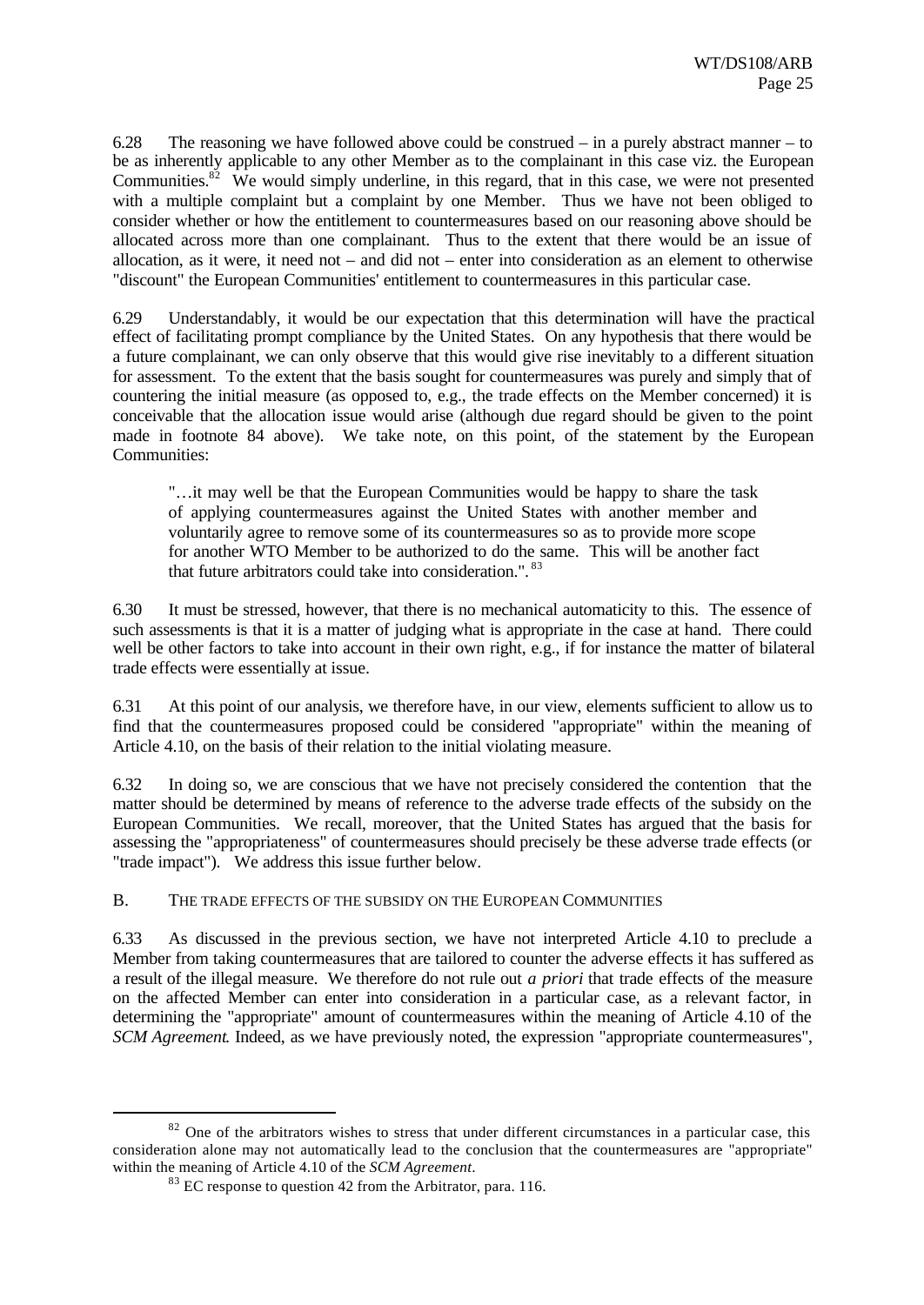in our view, would entitle the complaining Member to countermeasures which would at least counter the injurious effect of the persisting illegal measure on it. $84$ 

6.34 However, we have also determined that Article 4.10 of the *SCM Agreement* does not *require* trade effects to be the effective standard by which the appropriateness of countermeasures should be ascertained. Nor can the relevant provisions be interpreted to *limit* the assessment to this standard.

6.35 Bearing in mind, however, our view that trade effects are not *a priori* to be ruled out as relevant in a particular case, we see merit in examining whether, *even if* one addressed the matter of trade effects in this case, there would be any reason to reach a different conclusion. In this case, in fact, we find no reason to reach a different conclusion after examining the arguments presented by the United States in respect of the trade effects of the FSC/ETI scheme on the European Communities.

6.36 We recall in that regard that the United States presented essentially two lines of argument in relation to the assessment of the trade effects of the FSC/ETI scheme on the European Communities. Firstly, the United States principally suggested that in this case, the face value of the subsidy should be taken as a "proxy" for the trade impact of the measure and that this sum then should be apportioned on a percentage basis to the EC share of world trade as a proxy for the trade effect of the subsidy on the European Communities. Secondly, in the event that we would nonetheless decide to examine the economic data pertaining to the trade effects of the measure, the United States has presented a range of possible estimates of the trade impact of this measure using methodologies other than the "proxy" approach. The United States nonetheless argued in the first instance that these should not be used to estimate the trade effects of the measure in this case, by reason of their unreliability and the excessively broad range of the results of calculations. We will consider these two arguments in turn.

6.37 Turning first to the proposed "proxy" approach, under that approach, if the US\$4,125 million<sup>85</sup> figure suggested by the United States is used as the starting-point, representing the value of the subsidy, and retaining 26.8 per cent of that figure as the European Communities' share of the global trade effects of the subsidy, as suggested by the United States<sup>86</sup>, the appropriate amount of countermeasures would be in a range of approximately US\$1,110 million.<sup>87</sup>

6.38 We have stated that we see nothing in the text that directs a trade effects test and that it cannot be construed to be limited to this. There is furthermore nothing in the text which would expressly direct *how* trade effects are to be estimated in a case relating to countermeasures in response to export subsidies. The "proxy" approach proposed by the United States, however, does not appear to have any sound support in the provisions at issue or in the facts of the case.

6.39 To begin with, the proxy approach proposed by the United States is based on no particular economic rationale. It simply presumes a one to one correspondence of dollar of subsidy to dollar of trade impact. This is manifestly arbitrary. Indeed one could even argue that it is a fundamentally self-contradictory concept: if a dollar of subsidy can always and everywhere only lead to a dollar of

<sup>&</sup>lt;sup>84</sup> See para. 5.41 above. For instance, it is conceivable that some adverse effects on a Member could be manifestly greater than the amount of the subsidy that is expended. In such cases, the Agreement can hardly be construed to preclude a Member from taking countermeasures to deal with that situation precisely on the basis of adverse trade effects or that Member – especially when that would otherwise mean that they had recourse thereby only to countermeasures that would be *less* effective than those available to a Member under Article 5 of the *SCM Agreement* (or for that matter under the countervailing provisions of the Agreement, where the other conditions for application would also be present). That is not, of course, the situation we are dealing with here. The European Communities is not seeking entitlement to countermeasures greater than the face value of the subsidy.

<sup>85</sup> Amount of the subsidy for the year 2000 as calculated by the United States, including relevant adjustments.

<sup>86</sup> See US First submission, para. 69.

<sup>87</sup> See US Second Submission, para. 4.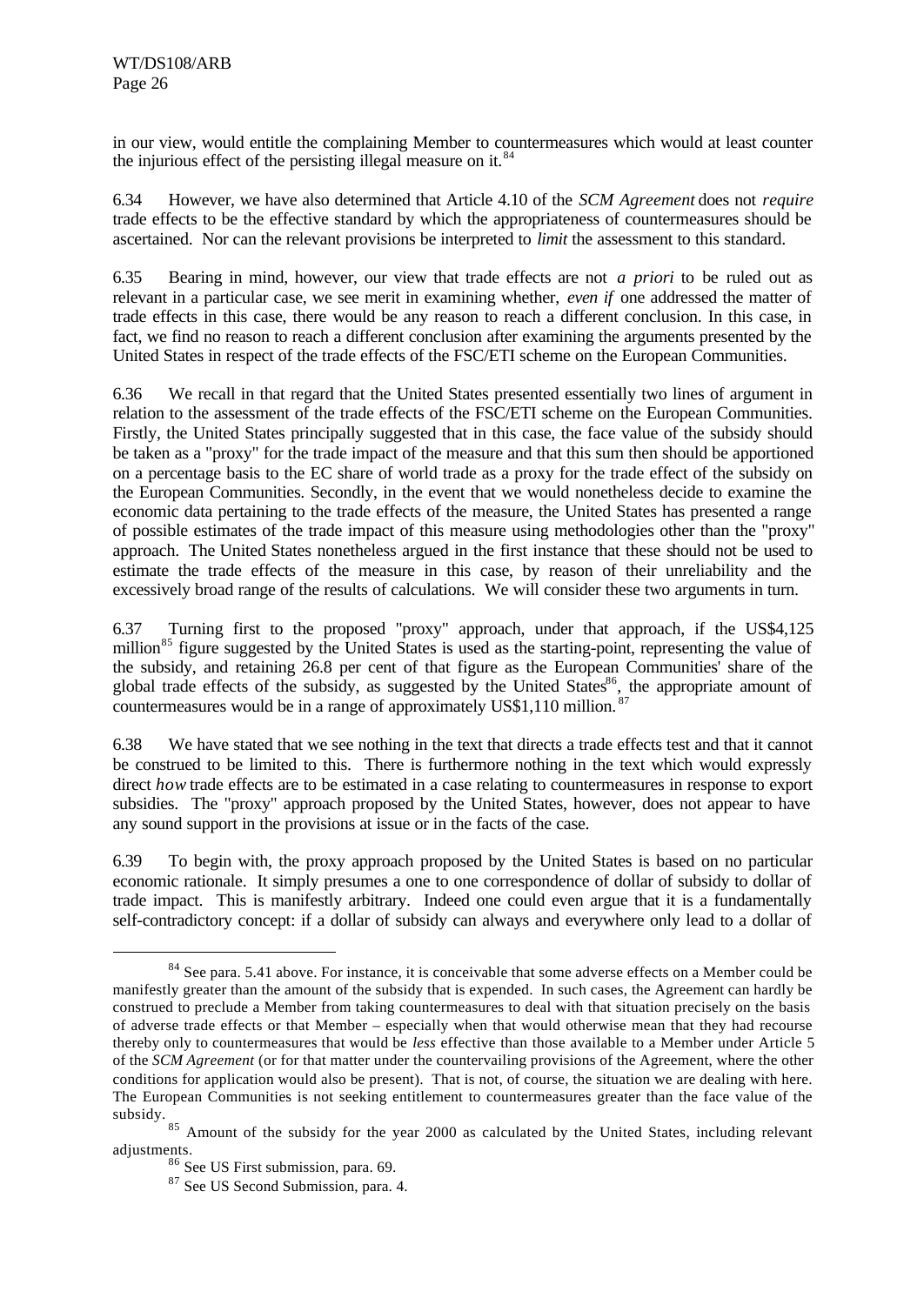trade effect, this is manifestly to determine in advance what the trade effect is. Yet the very concept of trade *effect* is precisely to assess what has occurred in the real world as the distinct *effect* of that dollar expended. One is, it seems to us, actually precluded from determining such effect if it is already determined that it *is* the actual expenditure. This renders the whole concept of "effect" redundant or meaningless. Under this approach, no such assessment would ever be required: the conclusion is predetermined once the amount of government expenditure is known.

6.40 Indeed, the approach suggested by the United States is hardly reconcilable with a coherent reading of the Agreement. Where trade effects are specifically dealt with under the *SCM Agreement*, in provisions other than Article 4, the criteria for assessment are not at all arbitrary or artificial in this way. This is evident in those provisions of the *SCM Agreement* where a demonstration of trade effects is relevant, and the provisions relating to such assessments (e.g. in relation to injury to the domestic industry or serious prejudice – Article 6 on actionable subsidies – and application of countervailing duties – Part V –). In such cases, the relevant concepts (such as price undercutting, price depression and suppression, etc) are manifestly aimed at objectively determining certain effects. There is not the slightest suggestion in these provisions that this can be ascertained by means of an arbitrary "proxy" such as that proposed by the United States in this case.

6.41 Indeed, were it a matter of merely determining the expenditure, this would completely obviate the need for any such precise concepts to be applied when ascertaining the effects. Bearing that in mind, it would scarcely be coherent to consider that, when it comes to the manifestly more stringent requirements relating to export subsidies, there should be any presumption of an implicit methodology which is *less* likely to bear an objective relationship to the facts of the case.

6.42 Nor has the United States convinced us of why this particular predetermination would be any more inherently plausible than any other. The arbitrator in the *Brazil – Aircraft* case suggests in fact that, if anything, a more likely presumption would be that the relationship of expenditure to effect is to be multiplied rather than static.<sup>88</sup> We take no position on that point in this case. We note, however, that the United States approach in fact amounts to assigning implicit values to the economic variables which the United States otherwise argues are too uncertain to devise, in the context of economic modelling. <sup>89</sup> It is not at all clear to us why these implicit values would be inherently more plausible than any of those that can be assigned in the context of economic modelling, which at least represents analytical estimates rather than an unreasoned assumption. This underlines, in our view, the inherently arbitrary nature of the US proposed approach.

6.43 We turn now to the alternative methodologies presented by the parties for estimating the trade effects of the measure on the European Communities. These methodologies are similar in nature. Nevertheless, different estimations were obtained, both below and above the amount of countermeasures proposed by the European Communities, due to differing assumptions about the values to be assigned to the relevant parameters in the calculations.<sup>90</sup>

<sup>88</sup> See the Decision of the Arbitrator, *Brazil – Aircraft (Article 22.6 – Brazil)* WT/DS46/ARB, para. 3.54 ("given that export subsidies usually operate with a multiplying effect (a given amount allows a company to make a number of sales, thus gaining a foothold in a given market with the possibility to expand and gain market shares), we are of the view that a calculation based on the level of nullification or impairment would, as suggested by the calculation of Canada based on the harm caused to its industry, produce higher figures than one based exclusively on the amount of the subsidy").

<sup>&</sup>lt;sup>89</sup> Assuming full pass through of the subsidy, a value of  $-1.65$  for the price elasticity of the aggregate US export demand curve will result in the value of the trade effect equalling the value of the subsidy (see exhibit US-17).

<sup>&</sup>lt;sup>90</sup> The quantitative estimate of the impact of an export subsidy on trade depends upon the relationship between the mode of delivery of the subsidy and various economic parameters. In this case the subsidy is allocated on the basis of export income. Eligible export income is used to reduce the overall tax burden of a firm. The overall impact depends upon four factors: the value of the subsidy; the reduction in the price of the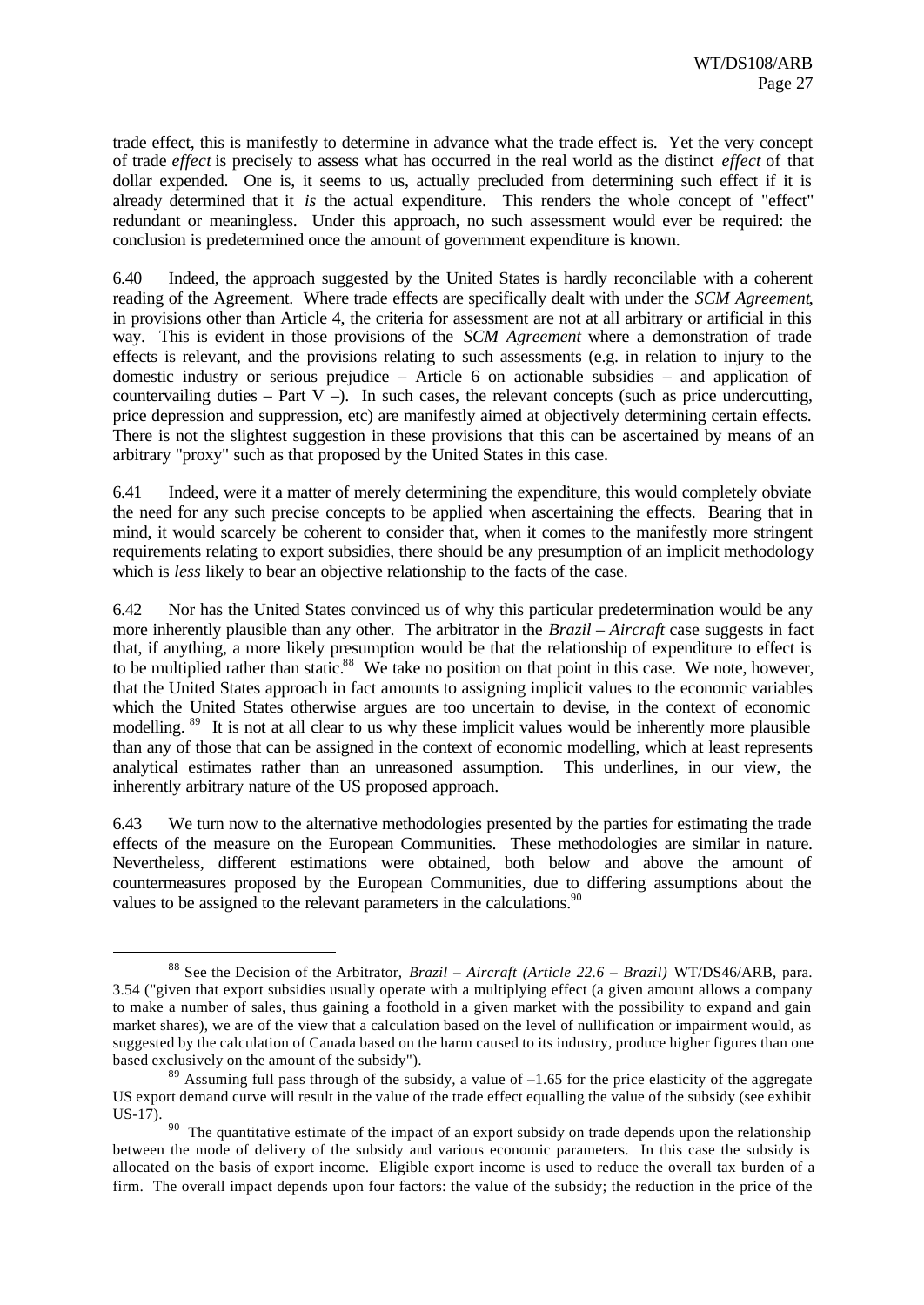l

6.44 The European Communities suggested that the Arbitrators should consider the methodology used by the US Treasury Department in 1997 in its report to the United States Congress on the trade impact of the FSC Scheme.<sup>91</sup> The United States objected to this methodology on the following grounds: (1) the price elasticity of export demand is estimated to be too high; (2) the price elasticities of export supply are also estimated to be too high and (3) the pass through of the subsidy to prices is overstated.

6.45 The methodology of the US Treasury is more sophisticated than the proposal by the United States to simply use the value of the subsidy as a proxy. In recognition of this fact, the United States made two further proposals for our consideration. The first was an alternative methodology that the United States claimed was more suitable for an estimation of trade effects on the European Communities.<sup>92</sup> The second was to resort to a different set of parameters for the US Treasury model. $93$ 

6.46 The United States itself subsequently questioned its own alternative proposed methodology due to the fact that it contained incomplete data.<sup>94</sup> Hence, the options before us for evaluating the trade effects would be limited to the US Treasury model, as proposed by the European Communities, and amendments to this model as suggested by the United States.

6.47 To the extent that we might consider it appropriate in this case to assess the trade effects of the measure on the European Communities, our task would not be to judge, with absolute precision,

good benefiting from the subsidy; the export response of producers benefiting from the subsidy; and the price elasticity of demand for US exports.

 $91$  EC First Submission, paragraph 62. For example, using the US Treasury model as proposed by the European Communities and the estimated subsidy values of both the European Communities and the United States for industrial products as set out in Annex A, the range of the estimated trade effects can be estimated between \$3,253 million and \$4,294 million.

 $92$  The United States proposed the Armington model, which assigns elasticities to products based on their country of origin. Therefore, the model, according to the United States, has the advantage of isolating the EC specific trade impact of the subsidy (US Second submission, para 122).

<sup>93</sup> The United States took the position that "imputed" elasticity estimates from estimated substitution elasticities are more robust than the estimates provided by the European Communities. The calculations provided by the United States were justified on the grounds that they were more recent and could be calculated at a disaggregate level.

 $94$  While we acknowledge the general contribution that the Armington approach to modelling differentiated products models of trade can make, the United States did not, in the case before us, satisfactorily explain why we would be obliged to find the particular approach suggested by it to be more reasonable than that generated by the proposed EC approach. On the contrary, the United States' approach had demonstrable flaws as it sought to apply it in this case. We note that, in this case, the estimation of the trade impact of the subsidy generated by the United States using the Armington model does not *in fact* employ EC-specific cross price elasticities nor does it use specific elasticities of US export demand (US Second submission, footnote 97). Furthermore, in response to a question from the Arbitrator relating to the use of the alternative methodology, the United States underlined the lack of reliable basis to use this approach. Its response was that "Although the United States *could not find the information necessary* to distinguish between the EC and the rest of the world, the Armington model runs, nevertheless, at least furnish the Arbitrator with an independent assessment of the trade impact of the US subsidy on the EC based on a different set of parameter estimates" (emphasis added) (Para. 30, US Response to Additional Questions by the Arbitrator). The United States also stated that it lacks information, which if available would have allowed them to calculate the trade effects with more precision. "With this additional information, the Armington model *may have possibly* provided better guidance than the Treasury model, because it *would have* incorporated more information (i.e. the degree of substitutability between US exports and EC goods) and *would have* avoided the need to determine how to calculate the EC share" (US Answers to Additional Questions from the Arbitrator, paragraph 30) (emphasis added). Thus, at most, the United States hypothesizes that there *could* be a more reliable and robust approach. It however has been itself unable to give us a reliable alternative basis to make a judgement that would definitively prevail over any based on the Treasury model.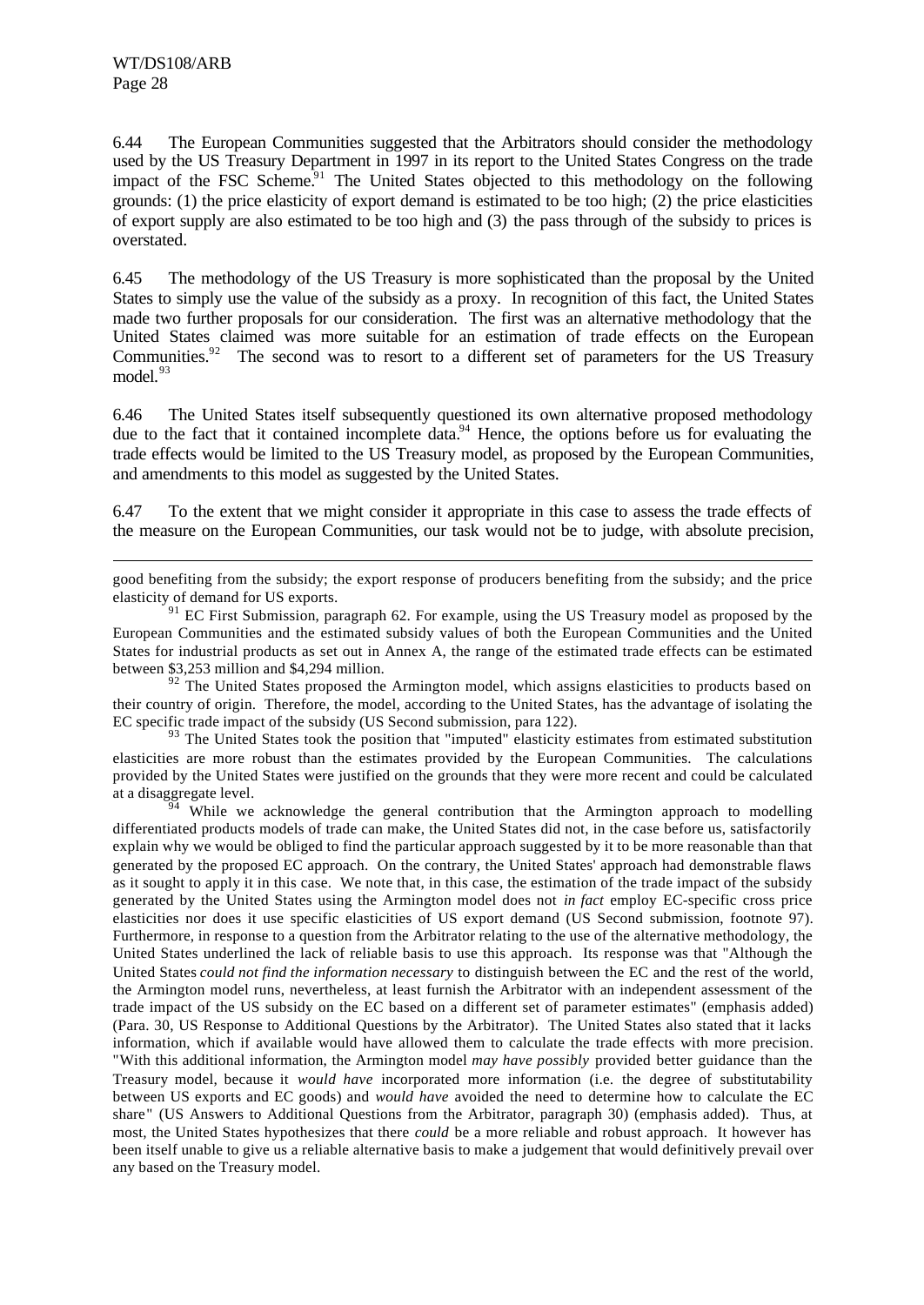which is the single correct model or which are the correct parameters, but to examine the results of these models to see if they provide an insight into the range of trade effects caused by the FSC/ETI scheme carrying sufficient weight to materially affect our judgement on whether the countermeasures proposed are disproportionate.

6.48 In this regard, the very fact that the US Treasury report was submitted to Congress is, in our view, of considerable weight. That report did suggest that it may have somewhat overstated the results. Indeed, it may not be absolutely exact. Nonetheless, the US Treasury obviously made the judgement that, in the context of presenting the effects of the FSC scheme to US Congress (the authors, we note, of the legislation concerned), this report, including the modelling assumptions on which it is based, had sufficient credibility to represent a reliable reflection of the impact of the scheme when it came to the matter of informing the US Congress on its operation and effects. That was presumably not undertaken lightly and, at the very least, it was presumably considered to be not manifestly misleading. That perspective, it seems to us, is akin to the kind of judgement that is to be properly applied when an assessment is to be made of whether something is disproportionate. One is not expecting, or looking for, mathematical exactitude, but whether or not (to a reasonable eye) something is out of proportion. In these circumstances, it is not a matter of whether or not the US Treasury study might not be certain as to its conclusions. It is a matter of whether there is, available to us, a more fundamental reason to reliably reject the Treasury study. In this sense, we see that there is, in practical terms, a burden on the United States in this case, in our view, to successfully challenge the model that its own Treasury Department had developed to evaluate the scheme before the US Congress.

6.49 Of course, we have to take due note of the reservations now expressed by the United States about its own study. One can always debate all estimates, but the real issue is not whether some alternatives are possible, but whether there is something reliable that would oblige us to see the broad parameters of that study's outcome as being unreasonable. In that context, we are mindful that the task of evaluating the trade effects of the scheme cannot be accomplished with mathematical precision. Nevertheless, economic science does allow us to consider a range of possible trade effects with a certain degree of confidence.

6.50 In our view, however, the United States has, in any event, failed to demonstrate that alternative assumptions leading to lower estimates would be more plausible than those used in the US Treasury study and relied on by the European Communities in this case. First, the United States has argued that different elasticities of export demand should be used<sup>95</sup> and that the pass through rates should be lower. The basis upon which these should be preferred to those which their own Administration actually applied in the study were not, however, persuasively explained. The United States submitted re-estimated parameters for the Treasury model using more recent data, but these were imputed from estimates of US *imports*, instead of US exports, which are our concern in this case. 96

<sup>&</sup>lt;sup>95</sup> The United States submitted that the range of estimates of the point price elasticity of the aggregate US export demand is between  $-1.13$  and  $-2.53$ , whereas the simple average of the estimates of the price elasticities used in the US Treasury study is –3.0. The difference between these estimates, the United states argues, is one reason why the US Treasury model would lead to overestimates of the actual trade impact. The United States, however, did not submit evidence to support the use of these alternative aggregate estimates. More to the point, it did not deal with the fact that four sectors alone in the US Treasury study account for 66 per cent of the total FSC exempt income and pursuant to the US Treasury study, these have estimates at the sectoral level of –1.7, -3.8, -4.1, -3.8 respectively. Given the weight of these sectors in the overall trade effect of the subsidy, the value of the price elasticity of these sectors should be the focus of analysis. This is consistent with the view that simple aggregate elasticities would be more inherently likely to underestimate elasticities for the purposes of an analysis of the FSC/ETI scheme**.**

<sup>&</sup>lt;sup>96</sup> The United States took the position that 'imputed' elasticity estimates from estimated substitution elasticities are more robust than the estimates provided by the European Communities. The calculations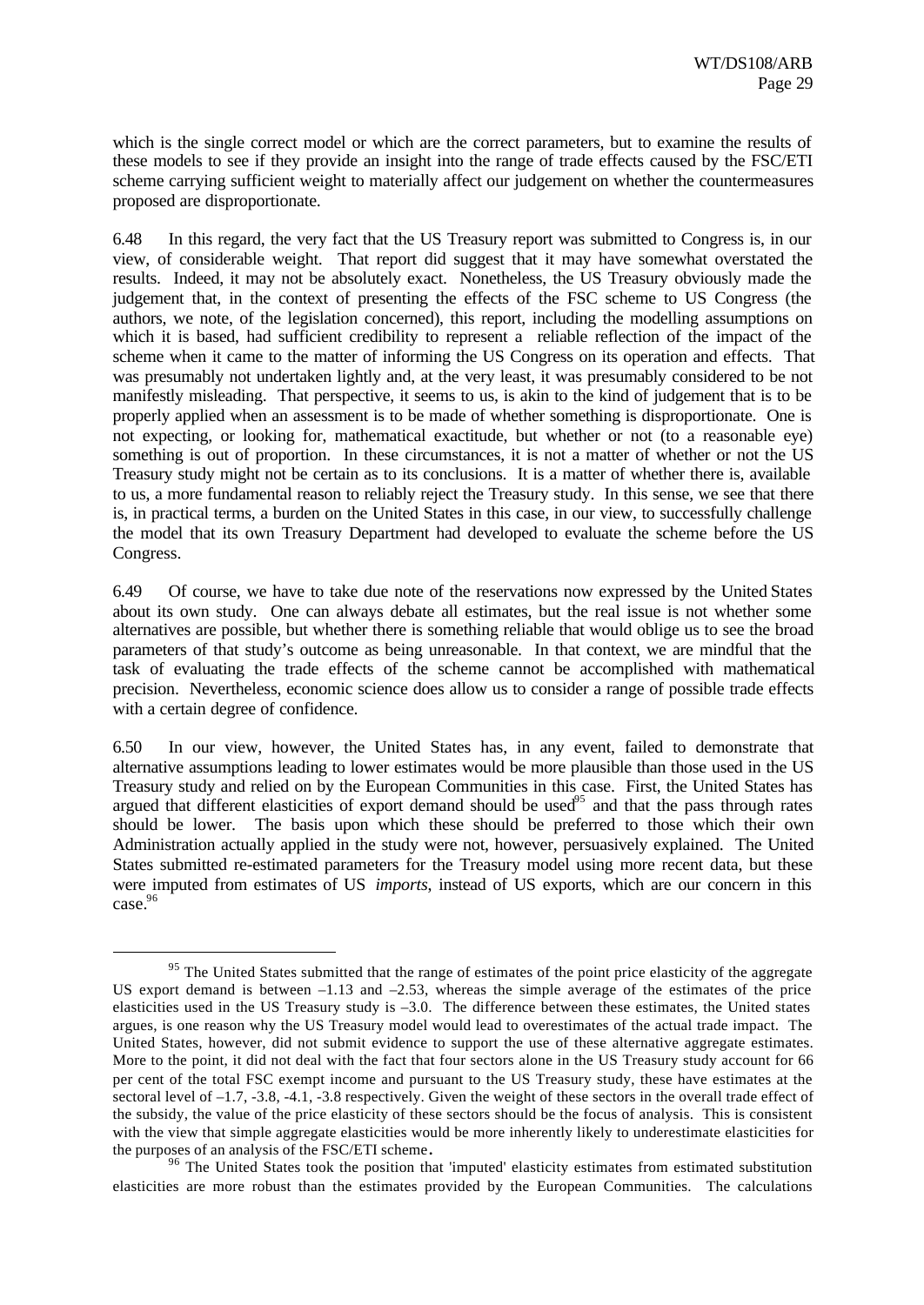l

6.51 Secondly, with respect to the issue of pass through, the economic reasoning provided by the United States for adjusting the rate to a lower figure was no more inherently compelling than that which was used for its own study (US Treasury). The EC estimate of the trade impact assumes a full pass through effect of the subsidy onto the price of US products.<sup>97</sup> The United States argues that such an assumption is not necessarily supported by the empirical facts and hence would bias the results upward.<sup>98</sup> It argues that two factors could act in concert to result in a less than 100 per cent pass through of the subsidy onto the price of world products.<sup>99</sup> First, if firms are operating on the positively sloped segment of their average cost curve, an increase in production could result in an increase in costs that may not be compensated by the subsidy.<sup>100</sup> Second, if firms in an industry have market power, they would not necessarily have an incentive to lower prices.<sup>101</sup>

6.52 However, empirical evidence shows that the pass through effect of a similar programme was 75 per cent in the  $1970s$ <sup>102</sup> Today, more than 25 years later it is not unreasonable to suggest that the

 $97$  The issue of pass through relates to the degree to which a company uses a subsidy it receives to lower the price of the product that it exports. At one extreme the company may choose to apply the full amount of the subsidy to the price of its products, thereby lowering its price. At the other, it may choose not to lower the price of the product. The concept of pass through is further explained in paragraph 89 of US Answers to Questions from the Arbitrator:

"An exporter presented with the FSC/ETI tax savings can do one of two things. One the one hand, it can lower the price of its exports by the amount of the tax savings. If it does this, its net profit per transaction will remain the same, although its overall profits may increase because – other factors being held constant – the volume of its exports will increase. This is the "full pass through" scenario.

Alternatively, the exporter can leave the price of its exports unchanged. If it does this, the volume of its exports will remain unchanged – other factors being held constant – but its net profit per transaction will increase by the amount of the tax savings. This is the "no passthrough scenario".

<sup>98</sup> The United States asserts that "pass-through is so critical that if it were determined that firms completely absorbed the tax subsidy rather than reflecting it in export prices, the subsidy would have no effect on US exports and the quantification of the trade impact would be zero." (US Oral Statement, para. 56).

 $9^9$  US Answers to Ouestions from the Arbitrator, para 94.

<sup>100</sup> US Answers to Questions from the Arbitrator, paras 95-97.

<sup>101</sup> US Answers to Questions from the Arbitrator, para 98-99.

<sup>102</sup> EC Answers to Questions from the Arbitrator, para 134.

provided by the United States were justified on the grounds that they were more recent and could be calculated at a disaggregate level. The process by which the elasticities are imputed, however, was never clearly specified by the United States. The original estimates from which the imputed estimates are done were sourced from two academic studies (Gallaway et al. (2001); Shiells and Reinert (1993)). Both studies relate to the United States. We note that these estimates are derived from demand functions for US consumers. Therefore, these estimates relate to the degree of substitution between imported products into the United States and domestically produced products for US consumers. The United States did not establish why measures of elasticities of imports into the United States could be used as estimates of elasticities of exports. In our view, the United States failed to effectively respond to three reasons identified by the EC as a cause for concern about the procedure used by the United States:

<sup>&</sup>quot;The Armington elasticity estimates used by the United States are for substitution between imports into the United States and domestically produced US products. These are not the same as substitution elasticities between US exports and domestically produced products in foreign countries. First, the foreign countries will have different policies towards imports. Second, foreign consumers will have tastes and preferences that are different from US consumers. Third, it is likely that the set of trade goods in an industry is not the same as the set of domestically produced goods offered for local sale. Therefore, the set of US exported goods is not the same as the set of domestically produced goods offered for sale in the United States, and the set of goods imported into the United states is not the same as the set of foreign produced goods offered for sale in foreign countries." ( EC comments on US Responses to Additional Questions from the Arbitrator, para 5).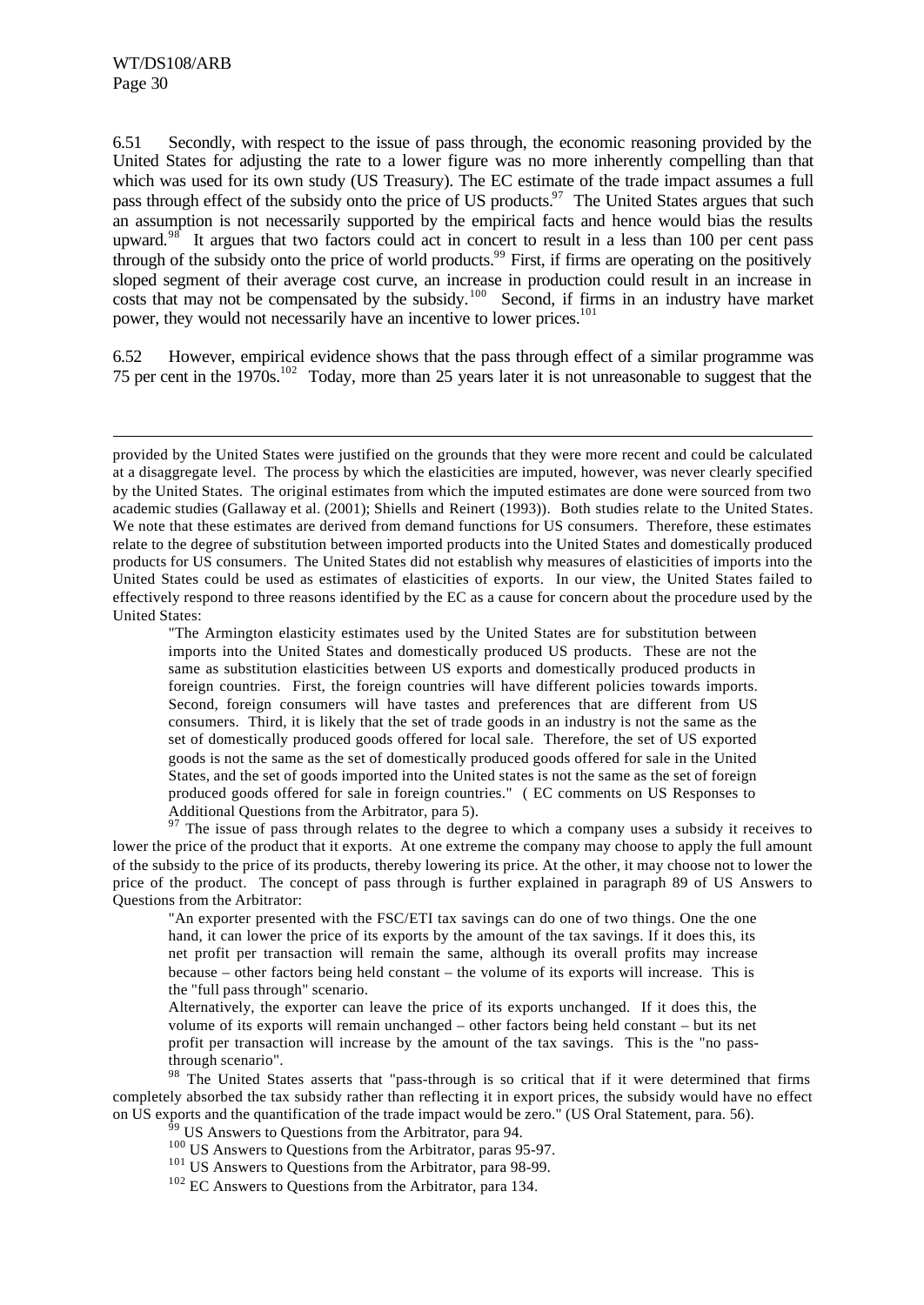world market is now more competitive, thereby increasing the pass through effect.<sup>103</sup> We certainly found no plausible reason to give credence to a view that it was reasonable to assume that pass through was in the lower rather than the higher end. Again, we cannot say with mathematical precision the exact figure for the pass through, but we can put a lower and upper limit to the range of possible effects.<sup>104</sup>

6.53 We recognise the existence of a genuine debate on the values of parameters in economic models. Furthermore, we recognise that the parameters employed in the US Treasury model are in the upper range of estimates. Nonetheless, they fall within an acceptable range, underlined in particular by the fact that the US Treasury itself used them to report to Congress. The United States has suggested various possibilities based on different assumptions and variables, which could yield an estimate of the trade effects of the FSC/ETI scheme on the European Communities that is lower than the amount of countermeasures the European Communities proposes to take. On balance, however, we would consider them not to be persuasive, and certainly not inherently more persuasive than the figures proposed by the European Communities.

6.54 Even if one were to assume equal plausibility of the various variables and outcomes, an examination of them would at most lead to the conclusion that the trade effects of the measure on the European Communities were not *proven* to be either higher or lower than the proposed amount of countermeasures. That would evidently not be sufficient to lead us to conclude that the countermeasures proposed are disproportionate. Absence of proof on a point that is objected is not enough to undermine a judgement that is otherwise substantiated. In these circumstances, one would certainly not be entitled to conclude that the benefit of the doubt in the face of competing figures must always go to the Member challenging the proposed amount of countermeasures, in this instance the United States. Such an assessment – based on the trade effects of the measure on the European Communities as suggested by the United States – would actually lead, in this instance, to the conclusion that the proposed countermeasures could not be considered to be "disproportionate" to these effects.

6.55 Not that, in this case, it is the situation we would in fact find ourselves in. It appears to us that, on balance, the European Communities figures are at least as plausible as the low estimates put forward by the United States. The wording of footnote 9 makes it clear that we must make our assessment in light of the fact that the subsidy concerned is prohibited. Here we recall that the last part of footnote 9 suggests that this is an aggravating rather than mitigating consideration, and that in assessing the "appropriateness" of such countermeasures – in light of the gravity of the breach – a margin of appreciation is to be granted.<sup>105</sup> That can only reasonably be construed to entail that, in a situation where there is no more inherently plausible reason to opt for a lower rather than higher number, it would be inconsistent with the direction of the footnote to automatically default to the lower option. That would be effectively to go in the opposite direction from that laid down in footnote 9.

6.56 Moreover, to the extent that there is an even chance of error, any presumption for a lower number would systematically bias the risk in favour of creating a disincentive to conforming with

<sup>&</sup>lt;sup>103</sup> The market access landscape for industrial products as a result of the Uruguay Round was a reduction in average tariffs of 40 per cent from 6.3 per cent to 3.8 per cent. Furthermore, the proportion of products entering duty-free in the developed country markets would increase from 20 to 44 per cent, while the proportion of products facing tariffs above 15 per cent declined from 7 to 5 per cent (GATT Secretariat (1994), *The Results of the Uruguay Round of Multilateral Trade Negotiations*, Geneva, GATT). In addition, the United States did not successfully rebut arguments presented by the European Communities as to the increasing global competition in markets for industrial goods. In particular, the European Communities cited relevant economic literature suggesting rising global competition to US firms (see EC Answer to Question 47 by the Arbitrator).

An upper limit would be 100 per cent, whereas a lower limit could be the estimate for the similar programme in the 1970s of 75 per cent (see EC Answers to Questions from the Arbitrator, para. 134).

 $105$  See paragraph 5.62 above.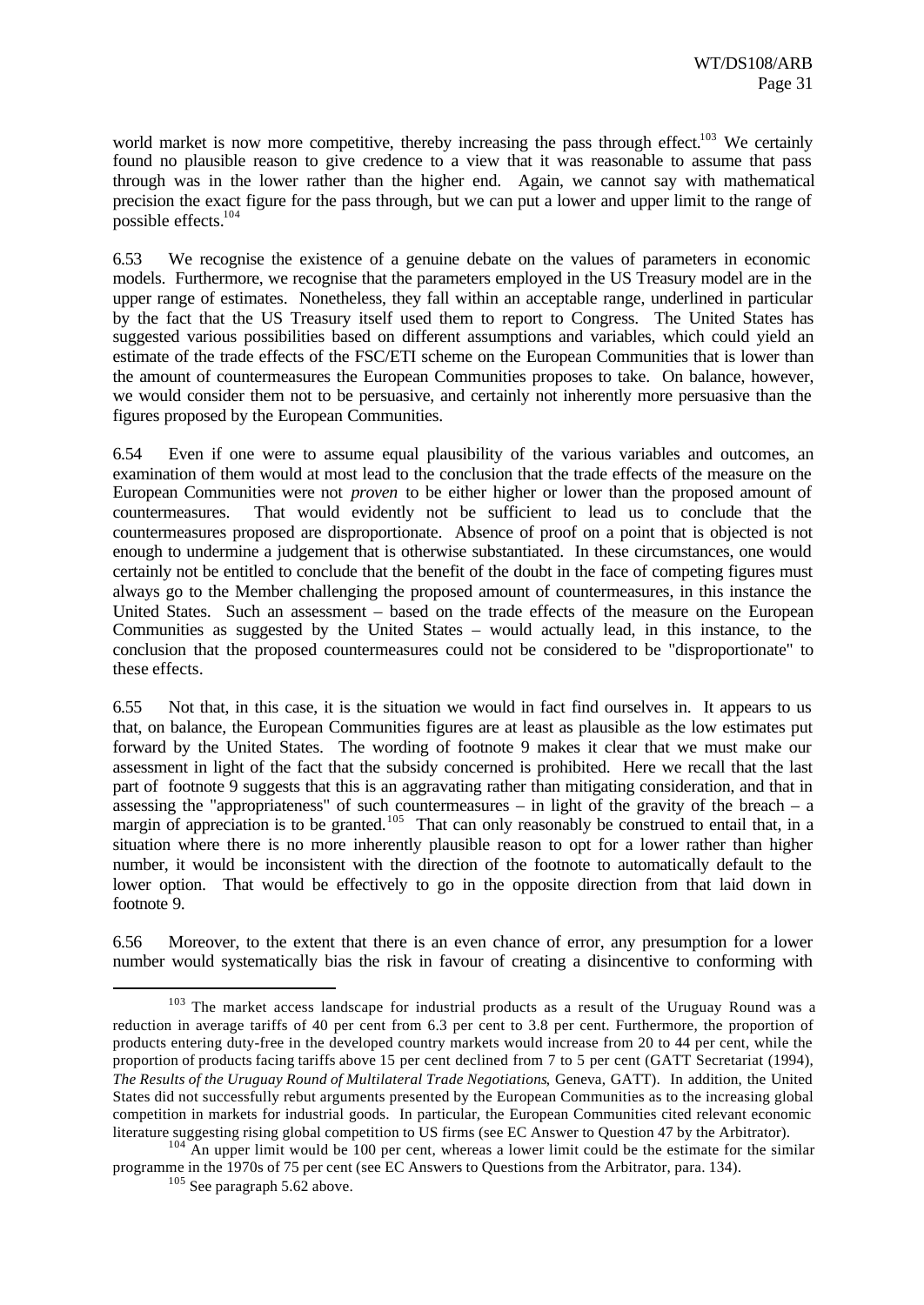withdrawal of the subsidy. That would be entirely contrary to the direction of footnote 9. Thus, the objective of the requirement must be to ensure that the incentive is more likely to ensure respect for the objective of withdrawal of a prohibited export subsidy as the sole way to restore the preexisting balance of rights and obligations.<sup>106</sup> For these additional reasons, we are all the more comfortable in our judgement in this case.

6.57 Consequently, even if consideration is given to the adverse trade effects of the measure on the European Communities in this case, we would not have any reliable basis to conclude that, based on the trade effects of the measure on the European Communities (and taking account of the manner in which these are to be judged), the amount of countermeasures proposed by the European Communities would be out of proportion with these effects. $107$ 

6.58 Moreover, we recall that beyond the reasonable margin of appreciation that might exist in assessing the actual trade effects of the measure on the European Communities, Article 4.10 would in any event not only allow for, but indeed directs that, in our assessment, we provide for a consideration of the prohibited nature of the subsidy. As we have noted above, this entails, in our view, a consideration of the gravity of the initial breach, and of the fact that, in itself, the maintenance of the measure in violation of the United States' obligations under the *SCM Agreement* upsets the balance of rights and obligations between Members, and more specifically, between the United States and the European Communities. As we have seen, in this case, the prohibited measure is a scheme that is available systemically and on a very wide scale. It thus has the potential of creating instability in the trading conditions across a broad range of sectors. This is in itself an appropriate consideration in an assessment of whether the proposed countermeasures are relevant, even if an assessment were to be made on the basis of actual trade effects of the measure on the complaining Member.

6.59 Such an element can only be conceived, in quantitative terms, as ensuring an entitlement to a Member taking countermeasures that it is at a level somewhat higher than what a very precisely constructed estimate of trade effects (should such a calculation be feasible) would lead to. For the reasons outlined elsewhere above, to conclude otherwise would effectively reduce the terms of Article 4.10 and footnote 9 thereto to a pure "trade effects" standard, thereby undermining the whole object and purpose of ensuring that such a distinction be made, respected and enforced effectively in the *SCM Agreement*.

6.60 We therefore do not find any reason to reach a different conclusion from that already reached on the basis of the European Communities proposed approach, having now also examined the proposed level of countermeasures from the perspective of the measure's trade effects on the European Communities.

#### C. CONCLUDING REMARKS

l

6.61 Finally, although we are satisfied that the countermeasures are not disproportionate, we wish to address any possible residual concern that the European Communities cannot be entitled to *de facto* act *erga omnes* on behalf of the WTO membership, as it were.

 $106$  As a practical application, one could relate this to pass through. Even if one took the view that there was no decisive evidence for 100 per cent pass through, in a situation where plausibility was at stake, say, as between 75, 90 or 100 per cent, it would need to be borne in mind that the prohibition of export subsidies is not inherently conditioned on whether or not the export subsidy is entirely passed through into prices. A dollar of export subsidy is a dollar of export subsidy. That being so, in circumstances where there is no decisive element to opt for one particular alternative, the direction in footnote 9 comes into play, to the effect that there is no presumption that a lower option should prevail.

 $107$  We recall that the United States itself considered that they did not provide a reliable tool, in this case, to estimate these effects, in light of the number of uncertain variables that would need to be accounted for.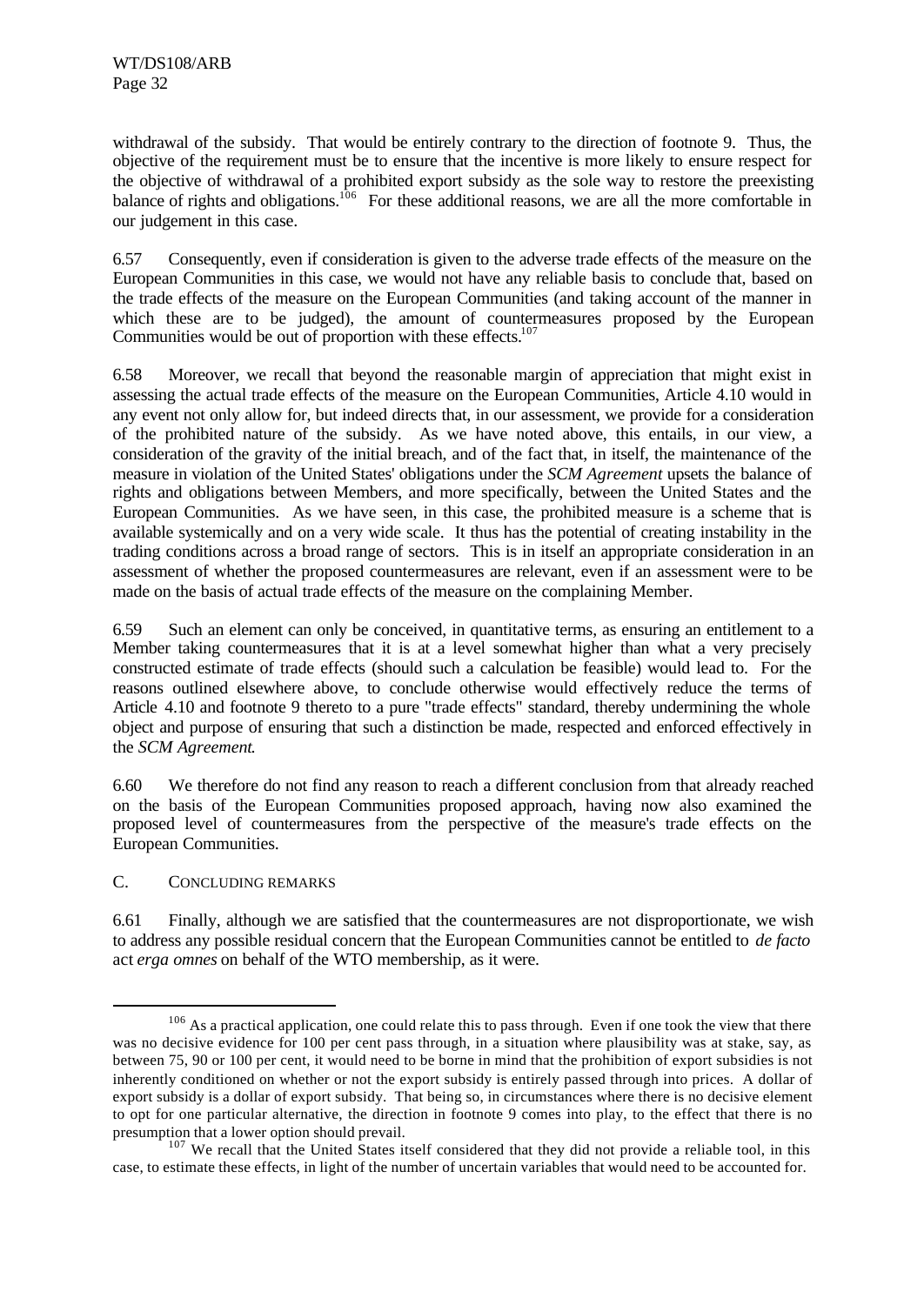6.62 That is not how we see the matter before us. First, to the extent that there was any suggestion that entitlement to countermeasures to the level we have determined was reflecting "trade effects" on parties other than the European Communities, this would have no foundation. To repeat, we consider that our finding is warranted, based on the equivalence in the breach of the original rights and obligations taking into account the gravity of the breach. Where we addressed the issue of trade effects, we have in any case done so only in respect of those relating to the European Communities.

6.63 Second, the conclusion we have reached is not in any sense, a matter of "entitling" the European Communities to act "on behalf" of Members other than itself. As we have underlined in our reasoning above, it is proposing countermeasures relating to the redress of rights and obligations as between those two Members. In the facts of this case, we are dealing with the precise situation at hand. That precise situation at hand is that it is the European Communities that has sought the entitlement to take countermeasures. In doing so, the fact that this is a matter between two Members is a relevant factor which we have taken into account. Should the matter ever arise, our finding does not affect the ability of other complainants to subsequently request, and, if warranted, obtain an authorization to take appropriate countermeasures in accordance with Article 4.10 of the *SCM Agreement*. By definition, in the event that any such case could arise hypothetically, it need only be stated that there is, in our view, no reason to presume that an arbitrator who might be required to address such a complaint in future would not take into account all the relevant factors in determining what might, at the time it is ruling, constitute "appropriate countermeasures" in such future case.<sup>108</sup>

6.64 In light of the above, we find that the amount of countermeasures proposed by the European Communities in this case is "appropriate" within the meaning of Article 4.10 of the *SCM Agreement*.

#### **VII. EC REQUEST IN RESPECT OF THE VIOLATION OF ARTICLE III:4 OF THE** *GATT 1994*

7.1 We note that the European Communities has requested a specific amount of countermeasures, and has clearly limited its request to this amount. The European Communities made clear its view that it would be necessary for us to consider whether an additional amount of suspension of concessions needs to be awarded under Article 22.7 of the *DSU*, in particular with regard to the violation of Article III:4 of the *GATT 1994*<sup>109</sup> in the event that we were to decide that the appropriate amount of countermeasures under Article 4.11 of the *SCM Agreement* is less than the requested amount. We have concluded that countermeasures in the amount of \$4,043 million, as proposed by the European Communities, would constitute "appropriate countermeasures" in the circumstances of this case. We therefore do not need to address the issue of suspension of concessions or other obligations in relation to the violation of Article III:4 of the *GATT 1994*.

#### **VIII. AWARD OF THE ARBITRATOR**

l

8.1 For the reasons set out above, the Arbitrator determines that, in the matter *United States – Tax Treatment for "Foreign Sales Corporations"* , the suspension by the European Communities of concessions under the *GATT 1994* in the form of the imposition of a 100 per cent *ad valorem* charge on imports of certain goods from the United States in a maximum amount of \$4,043 million per year, as described in the European Communities' request for authorization to take countermeasures and suspend concessions, would constitute appropriate countermeasures within the meaning of Article 4.10 of the *SCM Agreement*.

<sup>&</sup>lt;sup>108</sup> We refer to paragraph 6.29 above and the European Communities' statement in this respect.

<sup>&</sup>lt;sup>109</sup> EC response to Question 2 of the Arbitrator.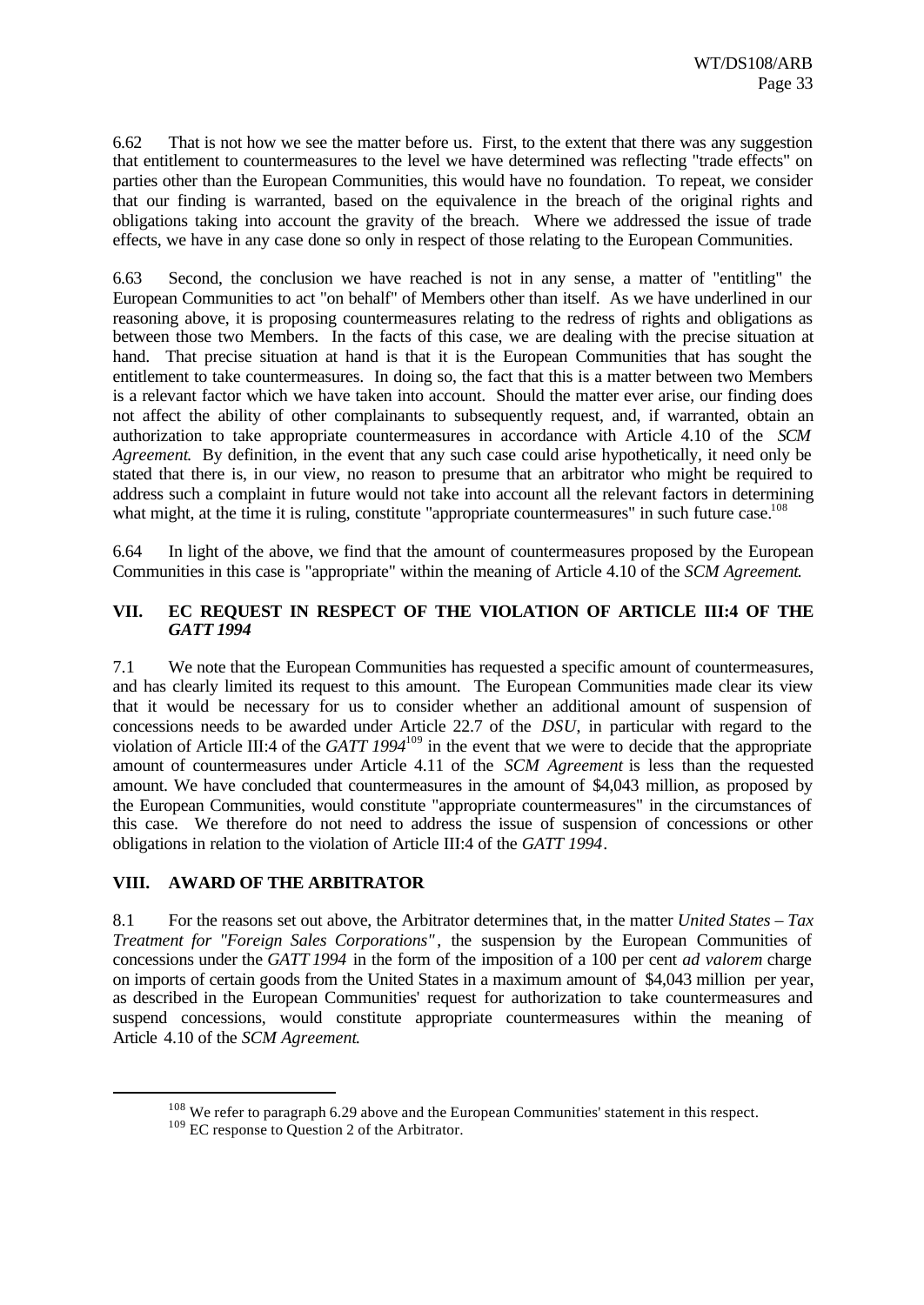#### **ANNEX A - CALCULATION OF THE AMOUNT OF THE SUBSIDY**

A.1 The purpose of this annex is to present the arguments and methodologies for the estimation of the value of the subsidy for the year 2000.

A.2 There is no actual data available for the year  $2000$ .<sup>110</sup> The starting-point for the analysis is, therefore, the revenue cost of the FSC scheme for 1996, the latest year for which data is available.<sup>111</sup> The parties differ in their views about the methodology to be used to project the 1996 figure forward to the year  $2000$ .<sup>112</sup>

#### A. ARGUMENTS OF THE PARTIES

#### **1. Calculation of the unadjusted value**

A.3 The first submission of **the European Communities** states that the actual revenue cost of the programme (subsidy) is known only for 1996. In this year the cost of the programme was \$2,972 million.<sup>113</sup> They propose two alternative methodologies in order to estimate the value for later years. First, one based on a US Treasury approach that assumes a growth rate of 8 per cent. In this scenario the value of the subsidy is \$4,043 million in the year 2000. Second, actual exempt income under the FSC programme grew at an average annual rate of 16.7 per cent from 1987 to 1996.<sup>114</sup> If this growth rate were applied the value of the subsidy in 2000 would be \$5,512 million.<sup>115</sup>

A.4 In its comments on the European Communities Methodology, **the United States** proposed the use of the US Dept. of Treasury published tax expenditure estimate of the subsidy for that year.<sup>116</sup> This figure is stated in the United States first submission as the figure used in the Budget of the United States government as \$3,890 million for 2000.<sup>117</sup> Since the programme is applied across the board an adjustment is required to take services trade into account. The United States argues that this adjustment should be 8.3 per cent to deduct agricultural, computer, motion picture, engineering and architectural services.<sup>118</sup> The value of the subsidy in 2000 according to the United States is, therefore, \$3,567 million.<sup>119</sup>

A.5 Section V of the United States second submission addresses the methodology issue directly and makes some amendments to the above figure. It argues that there are two elements to be considered in the growth of the subsidy. The first is the revenue cost per dollar of FSC exports, or the value of the subsidy divided by FSC exports. The second is the ratio of FSC exports to total exports. By separating the value of the subsidy from total exports, actual data on United States exports can be

<sup>&</sup>lt;sup>110</sup> We note in this respect that the European Communities argued in the course of the proceedings that more recent actual data should be available through a report to be presented to Congress for the period 1997- 2000. In response to a question by the Arbitrator, the United States indicated that the US Department of the Treasury has been collecting and processing data on the operation of the FSC programme every four years since 1992, and that the most recent year for which data have been collected and analyzed in 1996. While data has been collected for the year 2000, the "finished data" for tax year 2000 should be available by the end of 2002. Publication of the analyzed data is not expected before 2004. The United states also indicates that the production of tax returns would not be permissible under US law, and that the use of selected data would produce an unreliable and potentially very misleading picture of the programme's operation in the year 2000 (see US answers to Questions, paras. 75 to 83).

 $111$  Exhibits EC 11 and US 15.

<sup>&</sup>lt;sup>112</sup> These are summarized in exhibits EC 11 and US 15.

<sup>113</sup> Para. 34.

<sup>&</sup>lt;sup>114</sup> EC first submission para 41.

 $115$  EC-3.

<sup>116</sup> Para. 7.

<sup>117</sup> Page 28.

<sup>118</sup> Page 29.

<sup>&</sup>lt;sup>119</sup> US first submission para 74.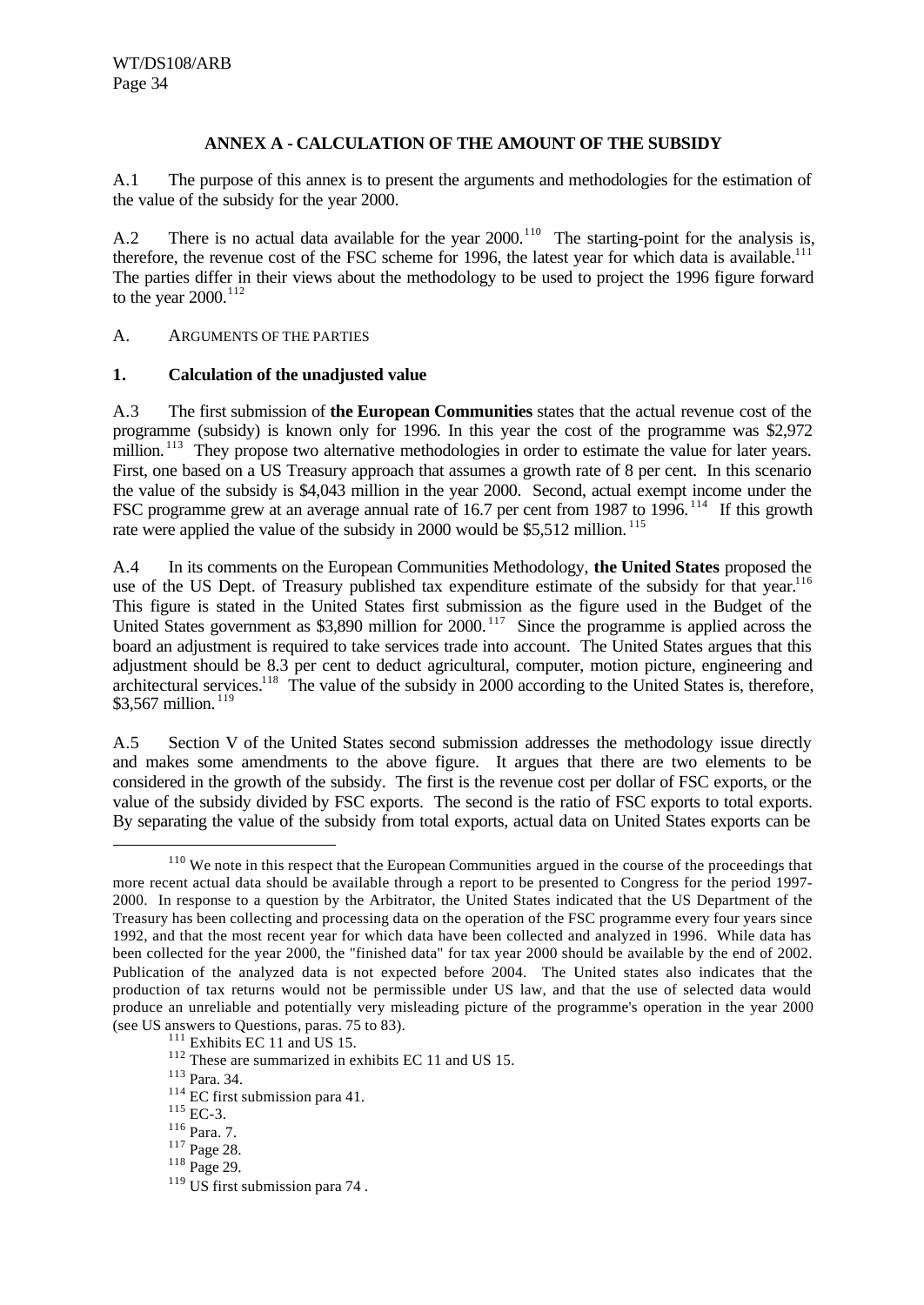used for estimation purposes. As a result, the only component of the subsidy that needs to be estimated is the revenue cost per dollar. The United States estimate of the growth rate of this component is 1 percent based on economic data for the period from 1997 to  $2000$ .<sup>120</sup>

A.6 In order to better understand how this estimate is calculated, the United States breaks down the overall revenue cost of the FSC/ETI programme into its three determinants: the revenue cost per dollar of eligible exports, the ratio of FSC exports to total United States exports, and total United States exports.<sup>121</sup>

A.7 The relevant information on these components is:

- In 1987 the revenue cost per dollar of FSC exports was 0.092 per cent, 0.091 per cent in 1992 and 1.04 per cent in 1996. The average rate of growth from 1992 to 1996 was 3.3 per cent;
- The share of total United States exports was 33.7 per cent in 1987, 34.6 per cent in 1992 and then 46.7 per cent in 1996. The average rate of growth of this component was 7.5 per cent from 1992 to 1996. The United States argues that the growth rate forecast of these two components (combined) to be 1 per cent<sup>122</sup>; and
- The usage of FSC (the ratio of exempted revenues to the value of total exports) was 1.36 per cent in 1996. At a one per cent annual average growth rate, this figure would reach 1.414 per cent in 2000 and 1.429 in 2001.

A.8 The total global unadjusted subsidy, according to the United States would be \$3,869 million in 2000, which differs from its original estimate  $.123$ 

A.9 The European Communities agreed to the revised United States methodology which takes into account actual data, subject to two provisions.<sup>124</sup> The first was the year to be calculated. The second is that the growth rate of the usage of the FSC provision should be the 1992 to 1996 growth rate. The European Communities does not consider that the utilisation of the scheme between 1987 and 1996 is appropriate since the United States corporate income tax rate declined from fiscal year 1987 to fiscal year  $1992$ .<sup>125</sup> It argues that the decrease in the corporate tax rate would have a negative impact on the usage of the FSC scheme. Accordingly, it argues, the growth rate should be 1992 to 1996 during which tax variables were constant. $126$ 

A.10 The United States has identified three factors, which it considers to underpin the US Treasury estimate for the period 1996 to 1999. These are: the ratio of taxable profits to sales of manufacturing corporations with positive tax liabilities, the ratio of FSC exports to total exports, and the overall United States tax rates.<sup>127</sup> The United States goes onto say that the key aspect of these three points is that they rely on data from the actual period to be estimated, as opposed to extrapolating forward from

<sup>&</sup>lt;sup>120</sup> US Second submission para. 84.

<sup>&</sup>lt;sup>121</sup> US Second Submission paragraphs 77-78.

<sup>&</sup>lt;sup>122</sup> US Second Submission para. 84.

<sup>&</sup>lt;sup>123</sup> US Second Submission para. 86.

<sup>124</sup> EC Oral Statement para. 47.

<sup>&</sup>lt;sup>125</sup> EC Oral Statement, para. 50.

<sup>126</sup> EC Oral Statement, para. 50.

<sup>&</sup>lt;sup>127</sup> US Answers to questions from the Arbitrator, para. 122.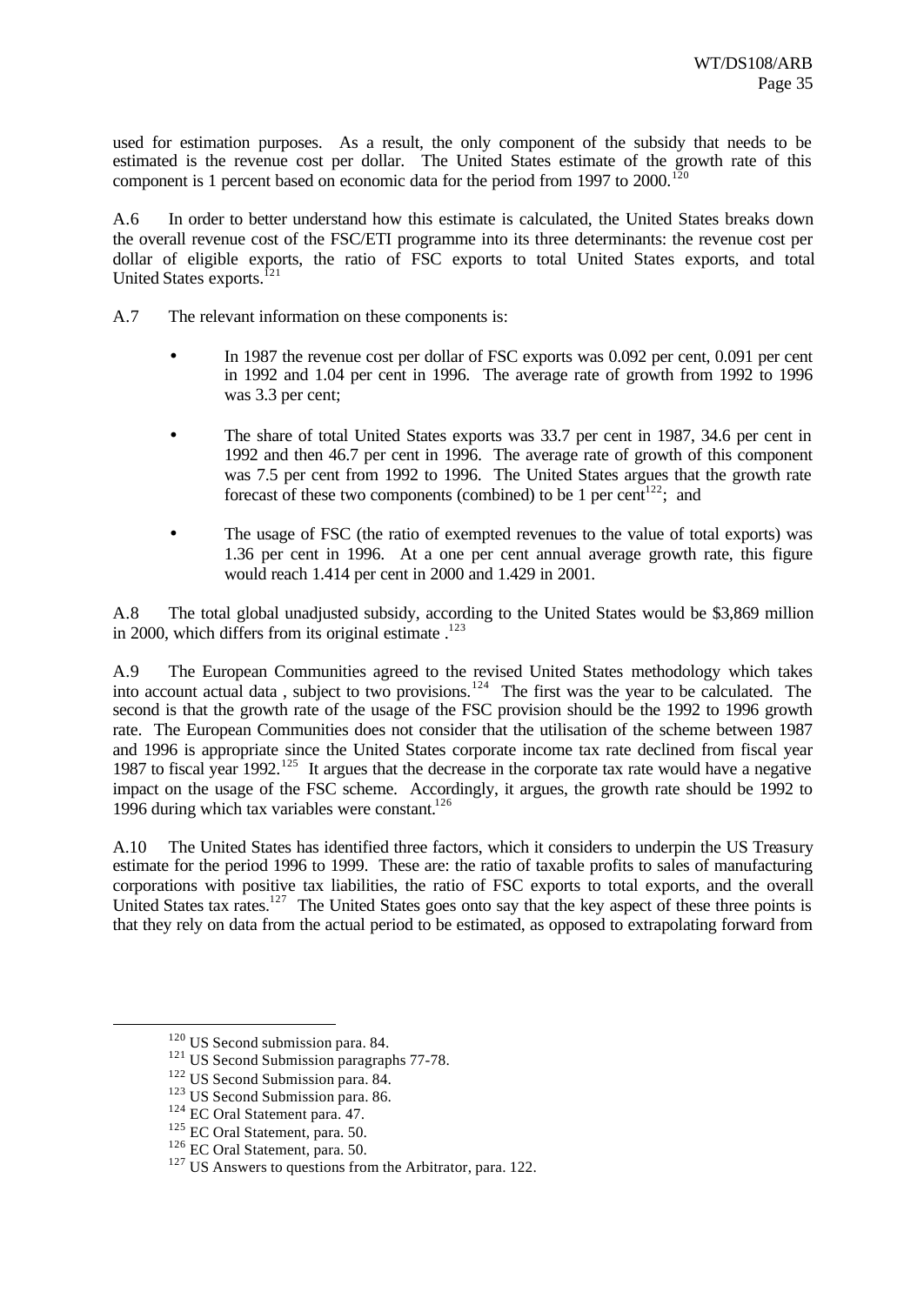past rates.<sup>128</sup> The United States further amplified on these points in a response to a specific question on this issue from the Arbitrator.<sup>129</sup>

A.11 The European Communities has maintained its position that they view the approach of the Treasury as arbitrary and that the US Treasury has consistently underestimated the value.<sup>130</sup> It argues that, based on the new methodology proposed by the United States, the growth rate from 1996 to 2000 should be based on the 1992 to 1996 growth rate<sup>131</sup>, since the United States approach "lacks any solid basis".  $132$ 

A.12 The European Communities also criticises the use of unreferenced data by the United States. They cite tabulations 1 and 2 from the United States Answers to additional questions from the Arbitrator that are "done by the Office of Tax analysis, US Department of Treasury".<sup>133</sup> They also specifically address the determinants proposed by the United States. For example, they argue that there is a difference between the profitability of the overall manufacturing industry and the profitability that can be attributed to export sales.<sup>134</sup> With respect to the figures on profits, the European Communities produced data from the Economic Report of the President that challenge the United States data on profitability, and cited a study that showed that the major FSC beneficiaries has increased their FSC benefits in absolute amounts during the period 1996-2000. <sup>135</sup>

A.13 Taken together, if the 1992-1996 usage rate is applied, the European Communities estimate of the unadjusted subsidy for 2000 is \$5,577 million (table A.1).<sup>136</sup> In contrast, the estimate of the unadjusted subsidy using the United States methodology is \$3,869 million.

#### **2. Adjustments to the estimated total**

A.14 We note that the parties differed slightly in their approaches to this aspect of the calculation. While the European Communities contended that "if it were appropriate to reduce [its] estimates of revenue foregone by an amount corresponding to sales of services, the reduction would be very small and well within the overall margin of underestimation built into the European Communities' conservative request $137$ , the United States initially proposed a one per cent downward adjustment to the total subsidy amount<sup>138</sup>, and subsequently endorsed a methodology involving a  $0.57$  per cent reduction of the amount calculated for the subsidy.<sup>139</sup> The European Communities accepted that any possible reduction for services could only be 0.57 per cent. However, it also contested that any deduction was necessary because, in its view, the obligation of the United States is to withdraw the FSC/ETI scheme, and there is no indication that the United States would have introduced this scheme for engineering and architectural services only or that it would remove it for all exports except for engineering and architectural services.<sup>140</sup> In the view of the European Communities, to reduce the countermeasures in respect of these services would reduce the amount of the appropriate countermeasures to less than the benefit and therefore to below the level needed to induce compliance.

<sup>&</sup>lt;sup>128</sup> US Answers to questions from the Arbitrator, para. 122.

<sup>&</sup>lt;sup>129</sup> Question 10 of Additional Questions from the Arbitrator and the response of the United States to that question.

 $130$  EC Second submission paras 40-45.

<sup>&</sup>lt;sup>131</sup> EC Oral Statement, para 52 and Exhibit EC-11.

<sup>&</sup>lt;sup>132</sup> EC Comments on US Responses to Additional Questions from the Arbitrator, para 16.

<sup>&</sup>lt;sup>133</sup> EC Comments on US Answers to Additional Questions from the Arbitrator, para 17.

<sup>&</sup>lt;sup>134</sup> EC Comments on US responses to Additional Questions from the Arbitrator, para 19.

 $135$  The data is produced in exhibit EC 17 and the study was submitted as Exhibit EC 15.

<sup>&</sup>lt;sup>136</sup> EC Response to questions from Arbitrator, para. 52.

<sup>&</sup>lt;sup>137</sup> EC first submission, para. 93.

<sup>&</sup>lt;sup>138</sup> US Second Submission, para. 23.

<sup>&</sup>lt;sup>139</sup> This amount was based on 2000 SOI data: i.e. the proportion.

<sup>&</sup>lt;sup>140</sup> EC second submission, para. 86.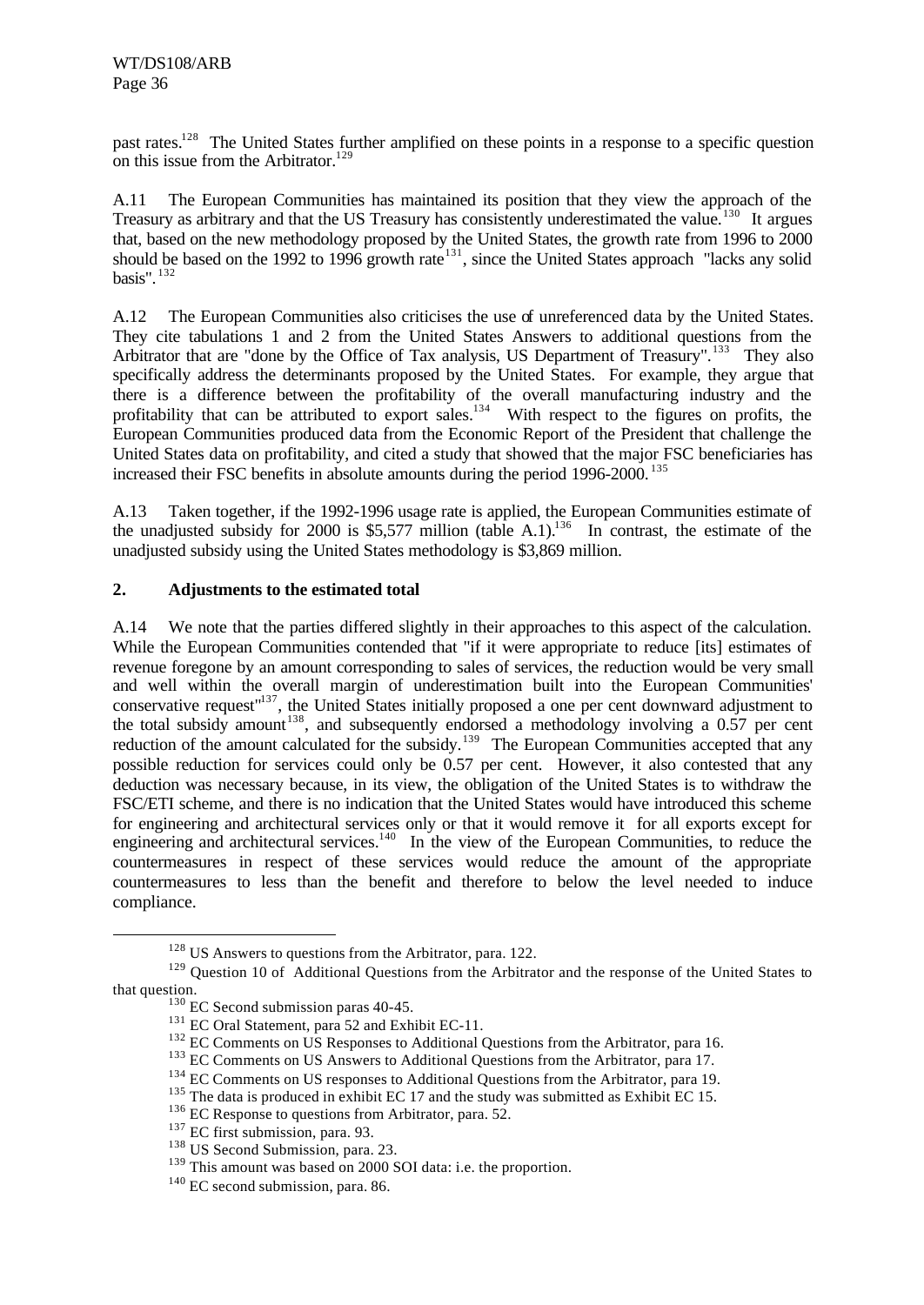#### B. ASSESSMENT BY THE ARBITRATORS

#### **1. Projection of the value of the subsidy**

A.15 Like previous arbitrators, we consider that we are not bound by the amounts and calculations presented by the parties. If necessary, i.e. if we consider that the amount or calculations of the parties are not appropriate, we may perform our own calculations.<sup>141</sup>

A.16 We have addressed *supra* the issue of the relevant year to be taken into account, hence we shall proceed with our calculation of the subsidy value for the year  $2000$ .<sup>142</sup>

A.17 Both parties agree that the ratio of net exempt income to United States exports was 0.91 per cent in 1992 and 1.36 per cent in 1996.<sup>143</sup> Using the standard formula to calculate the average annual growth rate with a period of compounding assumed to be four periods gives the result of 10.69 per cent for the year  $2000$ .<sup>144</sup> The United States has estimated the growth rate to be 1 per cent.<sup>145</sup>

A.18 When the 2000 ratio of net exempt income, calculated using the 10.69 per cent per annum, is applied to total United States exports of \$781,918 million, the amount of total exempt income for that year is \$15,940 million. The corresponding amount of the unadjusted subsidy is \$5,577 million for that year. In contrast, using the United States figure of 1 per cent growth rate results in an unadjusted subsidy value of \$3,869 million.

#### **2. Adjustments to the subsidy**

A.19 Some adjustments to the total amount of the subsidy should be considered in order to reach a figure representing the total value of the subsidy which the United States is required to withdraw as a result of the DSB's rulings and recommendations.

#### Accounting for services

l

A.20 The United States initially considered that the amount of the subsidy should be adjusted by deducting amounts which, in its view, were attributable to exports concerning four categories of services. The European Communities objected that of these four categories, only one, architectural and engineering services, did not involve the export of goods. The United States, upon further review, agreed that this was the only statistical category in respect of which an adjustment should be made. $146$ 

A.21 Under the ETI Act, the only way to earn qualifying foreign trade income that does not involve qualifying foreign trade property is through certain engineering or architectural services.<sup>147</sup> We

<sup>141</sup> See *Hormones* and *Aircraft* arbitrations, op. cit.

<sup>&</sup>lt;sup>142</sup> See above paras. 2.14 and 2.15.

<sup>&</sup>lt;sup>143</sup> Exhibit EC 11 and paragaph 73 of US Second submission.

<sup>&</sup>lt;sup>144</sup> The formula is V=A(1 + g)<sup>t</sup>. Where V is the final value, A is the initial value, t is the number of time periods, and g is the annual average growth rate.

<sup>&</sup>lt;sup>145</sup> US Answers to Additional questions, response to question 10.

<sup>&</sup>lt;sup>146</sup> US Second Submission para 23.

<sup>&</sup>lt;sup>147</sup> We recall that under the ETI Act, certain income of a United States taxpayer may be excluded from taxation. Such income - "extraterritorial income" that is "qualifying foreign trade income" - may be earned with respect to goods only in transactions involving qualifying foreign trade property. Outside the goods area, such income may be earned in relation to services which are: related and subsidiary to (i) any sale, exchange, or other disposition of qualifying foreign trade property, or (ii) any lease or rental of certain qualifying foreign trade property; for engineering or architectural services for construction projects located (or proposed for location) outside the United States; or for the performance of managerial services for a person other than a related person in furtherance of the production of certain foreign trading gross receipts. ETI Act, section 3; section 942 IRC, as described in Compliance Panel Report, para. 2.3 and note 23.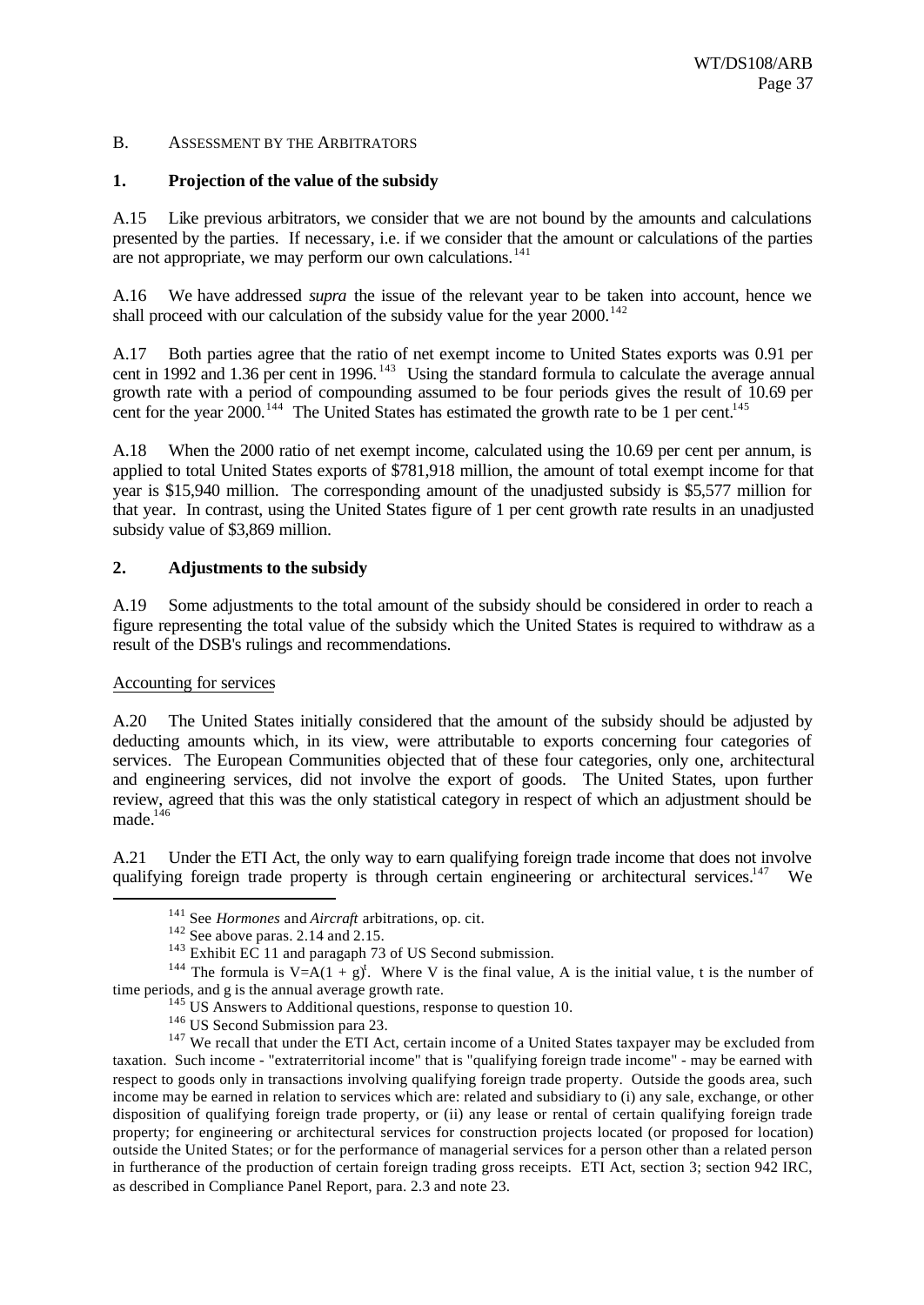therefore agree that, for the purposes of fulfilling our mandate concerning the level of countermeasures in relation to the violation of Article 3.1(a) of the *SCM Agreement*, the adjustment to the subsidy amount for exports of services should account for this category of engineering and architectural services.<sup>148</sup>

A.22 Since there are differences of view between the parties regarding the growth of the FSC usage rate and adjustments to the gross estimate of the subsidy, there are necessarily differences in the estimates. Nevertheless, if the subsidy is adjusted downwards by 0.57 per cent and upwards by 7.2 per cent, the overall adjustment would be upwards by 6.63 per cent, which is the difference between the two adjustment values. In this case, the estimate of the adjusted subsidy provided by the United States is \$4,125 million, while that of the European Communities is \$5,988 million.

#### **3. Allocating agriculture**

#### (a) Introduction

A.23 The United States initially considered that the amount of subsidies attributable to exports of agricultural products should be deducted for the purposes of determining the amount of "appropriate countermeasures" under Article 4.10 of the *SCM Agreement*. Upon further reflection, it considered that such adjustment was not necessary, because the same proxy approach is necessary. The European Communities argues that the obligation of the United States is to withdraw the whole subsidy, and that the amount of exports of agricultural products under the FSC/ETI scheme is in any case very small.<sup>149</sup> The European Communities has also argued that the existence of a separate violation under the Agriculture Agreement cannot lead to a reduction of the amount of countermeasures below the amount of the subsidy.

A.24 We turn to an examination of the amount of the subsidy for the purposes of the SCM Agreement.<sup>150</sup> In order to identify the agricultural component of the FSC subsidy, we will refer to the product coverage of the WTO *Agreement on Agriculture*. The principal technical challenge involved is that the WTO definition is commodity-based, whereas the industry definitions are a mix of manufacturing and services industries. For example, in the USSIC fishing is included in 090, but so is the operation of fish hatcheries and preserves (table A.2).

#### (b) Coverage of the *Agreement on Agriculture*

A.25 The *Agreement on Agriculture* covers HS Chapters 1-24, less fish and fish products, plus a number of headings in chapters, 33, 35, 38, 41, 43, and  $\overline{51-53}$ .<sup>151</sup> Fish and fish products are defined as chapter 03, 0509, 1504, 1603-05, 2301.<sup>152</sup>

**(c)** US Standard Industrial Categories

A.26 The 13 sectors that are used in the European Communities study are aggregated using United States SIC classification. Since these are industry categories they are a mix of both service and

<sup>&</sup>lt;sup>148</sup> See US first submission, para. 73; US Second Submission, para. 88; EC first submission, para. 93.

<sup>&</sup>lt;sup>149</sup> First Submission para. 88.

<sup>&</sup>lt;sup>150</sup> We recall that the 21.5 panel in this case made a separate ruling that the FSC/ETI scheme was in violation of the *Agreement on Agriculture*, in addition to the *SCM Agreement*. The Appellate Body upheld this finding (Article 21.5 Appellate Body Report, para. 256(d)). We also note, in respect of the deduction for agricultural products discussed here, that if a separate assessment were made to evaluate the level of nullification or impairment resulting from the violation of the *Agreement on Agriculture*, this could provide a separate basis for suspension of concessions which would in any event not lower the entitlement to countermeasures under the *SCM Agreement*.

<sup>151</sup> See *Agreement on Agriculture, Annex 1*.

<sup>152</sup> From WTO, *Unfinished Business*.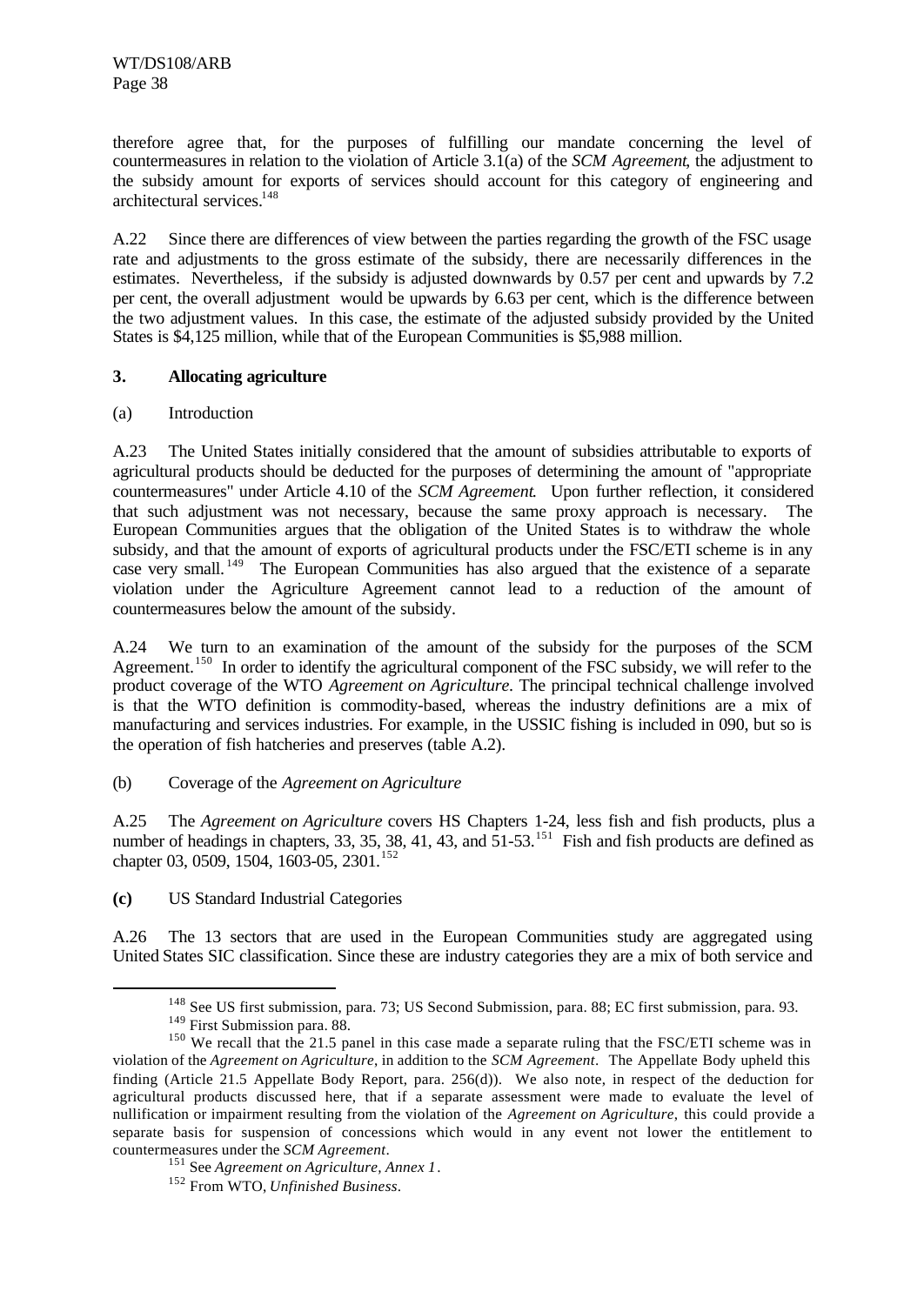manufacturing industries. The sectors where agriculture products are included are: agriculture, other non-manufactured, food and tobacco.

A.27 The non-manufactured industry in the United States SIC classification includes mining, forestry and fishing, none of which are part of the WTO definition of agriculture. Fish, and fish products are included in the United States SIC other food products (209), Therefore, the exempt income related to that category must be deducted in order to calculate the overall subsidy.

A.28 Isolating exempt income for United States SIC category 209 is problematic, since the only degree of disaggregation of exempt income available to the Arbitrator is the 13 sector level used in the European Communities model. In our view there are only two options to estimate the WTO agriculture consistent definition of agriculture. Either, deduct food from the overall calculation so that the estimate is an underestimate of the true value. Or, include food so that the overall calculation would be an overestimate.

A.29 The second approach has been chosen for the calculation, since fish and fish products are classified in the other food sectors. This classification would imply that such products are, by definition, not core products in the classification. The assumption is that had it been of sufficient importance in terms of production in that category a specific classification number would have been allocated. We recognise that this approach is not perfect, especially since these categories were not structured with respect to key sectors that use FSC programme. It is entirely possible for a significant amount of the exempt income in the food category to be concentrated in the fish and fish product category, but it is impossible to quantify that figure without the relevant data.

#### (d) Conclusion

A.30 In the absence of any information that would allow fish and fish products to be separated from the food category, the non-agricultural component of the subsidy can be calculated by subtracting exempt income from agriculture, food and tobacco industries.

#### **4. Recalculating the value of the subsidy**

A.31 Following from the previous section, the sectoral distribution of the exempt income is given in table A.3. Subtracting the exempt income from agriculture, food and tobacco gives a total value of \$5,843.2 million. This amount can now be used to calculate the estimated value of the subsidy in 2000 using the methodologies proposed by the European Communities and the United States, which is obtained by multiplying the amount of exempt income by 0.65.

A.32 The estimated subsidy using the United States methodology is, therefore, \$3,798 million (table A.1). Using the same procedure for the European Communities yields \$7,860 million for exempt income and a corresponding estimate for the overall subsidy using their methodology of \$5,332 million.

#### C. CONCLUSION

A.33 Having regard to the figures reached on the basis of the calculation, we note that the final amount of subsidy following the United States approach is \$3,739 million, whereas the final amount following the European Communities approach is \$5,332 million.

A.34 We see merits and shortcomings in both calculations. We also recall that we are not expected to calculate an exact amount but to determine whether the amount of countermeasures proposed by the European Communities, in the amount of \$4,043 million, is appropriate. In these circumstances, we find that the amount of \$4,043 million, which falls within the range of reasonable values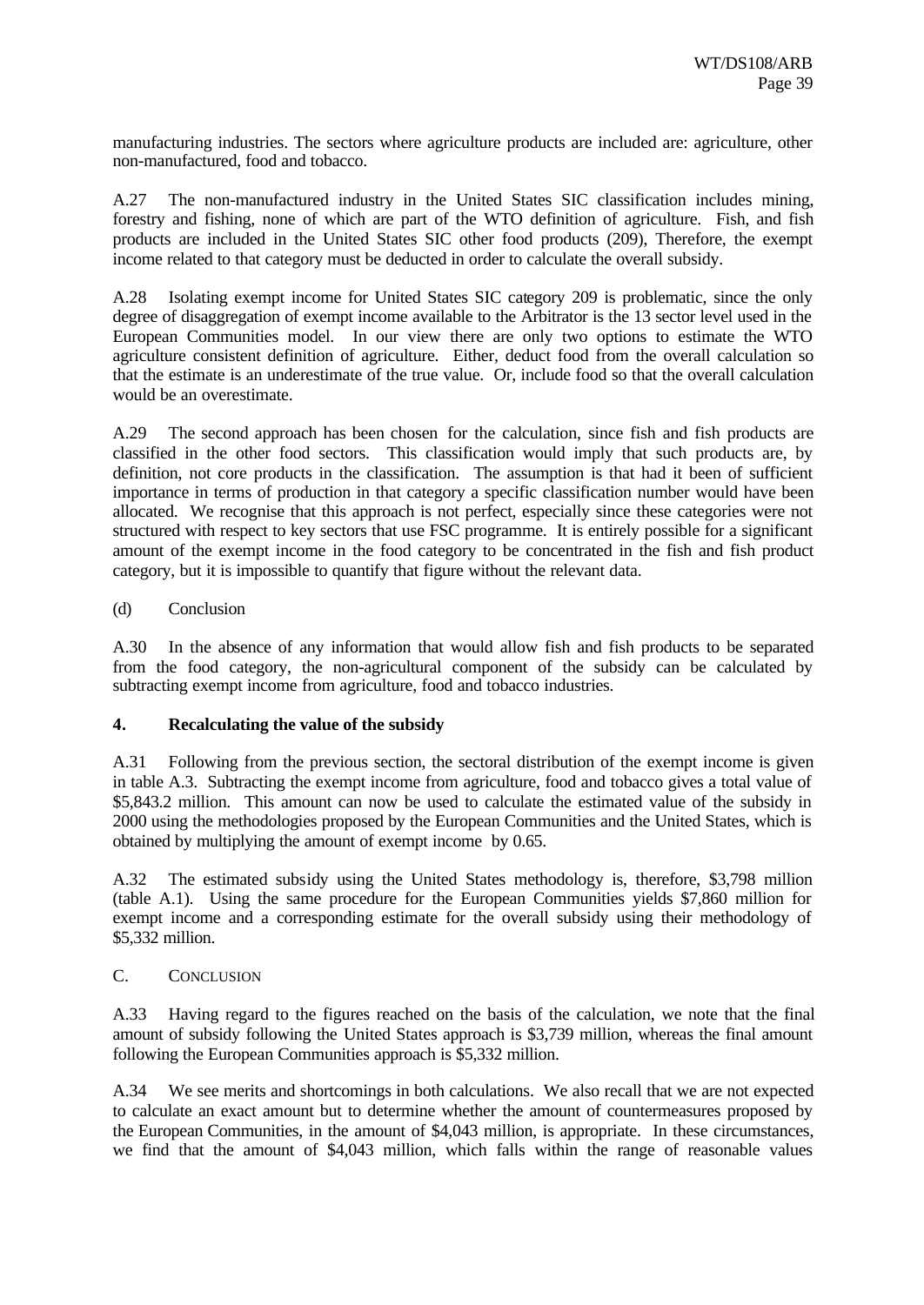WT/DS108/ARB Page 40

calculated on the basis of the parties' respective methodologies, can be considered to be a reasonable approximation of the actual value of the subsidy for the year 2000.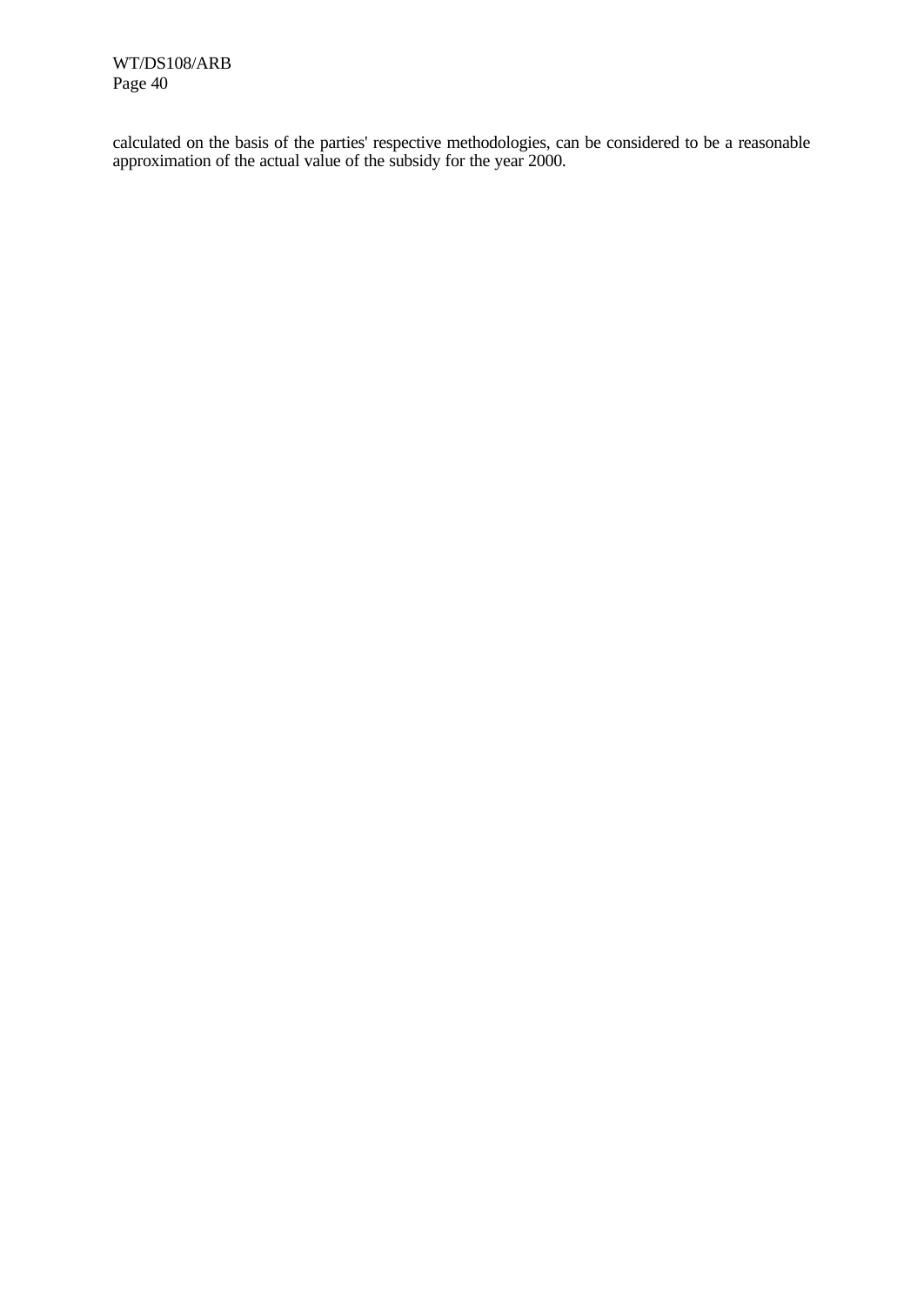|                                                    | <b>United States</b> | <b>European Communities</b> |
|----------------------------------------------------|----------------------|-----------------------------|
| FSC Usage growth rate<br>FSC Exempt Income in 2000 | .01 per annum        | $.106886$ per annum         |
| Total US Exports*                                  | \$781,918 million    | \$781,918 million           |
| Unadjusted subsidy value in<br>2000                | $$3,869$ million     | $$5,577$ million            |
| <b>Adjustment</b>                                  |                      |                             |
| Services $(-0.57\%)$                               | \$22 million         |                             |
| ETI Adjustment $(+7.2\%)$                          | \$278 million        | \$401 million               |
| <b>Estimated value with</b><br>agriculture         | \$4,125 million      | \$5,988 million             |
| <b>Estimated value without</b><br>agriculture      | \$3,739 million      | \$5,332million              |

## **Table A.1 - Calculating the value of the subsidy for the year 2000**

\* Source: WTO (2002), www.wto.org

|  |  | Table A.2 – United States Standard Industrial Classification |  |
|--|--|--------------------------------------------------------------|--|
|--|--|--------------------------------------------------------------|--|

| Agriculture               |                                                            |
|---------------------------|------------------------------------------------------------|
| 010                       | Agricultural production – crops                            |
| 020                       | Agricultural production – livestock and animal specialties |
| 070                       | Agricultural services                                      |
|                           |                                                            |
| Forestry, and Fishing     |                                                            |
| 080                       | Forestry                                                   |
| 090                       | Fishing, hunting and trapping                              |
|                           |                                                            |
| Food and Kindred Products |                                                            |
| 201                       | Meat products                                              |
| 202                       | Dairy products                                             |
| 203                       | Preserved fruit and vegetables                             |
| 204                       | Grain mill products                                        |
| 205                       | <b>Bakery</b> products                                     |
| 208                       | <b>Beverages</b>                                           |
| 209                       | Other food and kindred products                            |
| 210                       | Tobacco                                                    |